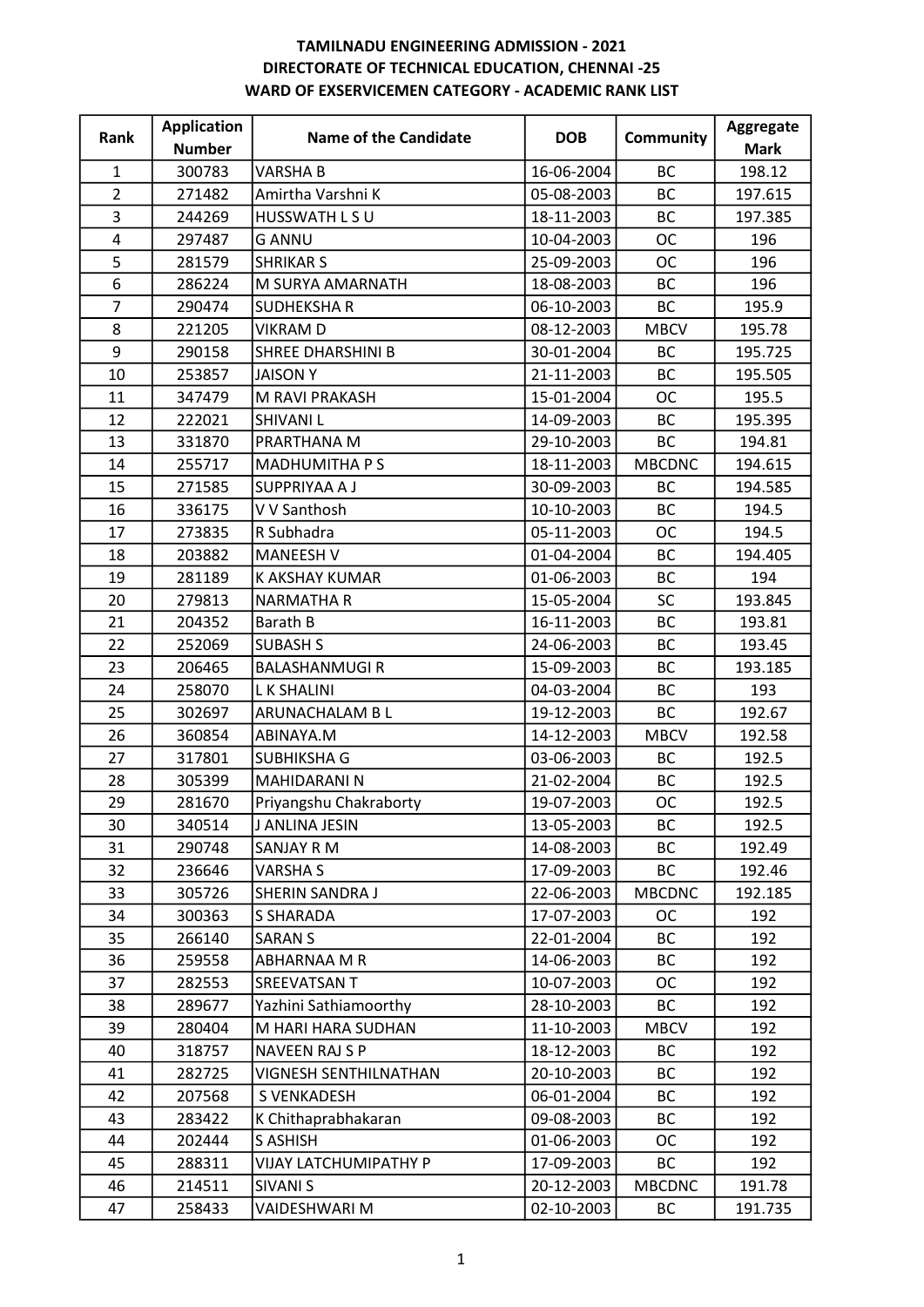| Rank | <b>Application</b> | <b>Name of the Candidate</b> | <b>DOB</b> | <b>Community</b> | Aggregate   |
|------|--------------------|------------------------------|------------|------------------|-------------|
|      | <b>Number</b>      |                              |            |                  | <b>Mark</b> |
| 48   | 341742             | <b>BHAVYA S</b>              | 28-05-2004 | ВC               | 191.5       |
| 49   | 343520             | <b>GOKULANAND V</b>          | 08-01-2004 | <b>BC</b>        | 191.5       |
| 50   | 264442             | SHRUTI SIVARAMAKRISHNAN      | 24-06-2003 | <b>OC</b>        | 191.5       |
| 51   | 282464             | P PONMANIKANDAN              | 19-08-2003 | <b>BC</b>        | 191.5       |
| 52   | 289406             | R KARPAGA RAKSHITHA          | 15-08-2003 | BC               | 191.5       |
| 53   | 292522             | A Satyanarayana              | 05-11-2003 | <b>BC</b>        | 191         |
| 54   | 287298             | <b>S MANISHA</b>             | 15-08-2003 | <b>MBC</b>       | 191         |
| 55   | 311162             | DEEPAKKANNAN M               | 27-09-2004 | <b>BC</b>        | 190.715     |
| 56   | 268658             | <b>ROJAR</b>                 | 11-05-2004 | <b>MBCV</b>      | 190.55      |
| 57   | 225833             | <b>S ATHITHIAN</b>           | 09-07-2003 | <b>OC</b>        | 190.5       |
| 58   | 350299             | <b>KISHORE S</b>             | 20-02-2004 | <b>BC</b>        | 190.5       |
| 59   | 243281             | S KESSAVARAM                 | 16-07-2003 | <b>BC</b>        | 190.5       |
| 60   | 289428             | J AUXILIN FRANCIYA           | 15-12-2003 | BC               | 190.5       |
| 61   | 240841             | <b>JANAGAN A</b>             | 07-09-2003 | <b>MBCV</b>      | 190.395     |
| 62   | 227794             | SANTHANA KRISHNAN A          | 22-02-2004 | <b>BC</b>        | 190.275     |
| 63   | 241340             | LATHA MANGESKAR M S          | 01-12-2003 | <b>BC</b>        | 190.26      |
| 64   | 275049             | Vasanth R                    | 12-11-2003 | BC               | 190.15      |
| 65   | 333368             | <b>THANYAD</b>               | 12-01-2004 | <b>MBCV</b>      | 190.035     |
| 66   | 281290             | E Suraj                      | 11-10-2003 | <b>MBCV</b>      | 190         |
| 67   | 218481             | <b>B Keerthana Keziah</b>    | 08-12-2002 | <b>MBCV</b>      | 190         |
| 68   | 328920             | <b>SHWETHA AR</b>            | 28-07-2002 | <b>MBCV</b>      | 190         |
| 69   | 354933             | LOKESH DINAKARAN DJ          | 02-01-2004 | <b>BC</b>        | 190         |
| 70   | 234376             | E SUVATHI                    | 08-02-2003 | <b>BC</b>        | 190         |
| 71   | 305911             | <b>S ANEESH</b>              | 17-09-2003 | BC               | 190         |
| 72   | 322915             | S ADITHYA                    | 31-12-2003 | <b>OC</b>        | 190         |
| 73   | 211191             | SANDHIYA V J                 | 23-08-2003 | <b>BC</b>        | 189.975     |
| 74   | 245604             | SREERAM V                    | 10-07-2004 | <b>OC</b>        | 189.92      |
| 75   | 201985             | Guha Harshana S              | 03-06-2004 | <b>OC</b>        | 189.9       |
| 76   | 266546             | SAKTHIVIGNESH N              | 10-10-2003 | <b>BC</b>        | 189.865     |
| 77   | 230006             | MANISHKUMAR A                | 17-02-2003 | <b>MBCV</b>      | 189.595     |
| 78   | 242975             | <b>CHANDHINI R</b>           | 16-10-2003 | ВC               | 189.515     |
| 79   | 335994             | <b>INDHUJA V</b>             | 07-12-2003 | ОC               | 189.5       |
| 80   | 327070             | <b>HARIHARAN K</b>           | 19-06-2004 | <b>BC</b>        | 189.5       |
| 81   | 281337             | Sivanikhila D                | 27-11-2003 | ВC               | 189.5       |
| 82   | 309567             | K.JAGADISH                   | 04-10-2003 | <b>MBCV</b>      | 189.5       |
| 83   | 311984             | D SAGEL SERAPION             | 20-06-2003 | ВC               | 189.5       |
| 84   | 298513             | R KARTHIKEYAN                | 02-07-2003 | <b>MBC</b>       | 189.5       |
| 85   | 338039             | K AKSHAYA                    | 22-04-2004 | <b>BC</b>        | 189.5       |
| 86   | 278165             | A SHAMA ANJUM                | 21-10-2003 | <b>BCM</b>       | 189.5       |
| 87   | 281367             | KISHOR M                     | 29-11-2003 | <b>MBC</b>       | 189.5       |
| 88   | 221954             | PUSHPA RANI S                | 20-11-2003 | ВC               | 189.34      |
| 89   | 201145             | DIVYA RANI .R                | 07-08-2003 | <b>BC</b>        | 189.165     |
| 90   | 264050             | <b>KASTHURI B</b>            | 23-01-2004 | <b>BC</b>        | 189.155     |
| 91   | 214862             | JEEVA JOSLINY                | 30-07-2004 | BC               | 189.12      |
| 92   | 257541             | <b>VAISHNAVI S</b>           | 05-12-2003 | BC               | 189.12      |
| 93   | 244693             | ARAVIND SIVA S               | 26-12-2003 | <b>OC</b>        | 189.045     |
| 94   | 277966             | Rithvik G                    | 12-01-2004 | <b>MBC</b>       | 189         |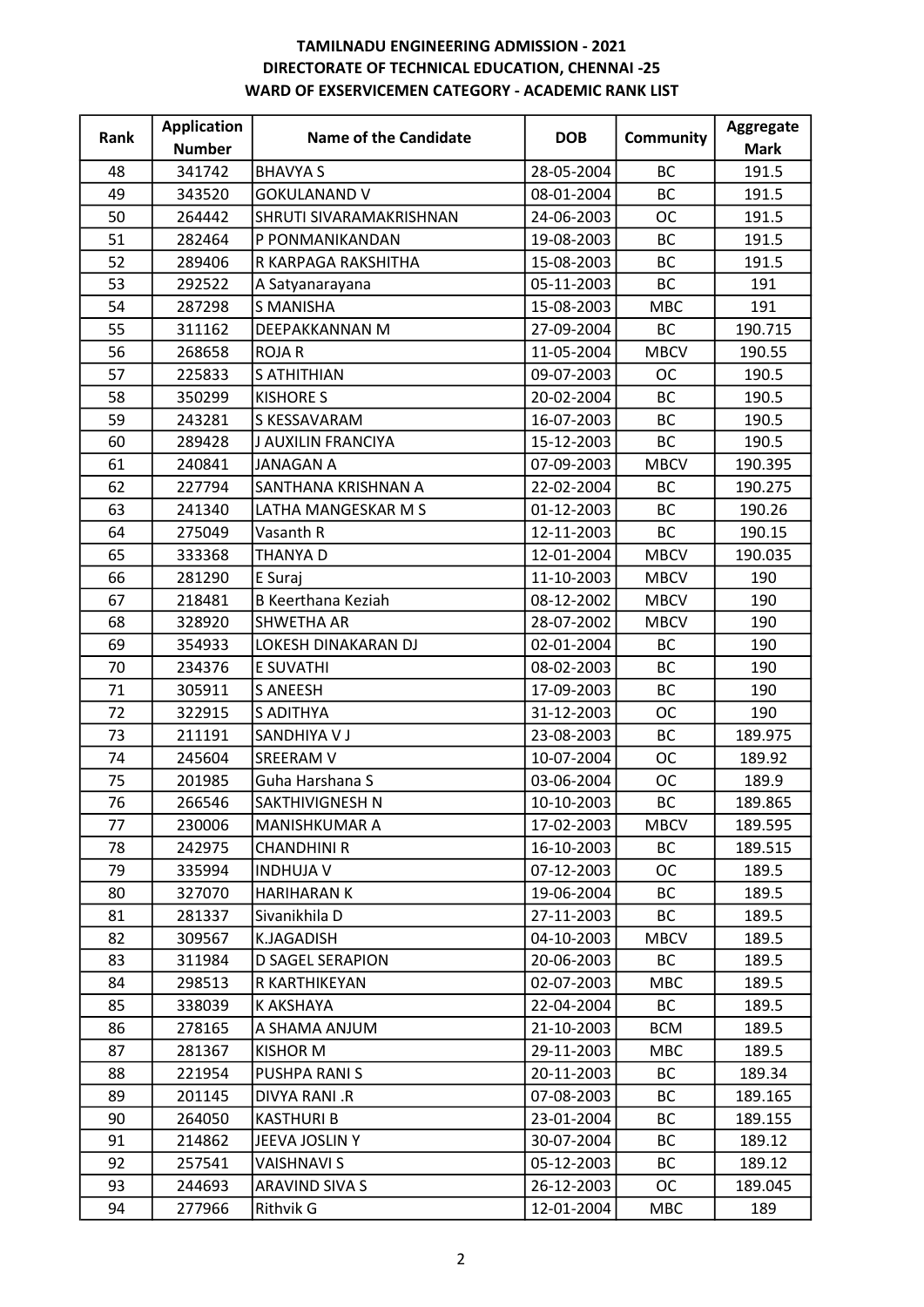| Rank | <b>Application</b> | Name of the Candidate  | <b>DOB</b> | <b>Community</b> | Aggregate   |
|------|--------------------|------------------------|------------|------------------|-------------|
|      | <b>Number</b>      |                        |            |                  | <b>Mark</b> |
| 95   | 230379             | <b>BHUVANRAJ S</b>     | 22-01-2004 | <b>BC</b>        | 189         |
| 96   | 328507             | <b>BHUVANESWARAN S</b> | 07-12-2003 | <b>BC</b>        | 189         |
| 97   | 216787             | <b>K SHRUTHI</b>       | 30-12-2002 | <b>OC</b>        | 189         |
| 98   | 244958             | R Sriviswa             | 19-07-2003 | <b>BC</b>        | 189         |
| 99   | 286669             | <b>KANISHKAR K</b>     | 14-11-2003 | BC               | 189         |
| 100  | 261246             | <b>RUBINIS</b>         | 28-06-2004 | BC               | 188.92      |
| 101  | 264960             | <b>VANDARKUZHALI S</b> | 14-07-2004 | <b>MBCV</b>      | 188.56      |
| 102  | 323948             | PADMA PRIYA            | 24-03-2004 | <b>BC</b>        | 188.5       |
| 103  | 209414             | <b>DHANUSYA P</b>      | 30-07-2004 | <b>MBCDNC</b>    | 188.5       |
| 104  | 355260             | U SAI SAKTHI           | 15-03-2004 | BC               | 188.5       |
| 105  | 290120             | <b>DEEPESH V</b>       | 10-06-2004 | <b>BC</b>        | 188.5       |
| 106  | 257783             | <b>SUJITHAD</b>        | 27-09-2003 | <b>MBCV</b>      | 188.495     |
| 107  | 228993             | <b>NEHAPN</b>          | 03-09-2003 | ВC               | 188.333333  |
| 108  | 279378             | <b>NIVETHAR</b>        | 22-12-2003 | <b>BC</b>        | 188.185     |
| 109  | 369666             | <b>HARIPRIYA P</b>     | 14-11-2003 | BC               | 188.045     |
| 110  | 239080             | S.MITHRA               | 10-01-2004 | BC               | 188.03      |
| 111  | 229379             | SAKTHIVEL CM           | 22-08-2002 | <b>BC</b>        | 188         |
| 112  | 276975             | M.ROOPASAONTHARYA      | 21-03-2003 | <b>SC</b>        | 188         |
| 113  | 271440             | MAHESWARAN.S           | 18-11-2003 | <b>BC</b>        | 187.965     |
| 114  | 261292             | PRITHIVIRAJ G          | 16-12-2003 | <b>BC</b>        | 187.955     |
| 115  | 259059             | <b>SHRI HARI K</b>     | 05-11-2003 | <b>MBCV</b>      | 187.845     |
| 116  | 276175             | <b>FRANKLIN MARY C</b> | 07-12-2003 | <b>BC</b>        | 187.845     |
| 117  | 329018             | <b>SUVITHA M</b>       | 06-09-2003 | <b>MBC</b>       | 187.725     |
| 118  | 288723             | Sandeev S A            | 17-10-2003 | <b>BC</b>        | 187.67      |
| 119  | 308276             | VIGNESHWARI G          | 21-07-2004 | BC               | 187.56      |
| 120  | 246840             | <b>SUVIDAYAMAN S</b>   | 28-09-2003 | <b>MBCDNC</b>    | 187.54      |
| 121  | 230277             | J VIGNESH PANDI        | 09-08-2003 | ВC               | 187.5       |
| 122  | 227203             | R Charulatha           | 10-12-2003 | <b>BC</b>        | 187.5       |
| 123  | 362673             | <b>DAVIN KRISHNA K</b> | 10-12-2001 | <b>MBCV</b>      | 187.5       |
| 124  | 345496             | MUKESH KANNA P K       | 28-08-2003 | <b>SC</b>        | 187.5       |
| 125  | 281984             | <b>F.KISHOBA</b>       | 14-07-2003 | BC               | 187.5       |
| 126  | 273082             | PRAVEEN KUMAR S        | 15-02-2004 | <b>MBC</b>       | 187.495     |
| 127  | 205772             | <b>HEMAVATHI S</b>     | 13-12-2003 | <b>MBCV</b>      | 187.34      |
| 128  | 259150             | MOHAMED ALTHAF S       | 01-11-2003 | <b>BCM</b>       | 187.15      |
| 129  | 270220             | <b>VINOTH RAJ C</b>    | 02-08-2003 | <b>MBCV</b>      | 187.135     |
| 130  | 280254             | SWETHA G               | 13-02-2004 | <b>BC</b>        | 187.075     |
| 131  | 318928             | <b>R KARTHIK</b>       | 06-04-2003 | <b>BC</b>        | 187         |
| 132  | 292885             | P MICHELLE             | 31-12-2002 | <b>BC</b>        | 187         |
| 133  | 339777             | <b>JAYA SHREE P</b>    | 30-10-2003 | ВC               | 186.78      |
| 134  | 293310             | M Yugesh               | 28-07-2004 | <b>BC</b>        | 186.5       |
| 135  | 326916             | M ALEX BENNY           | 04-04-2003 | OC               | 186.5       |
| 136  | 349407             | <b>VARSHINI S</b>      | 30-11-2003 | OC.              | 186.5       |
| 137  | 229641             | YAMINI S               | 28-10-2003 | <b>MBCV</b>      | 186.5       |
| 138  | 211431             | <b>GOWTHAM P</b>       | 17-03-2004 | ВC               | 186.44      |
| 139  | 218528             | S KADHIRAVAN           | 11-08-2003 | <b>MBCV</b>      | 186.425     |
| 140  | 255195             | <b>DILIPKUMAR S</b>    | 04-11-2003 | ВC               | 186.42      |
| 141  | 264176             | NEGILIN MIFFIAH E      | 15-01-2004 | BC               | 186.385     |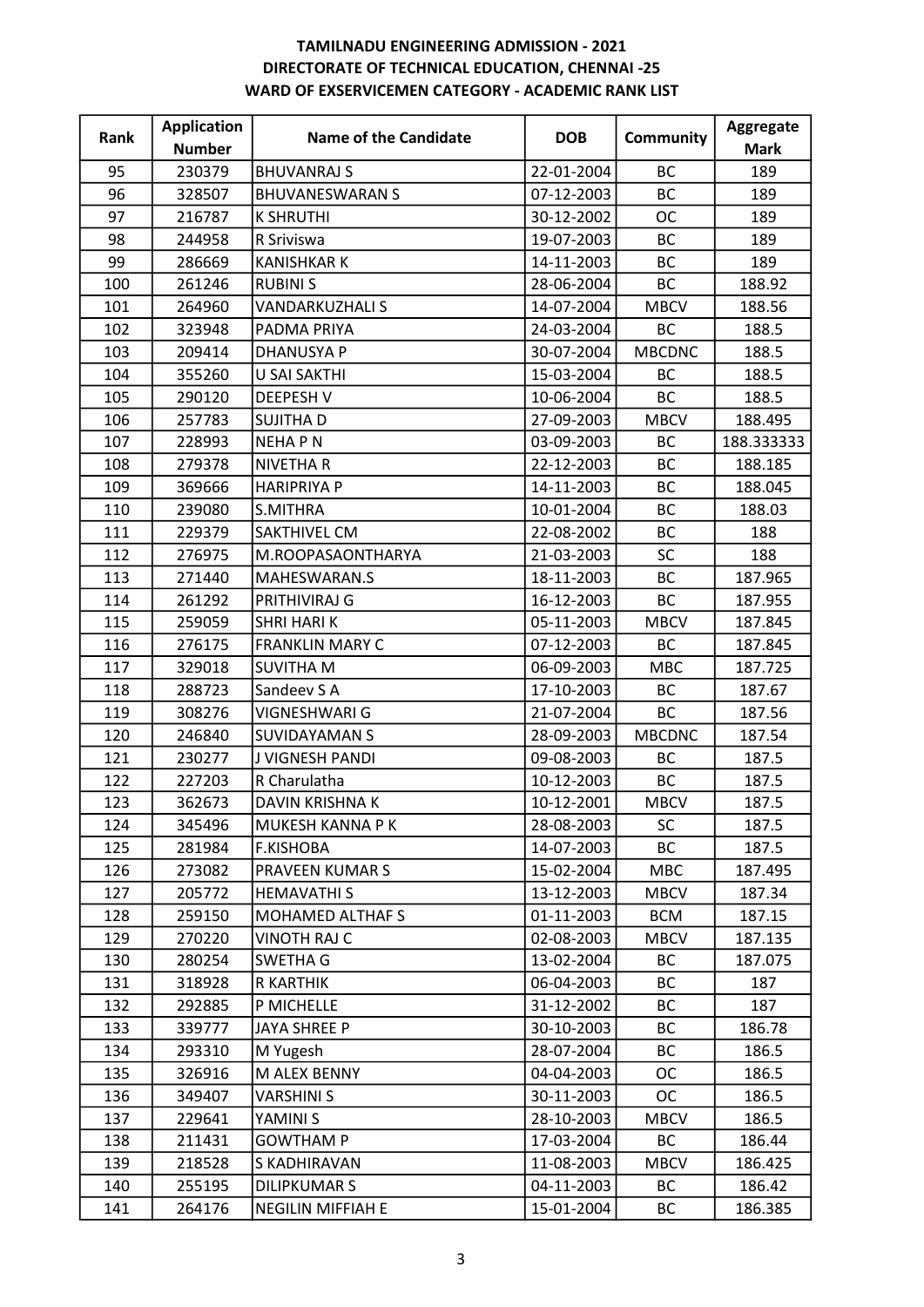| Rank | <b>Application</b> | <b>Name of the Candidate</b> | <b>DOB</b> | Community     | Aggregate   |
|------|--------------------|------------------------------|------------|---------------|-------------|
|      | <b>Number</b>      |                              |            |               | <b>Mark</b> |
| 142  | 266090             | <b>KARTHIKA G K</b>          | 13-01-2003 | <b>OC</b>     | 186.34      |
| 143  | 291237             | <b>GOWTHAM S</b>             | 30-01-2004 | <b>OC</b>     | 186.33      |
| 144  | 240690             | <b>HARINISHA J</b>           | 02-01-2004 | BC            | 186.13      |
| 145  | 259328             | <b>TINU AV</b>               | 22-09-2003 | <b>MBCV</b>   | 186.11      |
| 146  | 294305             | LOGESH V                     | 08-03-2003 | <b>MBCV</b>   | 186.075     |
| 147  | 211918             | <b>G VIGNESWARAN</b>         | 17-09-2003 | SC            | 186         |
| 148  | 246929             | <b>PRANAV S</b>              | 23-12-2003 | <b>BC</b>     | 186         |
| 149  | 302005             | S K AVANTHIKA                | 25-03-2004 | <b>MBCV</b>   | 186         |
| 150  | 280403             | SHIVANI G                    | 04-11-2003 | <b>BC</b>     | 186         |
| 151  | 260088             | LEKSHMI PRIYA U              | 09-11-2003 | BC            | 185.98      |
| 152  | 325174             | <b>MEBIN RAJA N</b>          | 06-03-2004 | <b>BC</b>     | 185.92      |
| 153  | 267825             | <b>GIRIJESH S</b>            | 04-07-2004 | BC            | 185.9       |
| 154  | 267545             | <b>ABHINAYA T</b>            | 11-07-2004 | <b>MBCDNC</b> | 185.9       |
| 155  | 247966             | <b>DHARSHNIB</b>             | 23-11-2003 | <b>BC</b>     | 185.815     |
| 156  | 238864             | LOGESHWARI K                 | 03-01-2004 | <b>MBCDNC</b> | 185.715     |
| 157  | 290491             | Santhiya G                   | 20-10-2003 | <b>MBC</b>    | 185.68      |
| 158  | 315162             | <b>HEMAKV</b>                | 18-07-2004 | <b>MBCV</b>   | 185.64      |
| 159  | 326501             | <b>SHIVANI S</b>             | 18-10-2003 | <b>BC</b>     | 185.625     |
| 160  | 277229             | <b>AATHIRA A P</b>           | 01-08-2003 | <b>OC</b>     | 185.535     |
| 161  | 325341             | KALAI BHARATHI V             | 16-03-2003 | <b>MBCV</b>   | 185.53      |
| 162  | 325494             | <b>RAHUL E</b>               | 07-07-2003 | <b>MBCV</b>   | 185.5       |
| 163  | 299894             | M Sanjana                    | 11-06-2004 | <b>BC</b>     | 185.5       |
| 164  | 304474             | <b>GV RANJANI</b>            | 16-06-2003 | <b>BC</b>     | 185.5       |
| 165  | 299950             | <b>S PREETICA</b>            | 01-11-2003 | BC            | 185.5       |
| 166  | 227674             | <b>B BHARGAVI</b>            | 15-06-2003 | <b>OC</b>     | 185.5       |
| 167  | 309804             | <b>ANISHA A</b>              | 26-08-2004 | BC            | 185.405     |
| 168  | 314157             | SIVARANJANI M                | 14-01-2004 | BC            | 185.36      |
| 169  | 252998             | <b>GOWTHAM G</b>             | 21-06-2004 | <b>BC</b>     | 185.33      |
| 170  | 271674             | <b>J HASVINE</b>             | 23-05-2004 | <b>OC</b>     | 185.26      |
| 171  | 271502             | <b>RUFINA LOURDES R</b>      | 29-07-2004 | <b>MBCDNC</b> | 185.12      |
| 172  | 291939             | R PRAISY SERAFINA            | 19-03-2004 | ВC            | 185         |
| 173  | 329562             | S KAMALESH                   | 24-01-2004 | <b>BC</b>     | 185         |
| 174  | 316503             | <b>GAYATHIRI S</b>           | 09-02-2004 | <b>BC</b>     | 184.955     |
| 175  | 301490             | PRIYADHARSHINI V             | 30-10-2003 | ВC            | 184.835     |
| 176  | 333480             | SHRINITHI K M                | 02-12-2003 | <b>BC</b>     | 184.8       |
| 177  | 268705             | <b>BALAJI V R</b>            | 03-05-2003 | ВC            | 184.78      |
| 178  | 324060             | MUTHUMARIAPPAN M             | 15-03-2004 | <b>MBCDNC</b> | 184.76      |
| 179  | 361810             | <b>NIVETHA B</b>             | 18-10-2003 | BC            | 184.205     |
| 180  | 231763             | SUGANYA.R                    | 15-12-2003 | ВC            | 184.155     |
| 181  | 292266             | Akshaya GR                   | 30-04-2004 | ВC            | 184.13      |
| 182  | 229035             | Vedha Basil Anto S           | 19-01-2004 | ВC            | 184.055     |
| 183  | 280549             | <b>GOUTHAM KUMAR S</b>       | 16-07-2004 | <b>BC</b>     | 184.045     |
| 184  | 224668             | S VENKATESH KUMAR            | 30-09-2003 | ВC            | 184         |
| 185  | 219874             | DILIP G                      | 16-11-2003 | ВC            | 183.865     |
| 186  | 265427             | NIKITHA M                    | 21-12-2003 | ВC            | 183.835     |
| 187  | 288276             | <b>GOWTHAM M</b>             | 15-11-2003 | ВC            | 183.835     |
| 188  | 226314             | PRAVEEN KUMAR G              | 25-08-2003 | <b>MBCV</b>   | 183.825     |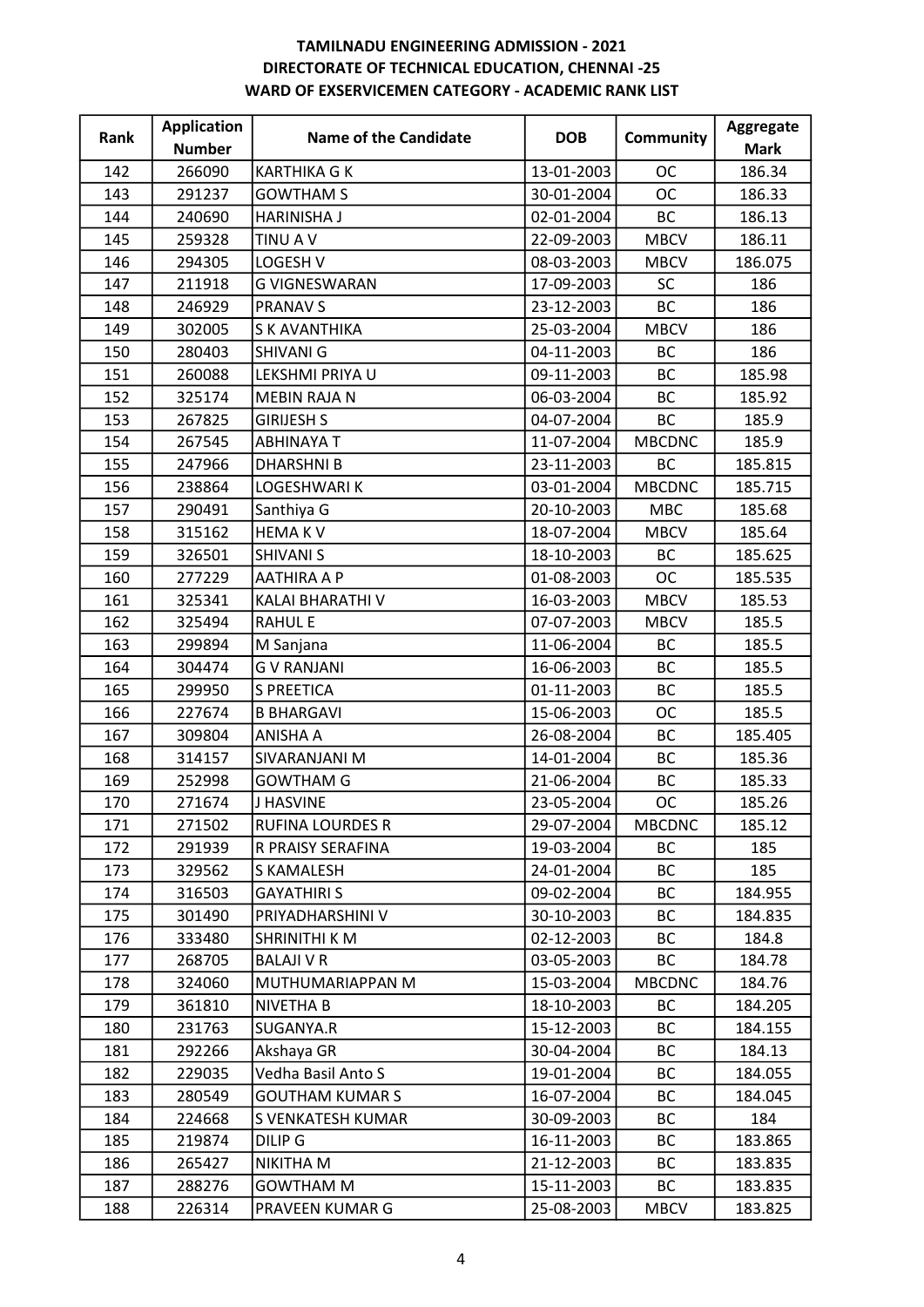| Rank | <b>Application</b> | <b>Name of the Candidate</b>         | <b>DOB</b> | <b>Community</b> | Aggregate   |
|------|--------------------|--------------------------------------|------------|------------------|-------------|
|      | <b>Number</b>      |                                      |            |                  | <b>Mark</b> |
| 189  | 313607             | JAYASURYA P                          | 03-07-2004 | <b>BC</b>        | 183.67      |
| 190  | 206232             | Kaviyarasan J                        | 20-02-2004 | <b>MBCV</b>      | 183.64      |
| 191  | 204767             | Deepak Rajan B                       | 12-06-2003 | <b>BC</b>        | 183.635     |
| 192  | 231158             | <b>VIDHYAK</b>                       | 01-02-2004 | <b>BC</b>        | 183.615     |
| 193  | 296045             | <b>ISREAL MOSES B</b>                | 12-09-2003 | BC               | 183.58      |
| 194  | 253316             | LAKSHITHA B                          | 15-09-2003 | SC               | 183.475     |
| 195  | 258115             | SRINATH A                            | 16-08-2003 | <b>MBC</b>       | 183.38      |
| 196  | 271111             | Varun Kumar M                        | 16-03-2003 | <b>MBCDNC</b>    | 183.355     |
| 197  | 301406             | ROHIT M                              | 10-03-2004 | <b>MBCDNC</b>    | 183.275     |
| 198  | 218411             | R.ADHITYA                            | 26-06-2003 | <b>OC</b>        | 183.265     |
| 199  | 317968             | <b>AARTHIP</b>                       | 14-10-2003 | <b>BC</b>        | 183.2       |
| 200  | 275060             | <b>BHAVANI A M A</b>                 | 24-07-2003 | BC               | 183.185     |
| 201  | 223809             | <b>RAMESH A</b>                      | 19-12-2003 | <b>MBCV</b>      | 183.135     |
| 202  | 259090             | SYAMPRASAD A                         | 09-07-2004 | <b>MBCV</b>      | 183.02      |
| 203  | 327742             | Harishni                             | 15-11-2003 | ВC               | 183         |
| 204  | 289425             | <b>K.SAGAR</b>                       | 24-02-2004 | <b>BC</b>        | 183         |
| 205  | 298557             | <b>SANDEEP S</b>                     | 17-02-2002 | <b>MBC</b>       | 183         |
| 206  | 306776             | <b>LOKESH K</b>                      | 12-10-2003 | <b>MBCV</b>      | 183         |
| 207  | 230707             | NITHISH KUMAR G                      | 14-02-2004 | <b>BC</b>        | 182.98      |
| 208  | 223854             | <b>HARINI M</b>                      | 15-11-2003 | <b>BC</b>        | 182.965     |
| 209  | 332550             | <b>KAVYA S</b>                       | 28-03-2004 | <b>BC</b>        | 182.925     |
| 210  | 232349             | Rahul mano R                         | 26-04-2004 | SC               | 182.89      |
| 211  | 216288             | FRANISHA MERLIN F V                  | 19-05-2004 | <b>BC</b>        | 182.89      |
| 212  | 228890             | <b>S.ASHWINI BALA</b>                | 09-11-2003 | <b>MBCDNC</b>    | 182.88      |
| 213  | 224654             | DIVYA SRI D E                        | 01-06-2004 | <b>MBCV</b>      | 182.865     |
| 214  | 266806             | <b>ARUNA R</b>                       | 05-09-2002 | <b>BC</b>        | 182.835     |
| 215  | 294002             | VIJAY M                              | 30-11-2003 | <b>BC</b>        | 182.825     |
| 216  | 202550             | ARUN KRISHNA J                       | 20-08-2003 | BC               | 182.735     |
| 217  | 218910             | <b>ADITHYAS</b>                      | 28-10-2003 | <b>BC</b>        | 182.585     |
| 218  | 262880             | PRITHIBA A                           | 16-02-2004 | BC               | 182.535     |
| 219  | 204890             | Nishanth I                           | 01-10-2003 | BC               | 182.505     |
| 220  | 237410             | S.Harish                             | 24-10-2002 | BC               | 182.505     |
| 221  | 278805             | <b>RAMYAR</b>                        | 06-04-2004 | <b>BC</b>        | 182.415     |
| 222  | 245627             | ARTHI S                              | 14-10-2003 | ВC               | 182.33      |
| 223  | 358800             | <b>MONISHA V</b>                     | 02-04-2004 | <b>SC</b>        | 182.205     |
| 224  | 201454             | Srilekha R                           | 03-11-2003 | ВC               | 182.195     |
| 225  | 243826             | <b>KARTHIK RAJA S</b>                | 08-09-2003 | <b>MBC</b>       | 182.185     |
| 226  | 280889             | <b>SHRUTHI G</b>                     | 25-09-2003 | <b>MBCV</b>      | 182.185     |
| 227  | 241411             | <b>TINA GEORGE</b>                   | 03-10-2003 | OC               | 182.08      |
| 228  | 292951             | <b>VAISHNAVI KA</b>                  | 01-09-2003 | <b>MBCV</b>      | 182.065     |
| 229  | 292897             | M LOKESHNATH                         | 09-11-2003 | ВC               | 182         |
| 230  | 281973             | <b>VINE SUBHA R</b>                  | 28-08-2002 | <b>MBC</b>       | 182         |
| 231  | 359656             | P VIGNESH                            | 01-11-2003 | <b>OC</b>        | 182         |
| 232  | 214215             | VIGNESH HARI B                       | 12-02-2003 | ВC               | 182         |
| 233  | 259968             | <b>GEONES VARGHESE CHITTILAPILLY</b> | 06-09-2003 | <b>OC</b>        | 181.92      |
| 234  | 273881             | PRADEEP K                            | 30-10-2002 | <b>MBCV</b>      | 181.81      |
| 235  | 211355             | DANI W                               | 09-12-2003 | ВC               | 181.8       |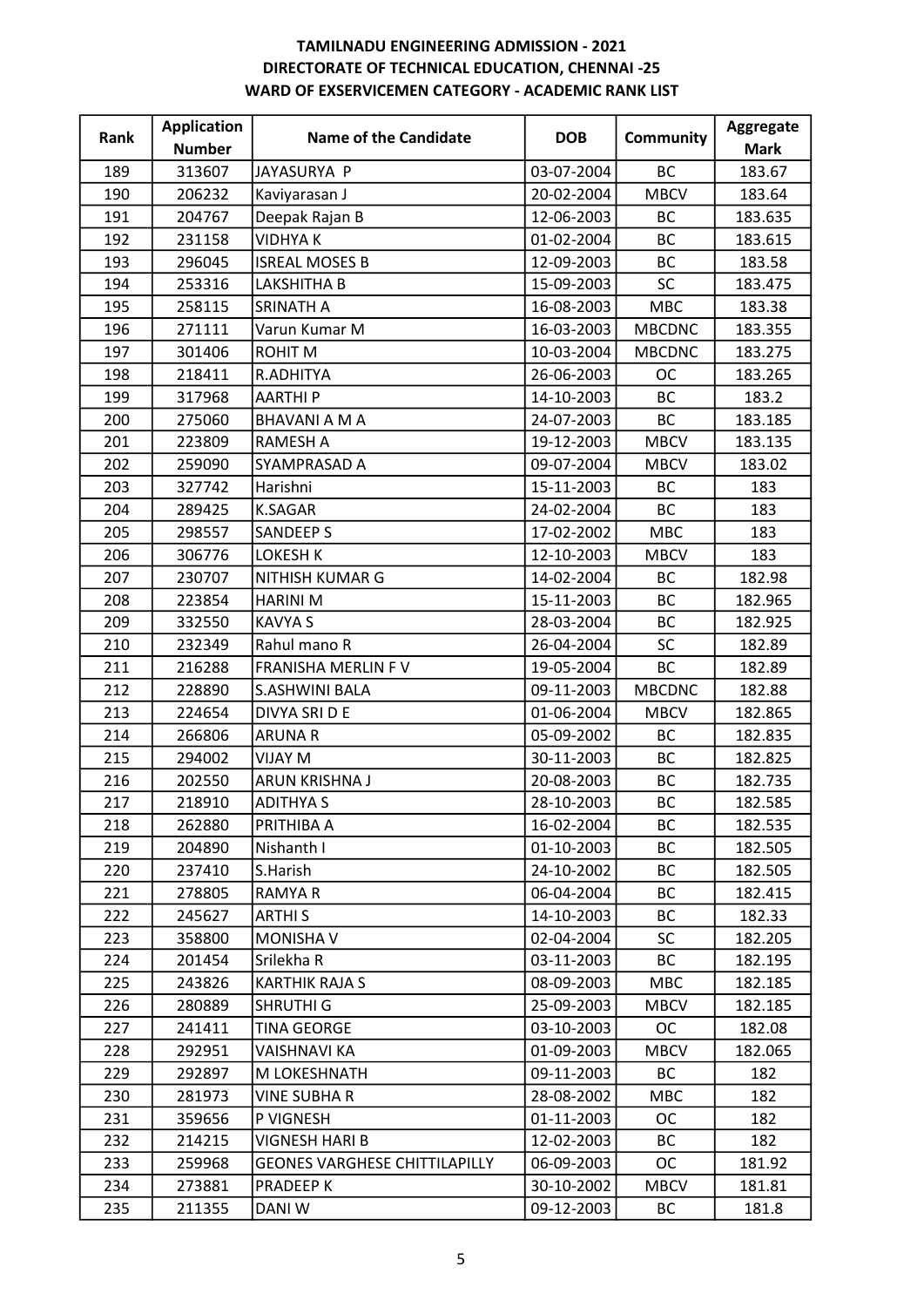| Rank | <b>Application</b> | Name of the Candidate | <b>DOB</b> | Community     | Aggregate   |
|------|--------------------|-----------------------|------------|---------------|-------------|
|      | <b>Number</b>      |                       |            |               | <b>Mark</b> |
| 236  | 270620             | LINGESH S M           | 26-02-2004 | <b>MBCV</b>   | 181.755     |
| 237  | 247032             | <b>RATHNA A S</b>     | 27-08-2003 | <b>OC</b>     | 181.745     |
| 238  | 317794             | <b>KISORE S</b>       | 15-07-2004 | <b>MBCDNC</b> | 181.705     |
| 239  | 251416             | Pragatheesh M         | 29-10-2003 | <b>BC</b>     | 181.65      |
| 240  | 203017             | SUBHA MANSHA DEVI S   | 11-09-2003 | BC            | 181.6       |
| 241  | 332399             | PRIYADHARSHINI V      | 19-01-2004 | <b>BC</b>     | 181.525     |
| 242  | 286168             | R LAKSHANA            | 27-05-2003 | <b>MBCDNC</b> | 181.5       |
| 243  | 306766             | R SANKARAN            | 22-06-2003 | BC            | 181.5       |
| 244  | 327183             | SOURAV                | 03-12-2003 | <b>MBCV</b>   | 181.5       |
| 245  | 311003             | R KARTHEKEYAN         | 26-12-2003 | <b>MBCV</b>   | 181.5       |
| 246  | 271953             | AKSHATRA M A          | 08-05-2003 | <b>BC</b>     | 181.5       |
| 247  | 228399             | Abhinaya M            | 26-06-2003 | <b>MBCV</b>   | 181.46      |
| 248  | 228543             | NARAYANA MOORTHY M    | 12-03-2004 | <b>BC</b>     | 181.425     |
| 249  | 344026             | MUTHUVEERALAKSHMI K   | 04-06-2004 | <b>BC</b>     | 181.42      |
| 250  | 271592             | <b>SHAREEN S</b>      | 18-05-2004 | <b>BCM</b>    | 181.21      |
| 251  | 264836             | <b>REVATHIK</b>       | 24-02-2004 | <b>BC</b>     | 181.14      |
| 252  | 365095             | <b>KAVIYA S</b>       | 06-10-2003 | <b>MBCDNC</b> | 181.13      |
| 253  | 327883             | <b>KIRAN RAJ B</b>    | 17-06-2004 | <b>MBCV</b>   | 181.12      |
| 254  | 231402             | <b>DHARSHINI R</b>    | 22-10-2003 | <b>MBCV</b>   | 181.095     |
| 255  | 207689             | <b>JOBI SHERON Y</b>  | 27-04-2004 | <b>BC</b>     | 181.08      |
| 256  | 247369             | <b>VANIR</b>          | 04-08-2003 | <b>MBCDNC</b> | 181.035     |
| 257  | 282434             | THAFIYA.B             | 12-12-2003 | <b>BCM</b>    | 181.01      |
| 258  | 251522             | <b>SASI KUMAR S</b>   | 16-05-2004 | <b>MBCV</b>   | 180.945     |
| 259  | 230746             | SHANUPRATHA A         | 15-07-2004 | BC            | 180.925     |
| 260  | 236209             | <b>NAVEEN KUMAR R</b> | 03-09-2003 | <b>BC</b>     | 180.855     |
| 261  | 374108             | <b>SUMITHAD</b>       | 24-05-2001 | <b>MBCV</b>   | 180.75      |
| 262  | 350851             | <b>ARAVIND A</b>      | 01-08-2003 | <b>MBCDNC</b> | 180.715     |
| 263  | 256941             | <b>ARJUN P</b>        | 18-06-2003 | BC            | 180.69      |
| 264  | 247775             | SUBRAMANIAPILLAI S P  | 20-06-2004 | <b>OC</b>     | 180.69      |
| 265  | 325574             | DIVYA A               | 26-01-2004 | <b>MBCV</b>   | 180.67      |
| 266  | 215788             | ANTO JEYA PRIYA P     | 26-05-2004 | BC            | 180.635     |
| 267  | 357316             | <b>JOHN A RUBAN</b>   | 01-05-2003 | <b>BC</b>     | 180.605     |
| 268  | 338353             | PRANAYA M             | 07-03-2004 | BC            | 180.535     |
| 269  | 306406             | <b>HARISH U</b>       | 14-11-2003 | ВC            | 180.475     |
| 270  | 301191             | RAGHAVENTHRA PRABU P  | 26-08-2003 | BC            | 180.43      |
| 271  | 275617             | <b>SUREKHASS</b>      | 19-04-2004 | BC            | 180.395     |
| 272  | 209999             | <b>HARRISH RAJ S</b>  | 03-03-2004 | ВC            | 180.35      |
| 273  | 294948             | <b>DEEPAKD</b>        | 03-09-2003 | <b>BC</b>     | 180.315     |
| 274  | 215427             | SANDHIYA M            | 23-02-2004 | SC            | 180.185     |
| 275  | 300907             | YASHINI S             | 22-12-2003 | <b>BC</b>     | 180.14      |
| 276  | 329066             | <b>KAYAL M</b>        | 27-02-2004 | <b>MBCV</b>   | 180.13      |
| 277  | 226708             | <b>GOKULK</b>         | 09-09-2003 | <b>BC</b>     | 180.09      |
| 278  | 240683             | <b>K DHANYA</b>       | 05-01-2004 | <b>OC</b>     | 180         |
| 279  | 300537             | <b>SUJITHRA</b>       | 27-10-2003 | BC            | 180         |
| 280  | 349150             | N NAVEEN              | 22-12-2003 | <b>BC</b>     | 180         |
| 281  | 308280             | P N SAI SHRI          | 05-03-2003 | ВC            | 180         |
| 282  | 349266             | A B Hema              | 05-02-2004 | <b>MBCV</b>   | 180         |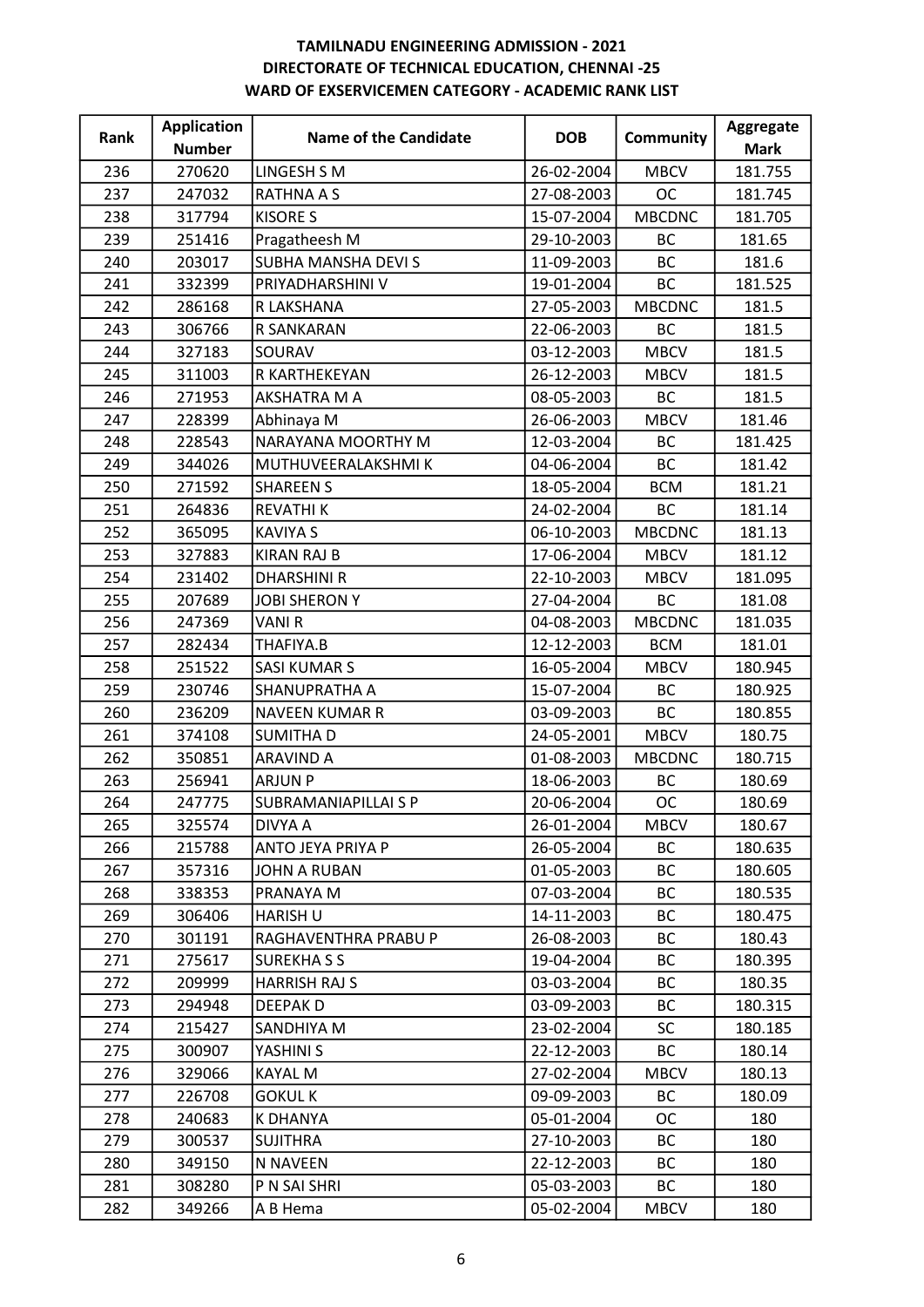| Rank | <b>Application</b> | Name of the Candidate    | <b>DOB</b> | <b>Community</b> | Aggregate   |
|------|--------------------|--------------------------|------------|------------------|-------------|
|      | <b>Number</b>      |                          |            |                  | <b>Mark</b> |
| 283  | 216244             | <b>JASIYA YASIKA S</b>   | 12-10-2004 | <b>MBCV</b>      | 179.935     |
| 284  | 264808             | Varshini.k               | 08-12-2003 | <b>OC</b>        | 179.9       |
| 285  | 209611             | SAM JOE ANDO S           | 12-09-2003 | BC               | 179.855     |
| 286  | 210552             | Ruthra Varshini S        | 21-08-2003 | <b>MBCDNC</b>    | 179.835     |
| 287  | 224735             | SEDUMADAVAN A            | 14-08-2003 | <b>MBC</b>       | 179.825     |
| 288  | 302460             | SANJAI K                 | 16-12-2003 | <b>BC</b>        | 179.78      |
| 289  | 201045             | Santhosh.P               | 09-06-2004 | <b>MBCDNC</b>    | 179.78      |
| 290  | 225283             | <b>KRUTHIKA S</b>        | 21-05-2004 | <b>BC</b>        | 179.735     |
| 291  | 260506             | <b>HARI SANKAR R</b>     | 02-02-2004 | <b>BC</b>        | 179.705     |
| 292  | 339195             | HARRIKISAN M             | 07-01-2004 | <b>BC</b>        | 179.68      |
| 293  | 224214             | <b>AVANTHIKA M</b>       | 26-09-2003 | <b>BC</b>        | 179.625     |
| 294  | 312289             | <b>JAYANTHIS</b>         | 12-04-2004 | <b>MBCV</b>      | 179.615     |
| 295  | 347424             | Yuvan krishna .T         | 18-01-2004 | BC               | 179.56      |
| 296  | 317664             | <b>AGINAS B</b>          | 21-09-2003 | <b>BC</b>        | 179.53      |
| 297  | 299529             | <b>SUBHASHINI A</b>      | 23-05-2003 | <b>MBC</b>       | 179.5       |
| 298  | 238613             | <b>MUKILAN R</b>         | 22-10-2003 | BC               | 179.43      |
| 299  | 264348             | THIYAGESH M              | 07-01-2004 | <b>BC</b>        | 179.42      |
| 300  | 315799             | <b>RAHUL S</b>           | 03-05-2004 | <b>BC</b>        | 179.415     |
| 301  | 275099             | <b>KANIGA V</b>          | 05-07-2004 | <b>MBCV</b>      | 179.35      |
| 302  | 226511             | DHARANYA.P               | 16-04-2004 | <b>BC</b>        | 179.34      |
| 303  | 301306             | <b>KIBISHAKP</b>         | 14-12-2003 | <b>BC</b>        | 179.21      |
| 304  | 232821             | <b>SURESH M</b>          | 29-01-2004 | <b>MBCV</b>      | 179.145     |
| 305  | 262755             | SREE RAJAVARSHINI.B      | 16-01-2004 | <b>MBCV</b>      | 179.145     |
| 306  | 273972             | <b>VINOBA J</b>          | 24-07-2003 | <b>BC</b>        | 179.14      |
| 307  | 260676             | PRATHEEK M               | 08-03-2004 | <b>BC</b>        | 179.04      |
| 308  | 232278             | <b>SUJITHA M</b>         | 25-02-2004 | SC               | 179.02      |
| 309  | 254048             | M.SURAJ                  | 13-06-2004 | BC               | 179.01      |
| 310  | 288497             | Rithik Sandron J S       | 04-09-2003 | SC               | 179         |
| 311  | 282322             | <b>GLORY E</b>           | 22-11-2003 | <b>SC</b>        | 178.955     |
| 312  | 243377             | <b>SHRAVAN R NAIR</b>    | 30-09-2003 | <b>OC</b>        | 178.9       |
| 313  | 260551             | Rakul S                  | 26-10-2002 | <b>SCA</b>       | 178.815     |
| 314  | 234973             | <b>RAKESH J</b>          | 31-08-2003 | <b>BC</b>        | 178.78      |
| 315  | 303656             | <b>KEVIN CHRISTO R</b>   | 28-02-2004 | <b>BC</b>        | 178.76      |
| 316  | 299037             | LOGESHWARI P             | 24-03-2004 | <b>MBCDNC</b>    | 178.745     |
| 317  | 239261             | <b>SRIVENIK</b>          | 15-08-2003 | <b>MBC</b>       | 178.6       |
| 318  | 324472             | HARSHA PRADHA G          | 19-12-2003 | <b>MBCV</b>      | 178.6       |
| 319  | 348622             | <b>S SRIGAVI</b>         | 31-10-2003 | BC               | 178.5       |
| 320  | 340914             | THENMOZHI S              | 10-01-2004 | <b>BC</b>        | 178.5       |
| 321  | 210821             | Shobia Rosalin Marrie .X | 07-11-2003 | ВC               | 178.47      |
| 322  | 242349             | Vaishnavi M              | 11-11-2003 | <b>BC</b>        | 178.385     |
| 323  | 225209             | LAKSHYA P                | 14-06-2004 | ВC               | 178.365     |
| 324  | 200888             | Shivani TM               | 14-08-2003 | <b>MBCV</b>      | 178.265     |
| 325  | 280312             | <b>DHARSHANA SREE CS</b> | 08-08-2003 | ОC               | 178.23      |
| 326  | 285641             | RAKSHANA S               | 08-07-2003 | BC               | 178.185     |
| 327  | 344034             | <b>ABINAYA S</b>         | 25-05-2004 | <b>MBCV</b>      | 178.175     |
| 328  | 211931             | NITHISH KUMAR.S          | 15-11-2003 | <b>BC</b>        | 178.155     |
| 329  | 233992             | MUNUSAMY M               | 22-03-2004 | <b>MBCDNC</b>    | 178.085     |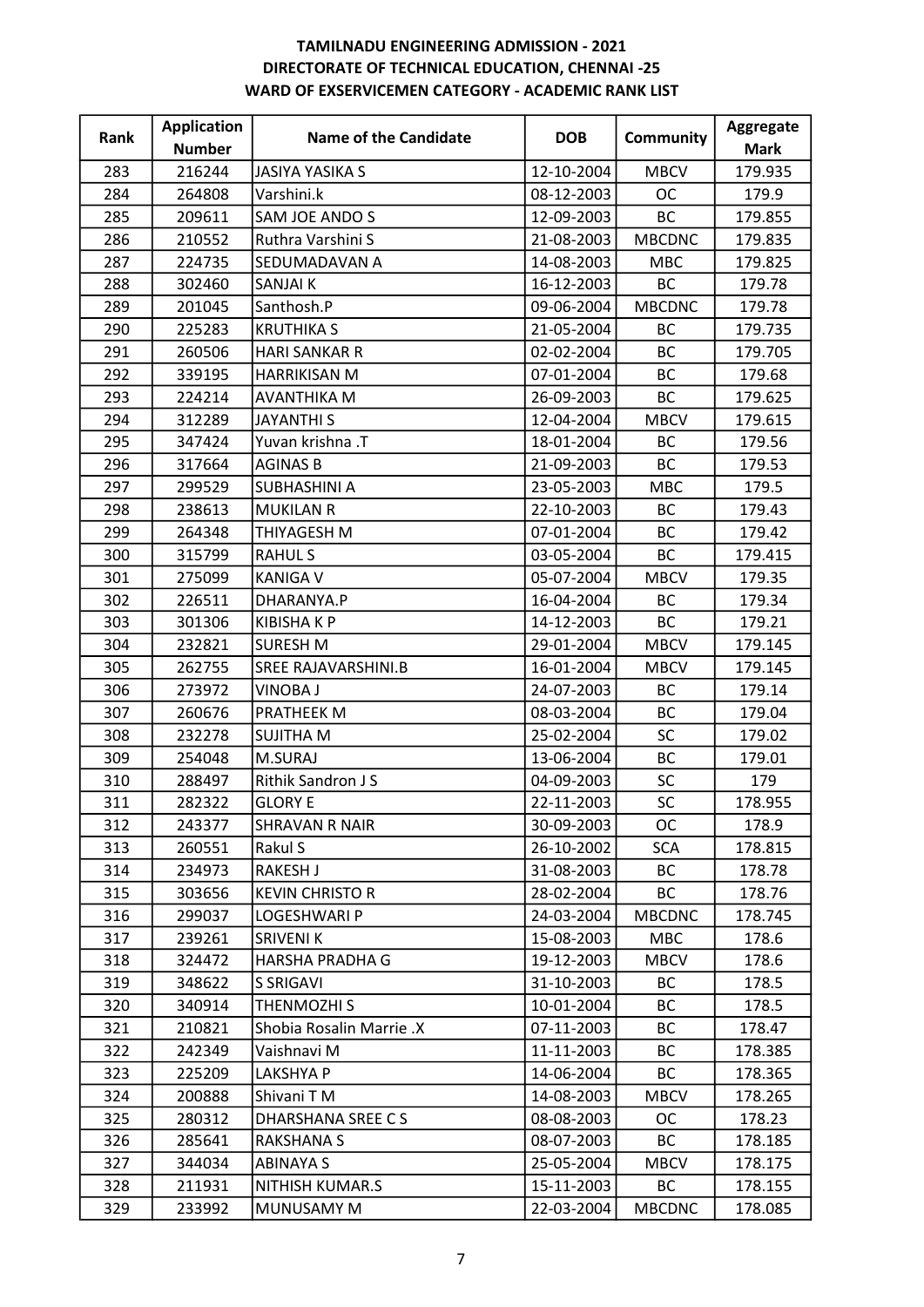| Rank | <b>Application</b> | Name of the Candidate  | <b>DOB</b> | <b>Community</b> | Aggregate   |
|------|--------------------|------------------------|------------|------------------|-------------|
|      | <b>Number</b>      |                        |            |                  | <b>Mark</b> |
| 330  | 225440             | NANDHANA A G           | 15-10-2003 | <b>MBC</b>       | 178.055     |
| 331  | 373525             | Tanvi Prakash          | 01-10-2003 | <b>BC</b>        | 178         |
| 332  | 326981             | SHAHNAAZ AZEEZ         | 31-08-2003 | <b>BCM</b>       | 178         |
| 333  | 236986             | <b>SUBIKSHAM</b>       | 11-10-2003 | <b>BC</b>        | 177.975     |
| 334  | 298296             | <b>MARY SOWMIYA F</b>  | 04-02-2004 | <b>BC</b>        | 177.96      |
| 335  | 331614             | <b>VISHAL R</b>        | 10-03-2003 | <b>MBCV</b>      | 177.9       |
| 336  | 330921             | RAHUL M C              | 22-11-2003 | <b>BC</b>        | 177.88      |
| 337  | 216237             | Sasikumar S            | 27-05-2003 | <b>BC</b>        | 177.855     |
| 338  | 335726             | JEEVANANTHAM M         | 01-11-2003 | <b>MBCDNC</b>    | 177.855     |
| 339  | 231160             | <b>SANDHYA S</b>       | 26-05-2003 | <b>MBCDNC</b>    | 177.845     |
| 340  | 227384             | THARUN RAJ R S         | 13-02-2004 | <b>BC</b>        | 177.83      |
| 341  | 242744             | <b>KRITHANA A</b>      | 22-08-2003 | <b>MBCDNC</b>    | 177.79      |
| 342  | 248781             | <b>ARAVIND S</b>       | 10-09-2003 | <b>MBCDNC</b>    | 177.68      |
| 343  | 242727             | <b>AATHAVAN S K</b>    | 12-10-2003 | <b>MBCDNC</b>    | 177.67      |
| 344  | 243051             | <b>AKILESH R</b>       | 25-03-2004 | BC               | 177.66      |
| 345  | 220888             | <b>MUKESH M</b>        | 13-09-2003 | <b>MBCV</b>      | 177.66      |
| 346  | 336126             | <b>RISHIKUMAR S</b>    | 04-08-2003 | <b>BC</b>        | 177.635     |
| 347  | 243049             | Amar T                 | 13-07-2004 | <b>BC</b>        | 177.585     |
| 348  | 348276             | <b>STIFLINKP</b>       | 07-08-2003 | <b>BC</b>        | 177.56      |
| 349  | 260515             | <b>HARISH KUMAR M</b>  | 13-08-2004 | <b>MBCV</b>      | 177.505     |
| 350  | 274578             | <b>NANDHINIK</b>       | 10-04-2004 | <b>BC</b>        | 177.505     |
| 351  | 332426             | <b>LOGAMUTHRA R M</b>  | 18-03-2002 | BC               | 177.5       |
| 352  | 227906             | S varun                | 10-03-2003 | <b>SC</b>        | 177.5       |
| 353  | 346516             | K Amirtha Janani       | 25-12-2003 | <b>BC</b>        | 177.5       |
| 354  | 237889             | <b>DHANUSH KUMAR K</b> | 06-09-2003 | <b>BC</b>        | 177.38      |
| 355  | 230779             | S.PREMLATHA            | 04-09-2003 | <b>MBC</b>       | 177.36      |
| 356  | 317376             | <b>SNEHAR</b>          | 12-09-2002 | BC               | 177.32      |
| 357  | 288767             | <b>GODWIN XA</b>       | 14-11-2003 | BC               | 177.295     |
| 358  | 310170             | PREMADHARSHINI K       | 25-12-2003 | <b>BC</b>        | 177.265     |
| 359  | 291399             | <b>BALAJEE P</b>       | 12-10-2003 | ВC               | 177.22      |
| 360  | 232628             | Senthil M              | 13-09-2003 | BC               | 177.215     |
| 361  | 245968             | S Vignesh              | 29-11-2003 | BC               | 177.075     |
| 362  | 201967             | NAVEEN KUMAR R K       | 01-11-2003 | <b>BC</b>        | 177.045     |
| 363  | 273031             | AARTHI K               | 13-01-2003 | BC               | 177.04      |
| 364  | 291960             | <b>FERIN J TIFO</b>    | 24-06-2003 | BC               | 177.04      |
| 365  | 256874             | HARIHARAN M            | 09-12-2003 | BC               | 176.825     |
| 366  | 231743             | Harishwar G            | 16-07-2004 | BC               | 176.815     |
| 367  | 261300             | ATCHAYALAKSHMI P       | 27-02-2004 | BC               | 176.78      |
| 368  | 288915             | DHARSHANASHRI G        | 26-01-2004 | BC               | 176.71      |
| 369  | 225996             | <b>JESHMITHA J</b>     | 08-05-2004 | BC               | 176.695     |
| 370  | 244728             | JEYA KRISHNA R         | 14-04-2004 | BC               | 176.615     |
| 371  | 316919             | MUGESH RAGAVAN K       | 29-05-2004 | <b>MBCDNC</b>    | 176.585     |
| 372  | 281329             | RAGUL M                | 16-03-2004 | <b>BC</b>        | 176.57      |
| 373  | 209570             | <b>ABDUL WAHID J</b>   | 17-09-2003 | <b>BCM</b>       | 176.525     |
| 374  | 338951             | R ASHMITHA             | 18-05-2004 | <b>BC</b>        | 176.505     |
| 375  | 262354             | <b>PRAKASH R</b>       | 15-11-2004 | <b>MBCDNC</b>    | 176.495     |
| 376  | 202534             | <b>TARANI A</b>        | 01-06-2004 | BC               | 176.365     |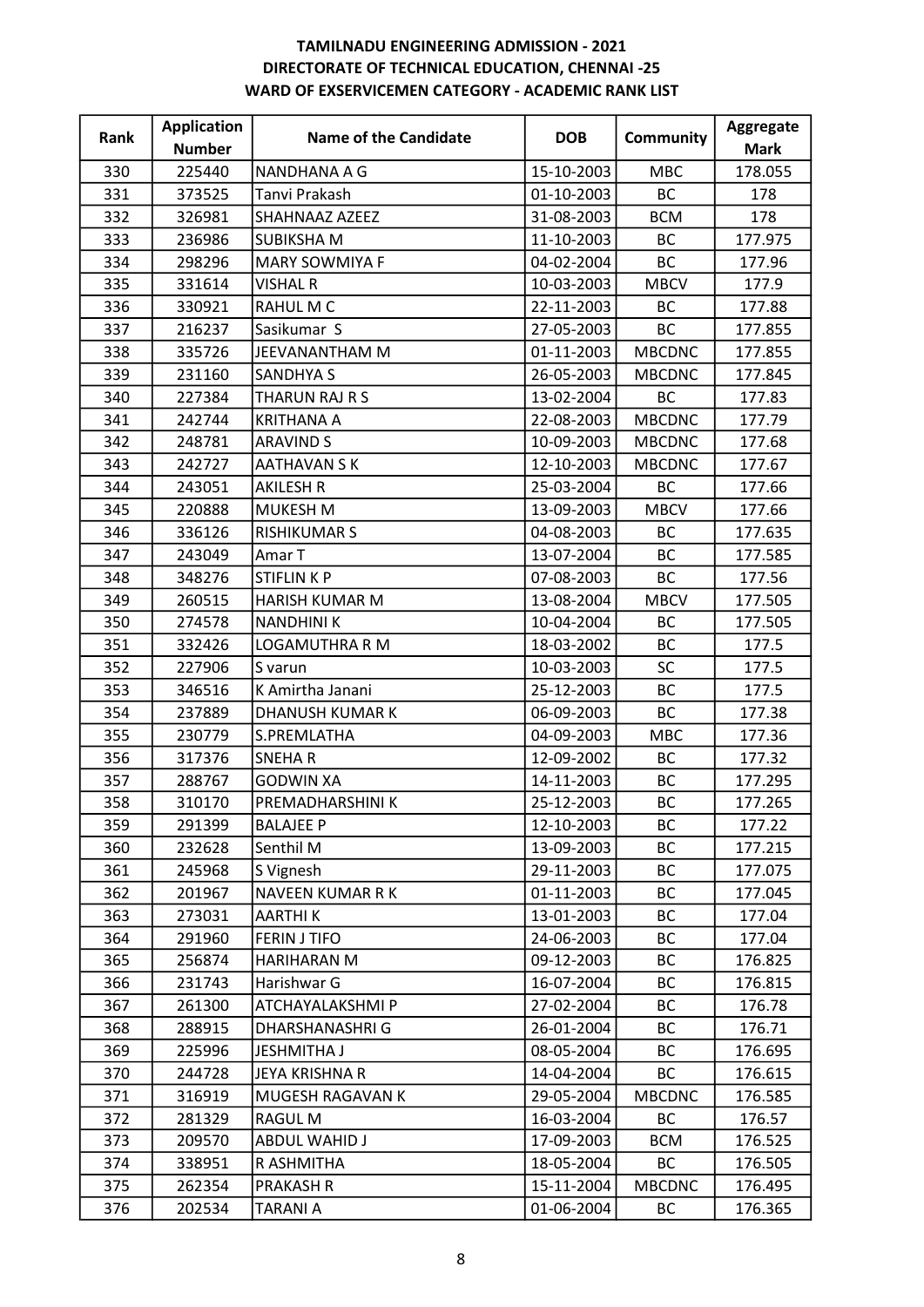| Rank | <b>Application</b> | <b>Name of the Candidate</b> | <b>DOB</b> | <b>Community</b> | Aggregate   |
|------|--------------------|------------------------------|------------|------------------|-------------|
|      | <b>Number</b>      |                              |            |                  | <b>Mark</b> |
| 377  | 360526             | <b>ALAGURAJA R</b>           | 04-05-2004 | <b>MBCDNC</b>    | 176.36      |
| 378  | 203466             | Kirupaa.K                    | 04-04-2004 | <b>OC</b>        | 176.35      |
| 379  | 273254             | JODIE HERBERT C              | 06-09-2003 | BC               | 176.33      |
| 380  | 294457             | <b>JINO S S</b>              | 30-08-2003 | <b>BC</b>        | 176.295     |
| 381  | 275364             | <b>LOGENDRAS</b>             | 17-05-2004 | <b>MBCV</b>      | 176.255     |
| 382  | 200879             | <b>SANDOSH KUMAR.R</b>       | 03-12-2003 | <b>MBCV</b>      | 176.21      |
| 383  | 287874             | <b>VIJESU M</b>              | 04-10-2003 | <b>BC</b>        | 176.185     |
| 384  | 243064             | <b>ABARNAS</b>               | 07-12-2003 | <b>BC</b>        | 176.175     |
| 385  | 218742             | <b>JANANI P C</b>            | 11-08-2003 | SC               | 176.14      |
| 386  | 294852             | <b>JENIN J</b>               | 10-01-2003 | ВC               | 176.13      |
| 387  | 205391             | <b>ARUN V</b>                | 31-01-2004 | <b>MBCV</b>      | 176.065     |
| 388  | 332615             | <b>SRIRAM R</b>              | 25-06-2003 | <b>MBC</b>       | 176         |
| 389  | 301288             | <b>STEPHEN ANESH</b>         | 07-10-2003 | <b>OC</b>        | 176         |
| 390  | 237144             | SANTHAKUMAR R                | 13-11-2003 | <b>MBCV</b>      | 175.855     |
| 391  | 256250             | <b>ABINAYA G</b>             | 14-01-2004 | <b>MBCV</b>      | 175.815     |
| 392  | 304206             | POOBESH KUMAR B K            | 09-08-2003 | <b>BC</b>        | 175.735     |
| 393  | 287593             | <b>LALITH S</b>              | 17-05-2004 | <b>MBCV</b>      | 175.725     |
| 394  | 241645             | MARIYA BRUNO A               | 06-10-2003 | <b>BC</b>        | 175.69      |
| 395  | 251287             | <b>MUKILAN K</b>             | 27-08-2003 | <b>MBCV</b>      | 175.67      |
| 396  | 306102             | <b>HARIS E</b>               | 10-02-2004 | <b>MBC</b>       | 175.65      |
| 397  | 206297             | <b>HARI PRASAD J</b>         | 01-04-2004 | <b>BC</b>        | 175.645     |
| 398  | 281895             | <b>LIVINGSTON L</b>          | 15-04-2004 | BC               | 175.615     |
| 399  | 218255             | <b>B.Abiraman</b>            | 05-04-2003 | <b>MBCV</b>      | 175.6       |
| 400  | 229622             | Samroshan                    | 25-02-2003 | <b>BC</b>        | 175.56      |
| 401  | 260127             | <b>KABILAN C</b>             | 05-09-2003 | <b>MBCV</b>      | 175.525     |
| 402  | 246986             | Erudite Wren J               | 14-06-2004 | <b>BC</b>        | 175.505     |
| 403  | 236544             | <b>RAGAVI SHERIN P</b>       | 02-06-2004 | <b>MBCDNC</b>    | 175.505     |
| 404  | 339715             | Siva Karthik K               | 27-05-2003 | BC               | 175.5       |
| 405  | 326474             | <b>KOHILA S</b>              | 11-09-2002 | <b>OC</b>        | 175.5       |
| 406  | 309151             | <b>GL DAKSHIN VISHWAK</b>    | 30-10-2003 | BC               | 175.5       |
| 407  | 228443             | SRIKANTH M                   | 26-05-2003 | <b>MBCV</b>      | 175.5       |
| 408  | 324218             | SHIVANI M                    | 14-03-2004 | <b>OC</b>        | 175.435     |
| 409  | 358073             | <b>ABIKUMAR S</b>            | 25-03-2004 | <b>MBC</b>       | 175.415     |
| 410  | 336331             | ROSEMITHA P                  | 28-06-2004 | <b>SC</b>        | 175.34      |
| 411  | 245674             | DIVYAMUHIL P                 | 17-10-2003 | <b>MBCDNC</b>    | 175.33      |
| 412  | 292581             | SRIVATHSALA R                | 15-11-2003 | ВC               | 175.255     |
| 413  | 288009             | <b>GANDHIMATHINATHAN G R</b> | 23-08-2003 | <b>BC</b>        | 175.25      |
| 414  | 245824             | <b>KAMALESH D</b>            | 15-04-2004 | <b>MBCV</b>      | 175.22      |
| 415  | 336358             | KAILASH S                    | 19-06-2003 | ВC               | 175.185     |
| 416  | 236743             | <b>REMYAG</b>                | 13-11-2003 | <b>BC</b>        | 175.04      |
| 417  | 329730             | <b>SANTHOSH S</b>            | 04-12-2003 | <b>MBCV</b>      | 175.04      |
| 418  | 224876             | THANUSKANTH T                | 11-09-2003 | <b>BC</b>        | 175.01      |
| 419  | 280331             | JOVITHA SAHAYARAJ            | 14-02-2004 | <b>BC</b>        | 175         |
| 420  | 293076             | <b>SRIDHAR S</b>             | 10-06-2004 | <b>BC</b>        | 175         |
| 421  | 291203             | P PRAGADHIS                  | 10-08-2003 | BC               | 175         |
| 422  | 248755             | <b>KARTHIGEYAN S</b>         | 15-06-2004 | BC               | 174.955     |
| 423  | 300952             | MABISHA M P                  | 14-04-2004 | ВC               | 174.865     |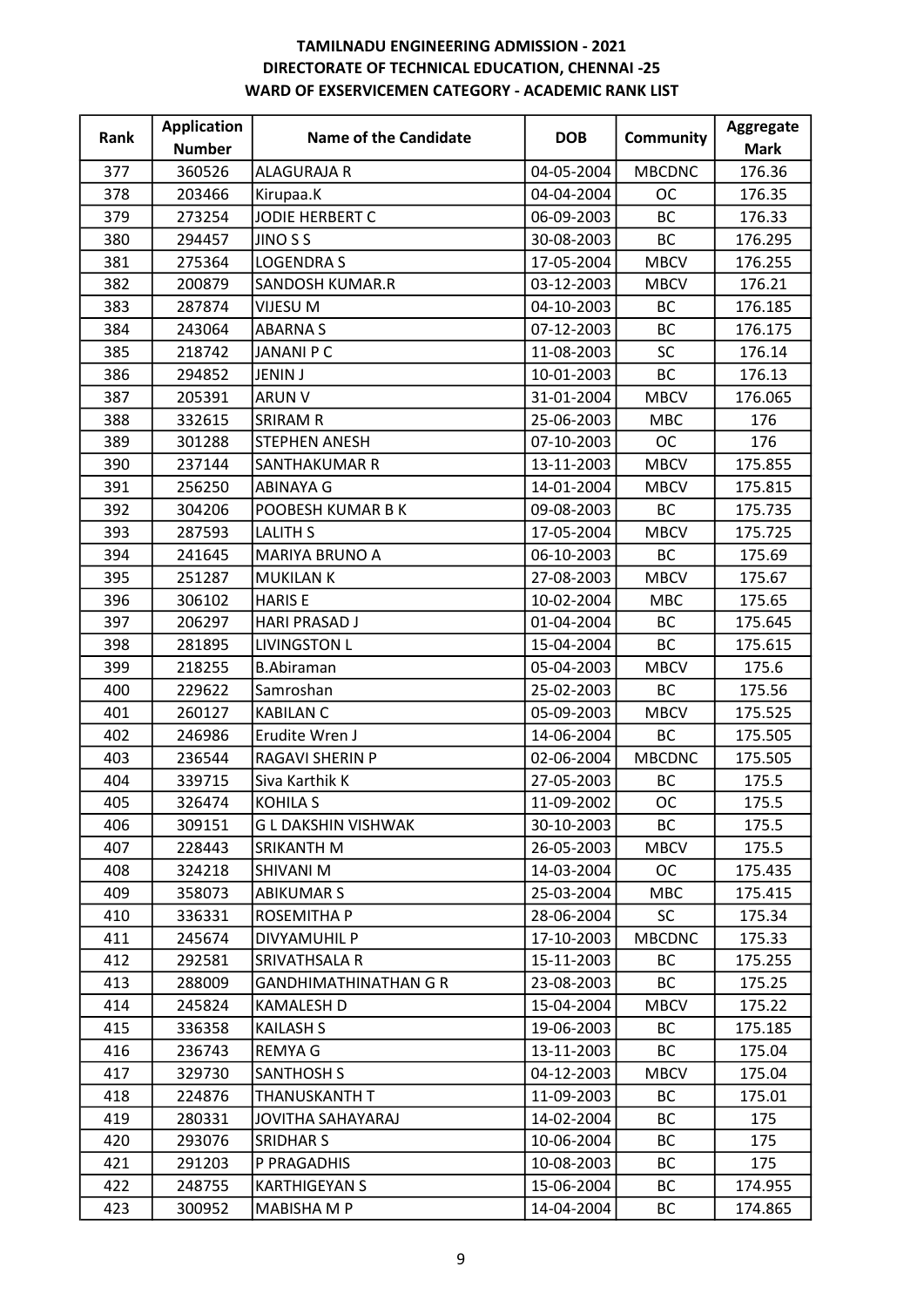| Rank | <b>Application</b> | <b>Name of the Candidate</b> | <b>DOB</b> | <b>Community</b> | Aggregate   |
|------|--------------------|------------------------------|------------|------------------|-------------|
|      | <b>Number</b>      |                              |            |                  | <b>Mark</b> |
| 424  | 314858             | ASIF RAHMAN M                | 10-01-2004 | <b>BCM</b>       | 174.86      |
| 425  | 228687             | SANTHOSH KUMAR R             | 12-12-2002 | <b>MBCV</b>      | 174.815     |
| 426  | 202437             | <b>BENISHA GS</b>            | 23-04-2003 | BC               | 174.81      |
| 427  | 326518             | JENIPHER ANGEL J             | 29-02-2004 | <b>BC</b>        | 174.74      |
| 428  | 316883             | RANGANATHAN C                | 15-01-2004 | <b>BC</b>        | 174.55      |
| 429  | 278926             | <b>DHIVYA E</b>              | 07-04-2004 | <b>BC</b>        | 174.54      |
| 430  | 288475             | Sri Sai Ram S                | 19-07-2003 | <b>BC</b>        | 174.52      |
| 431  | 356487             | M.MADAN                      | 23-09-2003 | <b>BC</b>        | 174.5       |
| 432  | 278356             | <b>JENNIFER CHRISTY</b>      | 13-05-2003 | <b>BC</b>        | 174.5       |
| 433  | 292654             | N VARSHA                     | 29-05-2003 | BC               | 174.5       |
| 434  | 243529             | <b>JINISH SS</b>             | 18-02-2004 | <b>BC</b>        | 174.5       |
| 435  | 313315             | <b>G K SANJANA DEVI</b>      | 09-08-2003 | <b>OC</b>        | 174.5       |
| 436  | 357290             | R.HARITHA                    | 08-01-2004 | BC               | 174.495     |
| 437  | 210107             | <b>MEHALA US</b>             | 17-11-2003 | <b>MBC</b>       | 174.495     |
| 438  | 208554             | Subash R                     | 26-01-2004 | <b>SC</b>        | 174.37      |
| 439  | 329795             | <b>ANUSHAK</b>               | 28-07-2004 | <b>MBCV</b>      | 174.305     |
| 440  | 211926             | <b>SHOBIYAK</b>              | 20-03-2004 | SC               | 174.295     |
| 441  | 280883             | <b>KEERTHIKA M</b>           | 21-01-2004 | <b>MBCV</b>      | 174.295     |
| 442  | 272711             | <b>GAYATHRI DEVI R</b>       | 19-09-2003 | <b>BC</b>        | 174.21      |
| 443  | 299293             | <b>SHIVANI S</b>             | 31-03-2004 | <b>SCA</b>       | 174.175     |
| 444  | 229114             | <b>GOKULAPRIYA G</b>         | 04-02-2004 | <b>BC</b>        | 174.025     |
| 445  | 307799             | <b>R.P DHARSHINI</b>         | 09-08-2003 | BC               | 174         |
| 446  | 232173             | <b>SANJAY M</b>              | 17-08-2003 | <b>MBC</b>       | 174         |
| 447  | 224871             | <b>SONALI M</b>              | 01-08-2004 | <b>MBCDNC</b>    | 173.955     |
| 448  | 288366             | VIVETHA SRI V                | 13-04-2004 | <b>BC</b>        | 173.79      |
| 449  | 272558             | AJAY M                       | 06-06-2004 | <b>BC</b>        | 173.745     |
| 450  | 321313             | <b>MUTHUKUMAR G</b>          | 14-04-2003 | <b>BC</b>        | 173.69      |
| 451  | 243596             | Natasha M                    | 16-06-2003 | <b>OC</b>        | 173.67      |
| 452  | 314579             | Vishnu Vardhan G             | 05-11-2003 | <b>BC</b>        | 173.5       |
| 453  | 277747             | <b>U SHARAN</b>              | 10-10-2003 | ВC               | 173.5       |
| 454  | 295278             | N VAISHAK                    | 22-05-2003 | OC               | 173.5       |
| 455  | 298205             | SANJAY KUMAR R M             | 27-01-2004 | <b>BC</b>        | 173.5       |
| 456  | 257916             | <b>REVATHIS</b>              | 19-03-2004 | <b>MBCV</b>      | 173.495     |
| 457  | 254538             | AAKASH A                     | 04-08-2003 | ВC               | 173.325     |
| 458  | 206157             | Venkateshwaran.A             | 18-02-2004 | <b>MBC</b>       | 173.305     |
| 459  | 304753             | <b>KIREETANAS</b>            | 26-12-2003 | ВC               | 173.3       |
| 460  | 282501             | Tina clemenciya A            | 26-07-2003 | <b>OC</b>        | 173.21      |
| 461  | 207043             | Venkatesh.k                  | 12-11-2003 | <b>MBCV</b>      | 173.175     |
| 462  | 250929             | <b>DEEKSHAT</b>              | 29-09-2003 | ВC               | 173.09      |
| 463  | 226240             | <b>ABIRAMIK</b>              | 31-08-2003 | <b>MBC</b>       | 173.065     |
| 464  | 322815             | SRIVAISHNAVI M               | 20-04-2004 | <b>MBC</b>       | 173.035     |
| 465  | 274489             | <b>ROHULS</b>                | 15-07-2004 | <b>SC</b>        | 173         |
| 466  | 282843             | <b>S PRASANTH</b>            | 11-06-2003 | <b>OC</b>        | 173         |
| 467  | 296267             | <b>SUDHAN S</b>              | 06-08-2003 | <b>MBCV</b>      | 173         |
| 468  | 223408             | <b>SUNIL A</b>               | 12-01-2003 | <b>SC</b>        | 172.965     |
| 469  | 255581             | <b>KEERTHANA SV</b>          | 10-12-2003 | <b>MBCV</b>      | 172.955     |
| 470  | 304415             | <b>ASWINF</b>                | 28-08-2004 | ВC               | 172.89      |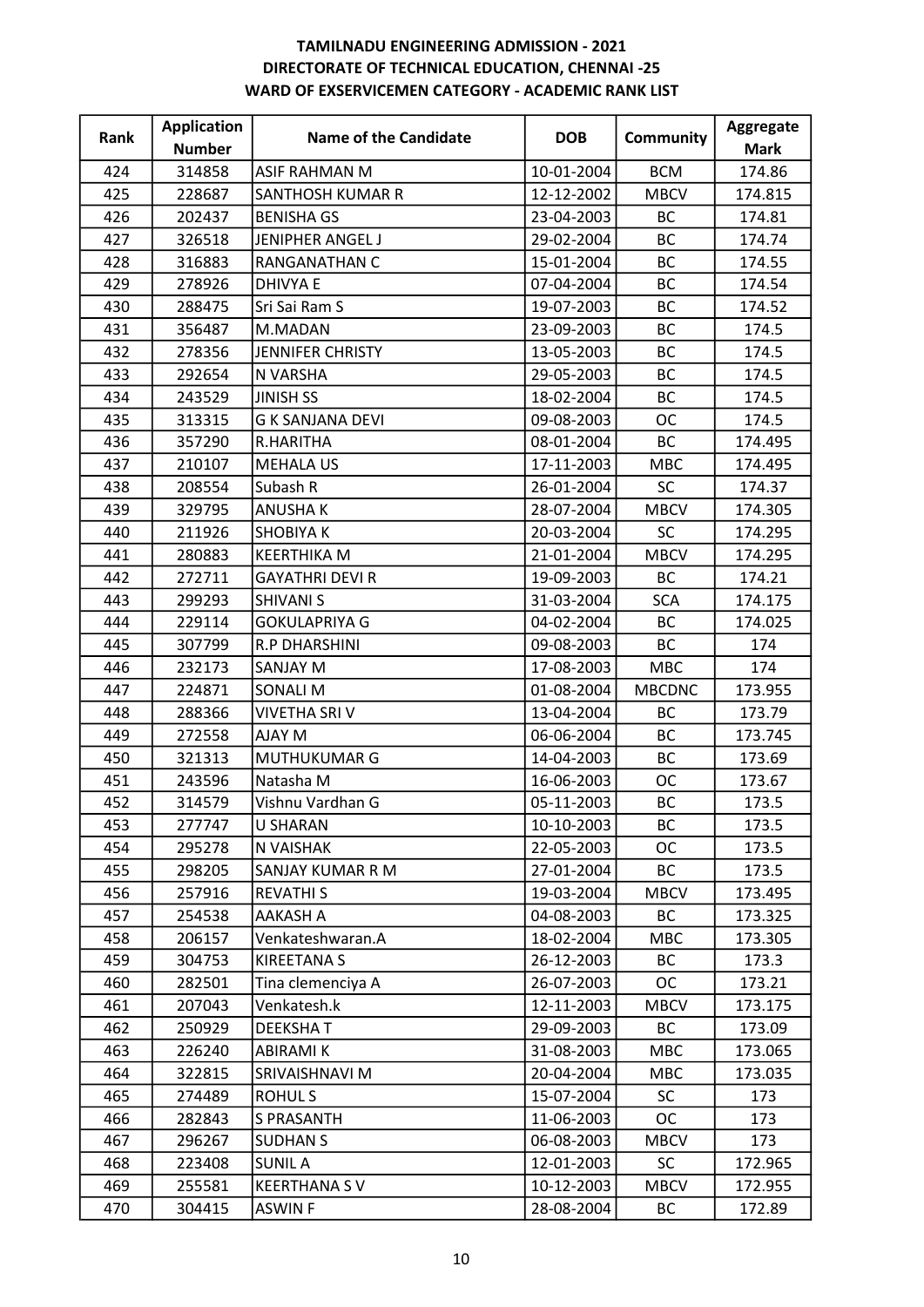| Rank | <b>Application</b> | Name of the Candidate   | <b>DOB</b> | <b>Community</b> | Aggregate   |
|------|--------------------|-------------------------|------------|------------------|-------------|
|      | <b>Number</b>      |                         |            |                  | <b>Mark</b> |
| 471  | 204523             | D.lavanya               | 05-12-2003 | <b>MBCV</b>      | 172.845     |
| 472  | 337655             | <b>THARANI R</b>        | 12-02-2004 | <b>MBC</b>       | 172.82      |
| 473  | 366570             | SELVAPRIYA C            | 25-11-2003 | <b>MBCV</b>      | 172.79      |
| 474  | 240699             | YAMINI S                | 14-06-2003 | <b>SC</b>        | 172.77      |
| 475  | 344733             | P SANJAY                | 09-05-2003 | <b>BC</b>        | 172.755     |
| 476  | 224998             | <b>VIDHYA B</b>         | 15-10-2003 | BC               | 172.715     |
| 477  | 231145             | <b>SETHUASWIN R</b>     | 05-12-2003 | <b>BC</b>        | 172.635     |
| 478  | 247168             | <b>NAVEEN L</b>         | 03-06-2004 | <b>BC</b>        | 172.55      |
| 479  | 270853             | MANIVASAGAM R           | 13-04-2004 | <b>MBCDNC</b>    | 172.525     |
| 480  | 243505             | <b>LOGESH KRISHNA R</b> | 08-11-2003 | <b>BC</b>        | 172.505     |
| 481  | 309391             | S.DEVI                  | 04-03-2004 | <b>MBCV</b>      | 172.395     |
| 482  | 248191             | JAYANTHAN ANANTH S      | 30-05-2003 | <b>BC</b>        | 172.35      |
| 483  | 267142             | <b>PREMR</b>            | 29-05-2004 | <b>MBCV</b>      | 172.175     |
| 484  | 328770             | <b>KUMARAVEL M</b>      | 20-02-2004 | <b>MBCV</b>      | 172.16      |
| 485  | 328000             | <b>THUMILAN S</b>       | 06-11-2003 | <b>MBCV</b>      | 172.11      |
| 486  | 241207             | <b>BAGATH SINGH S S</b> | 20-12-2003 | <b>OC</b>        | 172.1       |
| 487  | 297320             | <b>ANNUMALIKA P</b>     | 30-12-2003 | <b>MBCDNC</b>    | 172.08      |
| 488  | 234261             | <b>LAVEIN S</b>         | 18-03-2004 | <b>BC</b>        | 172.045     |
| 489  | 275883             | AKSHIYA A J             | 17-09-2003 | BC               | 172.045     |
| 490  | 206477             | JANARTHANAN N           | 07-04-2004 | <b>BC</b>        | 172.045     |
| 491  | 237448             | <b>ARAVIND J</b>        | 16-09-2003 | <b>BC</b>        | 172.045     |
| 492  | 250780             | <b>JANAM</b>            | 31-07-2004 | <b>MBC</b>       | 172.04      |
| 493  | 281892             | <b>G MUKESH</b>         | 18-11-2003 | <b>MBCV</b>      | 172         |
| 494  | 247951             | S G Hari suthan         | 19-06-2004 | <b>BC</b>        | 172         |
| 495  | 282515             | R Adithya               | 07-03-2004 | <b>OC</b>        | 172         |
| 496  | 359797             | S Sam Jeffrin           | 03-11-2003 | <b>BC</b>        | 172         |
| 497  | 341037             | R ESWARA PRASAD         | 25-07-2003 | <b>MBC</b>       | 172         |
| 498  | 232826             | <b>ABHINANDAN A</b>     | 06-10-2003 | <b>MBCV</b>      | 172         |
| 499  | 313139             | <b>R SHREKSTA</b>       | 19-03-2004 | <b>MBCDNC</b>    | 172         |
| 500  | 253790             | <b>SUBISH KUMAR A</b>   | 31-03-2004 | <b>MBCDNC</b>    | 171.975     |
| 501  | 240070             | <b>AVINASH K</b>        | 29-03-2004 | <b>MBCDNC</b>    | 171.925     |
| 502  | 304047             | <b>SWETHA S</b>         | 10-09-2003 | <b>MBCDNC</b>    | 171.89      |
| 503  | 203452             | <b>HAREESH PRABHU A</b> | 30-06-2003 | <b>BC</b>        | 171.86      |
| 504  | 211162             | HARIHARAN V             | 07-10-2004 | <b>BC</b>        | 171.855     |
| 505  | 242178             | <b>ASHOK K</b>          | 23-03-2004 | <b>MBCDNC</b>    | 171.79      |
| 506  | 282191             | <b>PUVIARASUS</b>       | 20-10-2003 | <b>BC</b>        | 171.78      |
| 507  | 214404             | <b>DINESH S</b>         | 10-01-2004 | <b>SC</b>        | 171.775     |
| 508  | 353807             | <b>KUMARAVEL R</b>      | 26-07-2002 | <b>SC</b>        | 171.755     |
| 509  | 246881             | Ashwathaman S           | 29-11-2003 | <b>MBCDNC</b>    | 171.66      |
| 510  | 200035             | <b>FIAOLA AGASH S</b>   | 01-04-2004 | <b>BC</b>        | 171.65      |
| 511  | 320161             | <b>SURESH P</b>         | 11-10-2003 | BC               | 171.57      |
| 512  | 245413             | <b>BALA SABARISH S</b>  | 09-12-2003 | <b>MBCDNC</b>    | 171.56      |
| 513  | 207119             | MANI DEEPAK A           | 07-02-2004 | <b>BC</b>        | 171.55      |
| 514  | 262891             | SOOFIA S                | 31-12-2003 | <b>BCM</b>       | 171.55      |
| 515  | 323568             | ARUN.S                  | 03-07-2004 | <b>BC</b>        | 171.51      |
| 516  | 223852             | <b>GV DHARUN</b>        | 13-09-2002 | ОC               | 171.5       |
| 517  | 271703             | <b>SUBASREE K</b>       | 18-08-2003 | ВC               | 171.5       |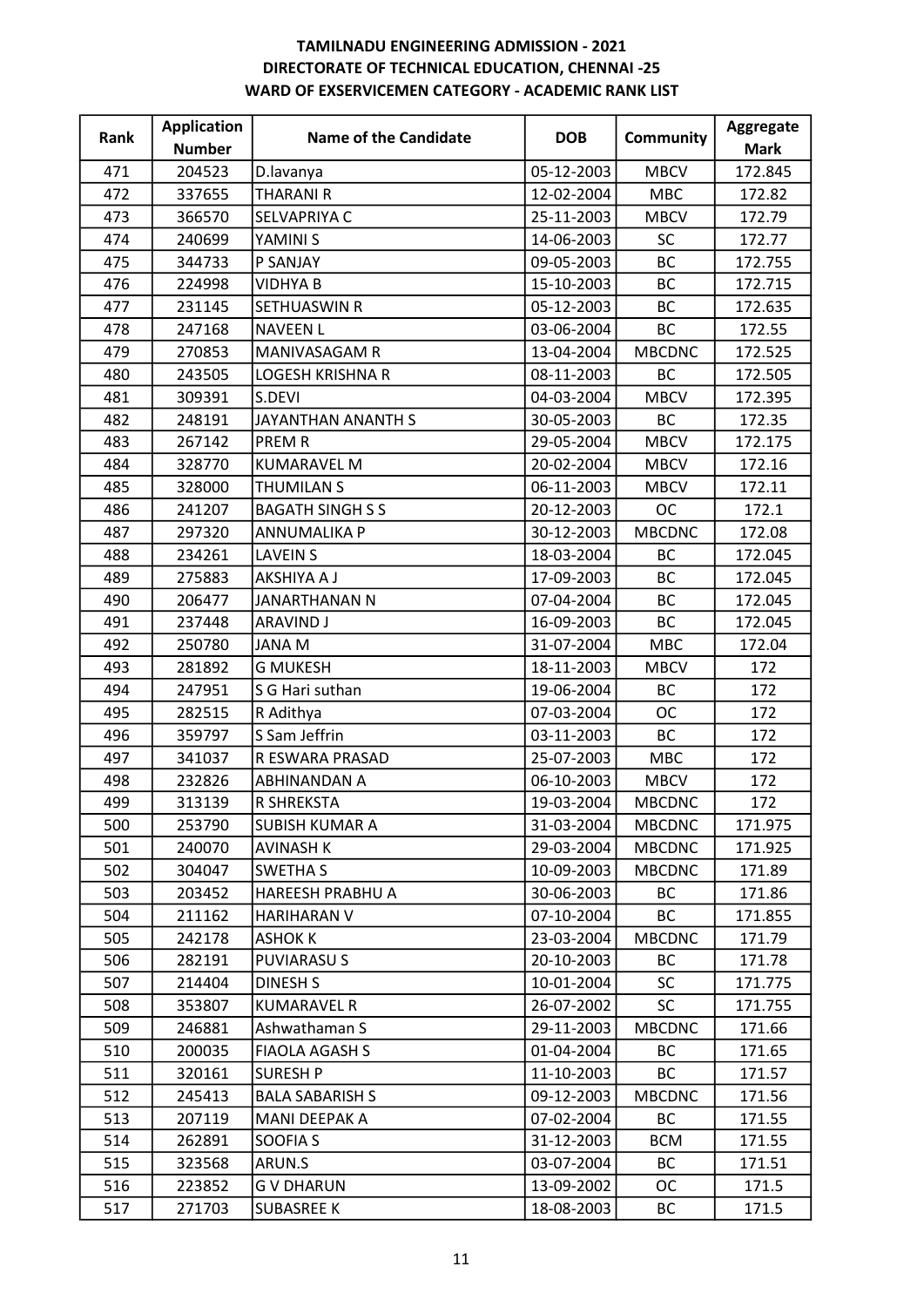| Rank | <b>Application</b> | <b>Name of the Candidate</b> | <b>DOB</b> | Community     | Aggregate   |
|------|--------------------|------------------------------|------------|---------------|-------------|
|      | <b>Number</b>      |                              |            |               | <b>Mark</b> |
| 518  | 308011             | L AKILESHNATHAN              | 23-07-2003 | <b>SC</b>     | 171.5       |
| 519  | 242387             | S.Vijaya Rohni               | 25-07-2003 | <b>BC</b>     | 171.48      |
| 520  | 338668             | <b>SUDHAKAR G</b>            | 05-12-2003 | <b>MBCV</b>   | 171.435     |
| 521  | 240938             | Rakesh mano R                | 26-04-2004 | <b>SC</b>     | 171.36      |
| 522  | 223683             | <b>DINESH C</b>              | 22-08-2004 | <b>MBCV</b>   | 171.295     |
| 523  | 295416             | ALJIN DANIEL E               | 17-03-2004 | <b>BC</b>     | 171.12      |
| 524  | 265918             | ADHVAITHA M S                | 19-01-2003 | <b>OC</b>     | 171.11      |
| 525  | 225964             | Mohanashri B                 | 21-07-2004 | <b>MBCV</b>   | 171.03      |
| 526  | 207747             | SHARATH VINOTH KUMAR         | 09-06-2003 | <b>BC</b>     | 171         |
| 527  | 373956             | <b>VARUNAS</b>               | 18-12-2002 | BC            | 171         |
| 528  | 308463             | D AATHILAKSHMI KAVIYA        | 23-06-2003 | <b>BC</b>     | 171         |
| 529  | 288615             | <b>ABHIRAM M</b>             | 31-03-2004 | BC            | 170.975     |
| 530  | 322947             | THARUN NARAYANAN B           | 13-12-2003 | <b>MBCDNC</b> | 170.925     |
| 531  | 240817             | <b>DHANUSH RAJ L</b>         | 10-10-2003 | <b>MBCV</b>   | 170.85      |
| 532  | 202922             | S.Jaswanth                   | 31-07-2004 | <b>MBCDNC</b> | 170.825     |
| 533  | 261798             | santosh kanna L              | 25-04-2004 | BC            | 170.815     |
| 534  | 227311             | SRI RAM M                    | 20-03-2004 | <b>MBCDNC</b> | 170.77      |
| 535  | 264642             | SIVANESAN K                  | 11-03-2004 | <b>MBCDNC</b> | 170.735     |
| 536  | 354889             | SANJAYKUMAR K                | 26-05-2004 | <b>MBCDNC</b> | 170.67      |
| 537  | 212033             | <b>DHANEESH S</b>            | 16-02-2004 | <b>MBC</b>    | 170.635     |
| 538  | 202479             | <b>ARTHIM</b>                | 11-01-2004 | <b>BC</b>     | 170.59      |
| 539  | 225770             | Vaishnav V H                 | 26-11-2003 | <b>OC</b>     | 170.55      |
| 540  | 355172             | <b>SUNITA S</b>              | 14-09-2003 | <b>SC</b>     | 170.525     |
| 541  | 343455             | <b>JERYLIN J</b>             | 24-05-2002 | <b>BC</b>     | 170.5       |
| 542  | 231695             | <b>S.SAREN</b>               | 05-01-2003 | <b>BC</b>     | 170.5       |
| 543  | 282702             | N.KRIPALI                    | 15-10-2003 | BC            | 170.5       |
| 544  | 246979             | <b>RAJKUMAR R</b>            | 15-05-2004 | <b>BC</b>     | 170.495     |
| 545  | 347122             | PRAVEEN KUMAR S              | 09-05-2004 | <b>MBCV</b>   | 170.495     |
| 546  | 239732             | AKASH A M                    | 16-06-2003 | ВC            | 170.475     |
| 547  | 259727             | <b>ABILASH S</b>             | 30-01-2003 | <b>OC</b>     | 170.415     |
| 548  | 291959             | <b>SIVA SANDHIYA R</b>       | 09-06-2003 | <b>BC</b>     | 170.37      |
| 549  | 278615             | <b>MANJIMA S B</b>           | 12-07-2004 | ОC            | 170.365     |
| 550  | 282035             | SREE NITHI R                 | 17-04-2004 | <b>BC</b>     | 170.355     |
| 551  | 226505             | SANTHOSH KUMAR.B             | 14-01-2004 | <b>MBCDNC</b> | 170.275     |
| 552  | 360614             | <b>ARATHY B A</b>            | 20-01-2004 | <b>OC</b>     | 170.255     |
| 553  | 243506             | <b>NAVEEN M</b>              | 06-05-2004 | BC            | 170.24      |
| 554  | 342357             | <b>SUNDARA PANDIAN J</b>     | 16-05-2003 | <b>MBCDNC</b> | 170.185     |
| 555  | 202538             | <b>SHARON BENNIS</b>         | 27-07-2003 | <b>BC</b>     | 170.18      |
| 556  | 213353             | MELVIN INFANT M              | 18-12-2003 | ВC            | 170.175     |
| 557  | 219717             | MURALIDHARAN R               | 08-10-2003 | <b>SCA</b>    | 170.15      |
| 558  | 339848             | JANANISRIVARSHNI E           | 07-09-2003 | ВC            | 170         |
| 559  | 331439             | <b>BRITNY SHRAIYA R</b>      | 29-01-2004 | ВC            | 170         |
| 560  | 308570             | Y pooja                      | 09-03-2004 | ВC            | 170         |
| 561  | 220980             | <b>MADESH R</b>              | 29-01-2004 | ВC            | 170         |
| 562  | 229902             | M Vishal                     | 07-01-2004 | BC            | 170         |
| 563  | 227011             | ELANGOVAN.B                  | 05-12-2002 | BC            | 169.935     |
| 564  | 205284             | HARI MADHAVAN C              | 15-04-2003 | <b>MBC</b>    | 169.935     |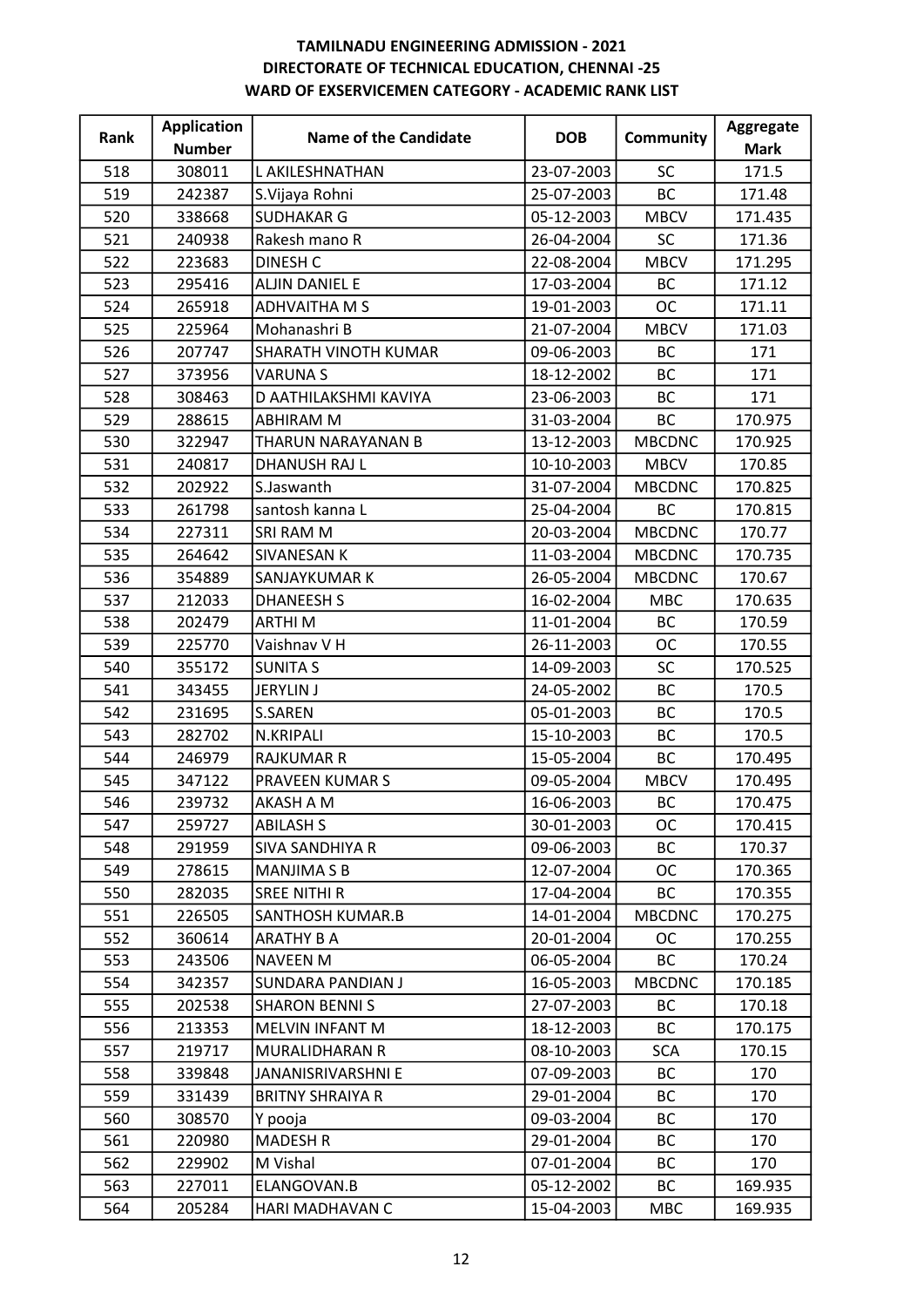| Rank | <b>Application</b> | Name of the Candidate       | <b>DOB</b> | <b>Community</b> | Aggregate   |
|------|--------------------|-----------------------------|------------|------------------|-------------|
|      | <b>Number</b>      |                             |            |                  | <b>Mark</b> |
| 565  | 258196             | <b>UDHAYANIDHI M</b>        | 04-04-2004 | <b>MBCDNC</b>    | 169.92      |
| 566  | 223124             | Sowmya S                    | 09-03-2004 | <b>BC</b>        | 169.92      |
| 567  | 267778             | <b>KISHORRE KARTHIK G S</b> | 05-07-2004 | BC               | 169.89      |
| 568  | 215102             | <b>KARTHIK G</b>            | 18-08-2003 | <b>BC</b>        | 169.865     |
| 569  | 253988             | <b>VAISHALIK</b>            | 07-11-2003 | <b>BC</b>        | 169.815     |
| 570  | 204269             | Sathish Kumar               | 13-08-2003 | <b>MBCDNC</b>    | 169.79      |
| 571  | 235765             | K.sankhya                   | 02-12-2002 | <b>BC</b>        | 169.5       |
| 572  | 284150             | Pooja R J                   | 03-10-2003 | <b>MBCV</b>      | 169.5       |
| 573  | 281010             | RAHULGANESH N               | 03-05-2004 | BC               | 169.475     |
| 574  | 334456             | MARIA JENO AUGUSTTA X       | 16-04-2004 | BC               | 169.47      |
| 575  | 322973             | KALAIYARASI M               | 18-03-2004 | <b>BC</b>        | 169.46      |
| 576  | 232777             | DIVYA DHARSHINI T           | 29-12-2003 | SC               | 169.415     |
| 577  | 274353             | <b>VAISANTH C</b>           | 18-03-2004 | <b>BC</b>        | 169.315     |
| 578  | 330769             | Roshini M R                 | 20-12-2003 | <b>BC</b>        | 169.295     |
| 579  | 266610             | <b>BHARANIDHARAN K</b>      | 15-09-2003 | <b>MBCV</b>      | 169.285     |
| 580  | 288904             | MohanaBharathi S            | 06-03-2004 | BC               | 169.26      |
| 581  | 274466             | JED HUBERT C                | 06-09-2003 | <b>BC</b>        | 169.255     |
| 582  | 265003             | <b>SAJIN S A</b>            | 18-01-2004 | BC               | 169.25      |
| 583  | 211224             | Santhosh I                  | 17-02-2004 | <b>MBCV</b>      | 169.245     |
| 584  | 284114             | <b>VIJAY S</b>              | 29-04-2004 | <b>BC</b>        | 169.205     |
| 585  | 333660             | NIKILESH S N                | 13-11-2004 | <b>MBCV</b>      | 169.175     |
| 586  | 255879             | PRADEPA T                   | 07-01-2004 | <b>MBCV</b>      | 169.155     |
| 587  | 364695             | aathilaxmi m                | 21-03-2004 | <b>MBCDNC</b>    | 169.12      |
| 588  | 274275             | <b>PRAVEEN T</b>            | 02-05-2004 | <b>MBCDNC</b>    | 169.11      |
| 589  | 333471             | RAKSHANA M                  | 24-07-2004 | <b>BC</b>        | 169.075     |
| 590  | 268871             | <b>KAVYA P</b>              | 31-03-2004 | <b>MBCDNC</b>    | 169.01      |
| 591  | 293388             | Mohanram P                  | 28-05-2004 | <b>MBC</b>       | 169         |
| 592  | 289995             | <b>B MOULISHWARAN</b>       | 24-06-2004 | <b>BC</b>        | 169         |
| 593  | 263595             | Sree Thanu Bhuvanesh GK     | 01-12-2002 | <b>BC</b>        | 169         |
| 594  | 296912             | <b>HARINI D</b>             | 01-07-2003 | <b>MBCV</b>      | 169         |
| 595  | 318060             | Nirmal                      | 21-12-2003 | <b>MBCV</b>      | 168.975     |
| 596  | 362686             | Muthu jeeva.M               | 21-01-2004 | <b>MBCDNC</b>    | 168.93      |
| 597  | 234225             | Simsha J                    | 02-03-2004 | <b>MBCDNC</b>    | 168.925     |
| 598  | 217679             | DAMODHARAN V                | 03-10-2003 | <b>MBCDNC</b>    | 168.925     |
| 599  | 228267             | SANJAI S                    | 10-10-2003 | <b>BC</b>        | 168.89      |
| 600  | 227443             | <b>JENOBAK</b>              | 25-03-2004 | <b>BC</b>        | 168.865     |
| 601  | 216843             | RAM PRADEEP P               | 05-11-2003 | <b>MBCDNC</b>    | 168.825     |
| 602  | 268190             | <b>ABHIJITH A</b>           | 03-02-2004 | <b>MBC</b>       | 168.67      |
| 603  | 353466             | <b>SHIVA KUMAR K</b>        | 19-05-2004 | <b>MBCDNC</b>    | 168.655     |
| 604  | 336817             | <b>AJAY SARAN S</b>         | 08-11-2003 | <b>BC</b>        | 168.655     |
| 605  | 291409             | <b>SUBASHINI S</b>          | 10-01-2004 | ВC               | 168.57      |
| 606  | 290374             | M.GOWSHIGAN                 | 19-10-2003 | <b>BC</b>        | 168.5       |
| 607  | 203087             | <b>SJANAHAR</b>             | 25-12-2003 | <b>BC</b>        | 168.5       |
| 608  | 202160             | R NEHARIKA                  | 21-10-2003 | OC               | 168.5       |
| 609  | 312840             | SIDDARTHAN.K                | 23-07-2003 | <b>MBCV</b>      | 168.5       |
| 610  | 284652             | S YOHITHA                   | 14-03-2004 | ВC               | 168.5       |
| 611  | 276557             | NATARAJAPERUMAL N H         | 01-08-2003 | BC               | 168.495     |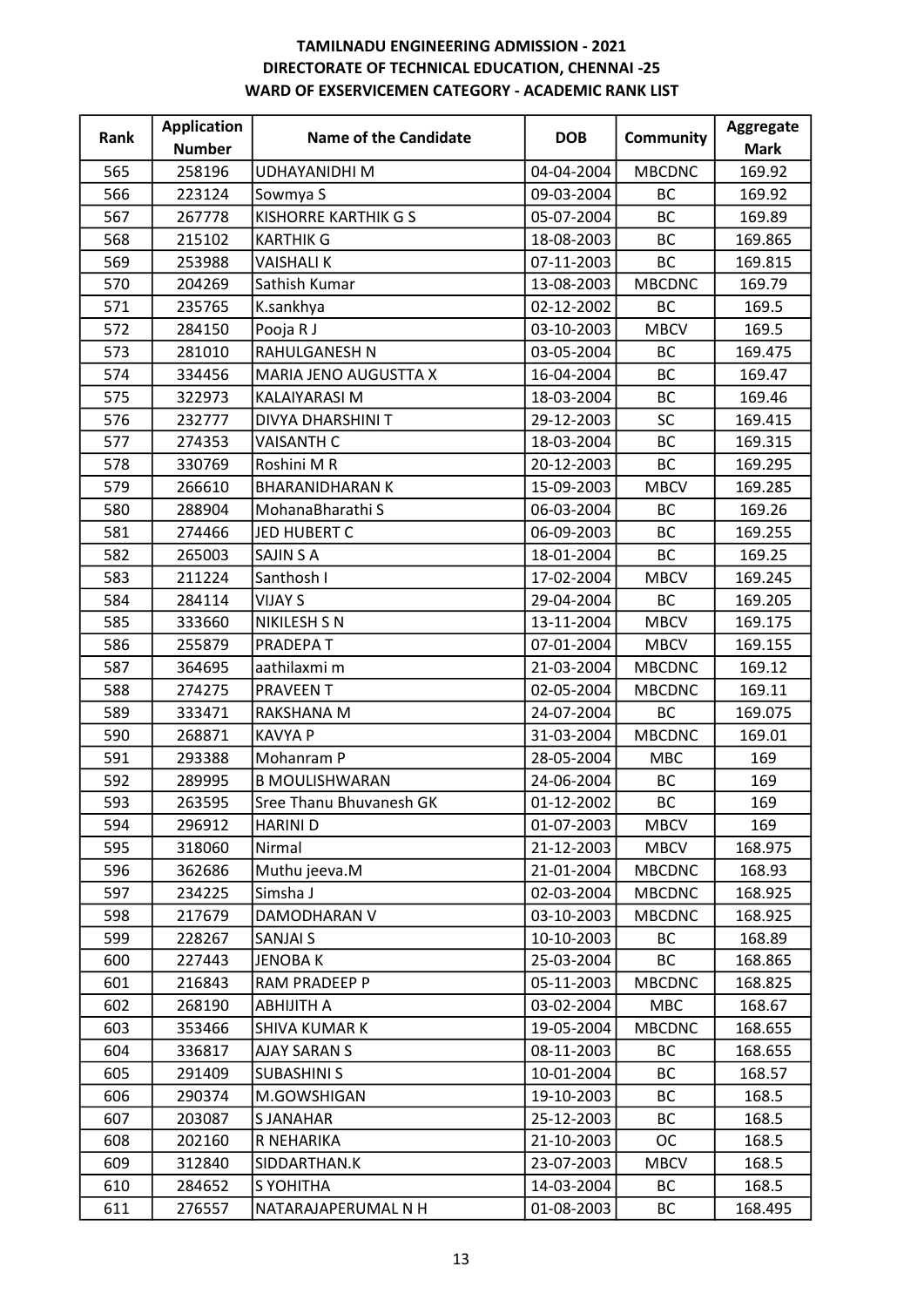| 262417<br>612<br><b>SAFREEN S</b><br>31-12-2003<br><b>BCM</b><br>168.475<br>613<br>215439<br>14-09-2003<br><b>BC</b><br>SEETHARAMAN B<br>168.47<br>24-12-2003<br>BC<br>614<br>212007<br>POOJA S<br>168.44<br>615<br>16-09-2002<br><b>SCA</b><br>200744<br><b>CHANDRU M</b><br>168.42<br>02-03-2004<br><b>BC</b><br>616<br>266836<br>SARIGA G<br>168.3<br>617<br>325194<br><b>HARIDAS S</b><br>06-09-2003<br>BC<br>168.21<br>295209<br><b>MUGUNDAN R</b><br>14-02-2004<br><b>MBCV</b><br>618<br>168.135<br>22-01-2003<br>619<br>305775<br>THARUN KUMAR J G<br><b>BC</b><br>168.065<br>07-05-2004<br><b>BC</b><br>620<br>223326<br>NEELAMEGAM M<br>168.065<br>621<br>20-05-2004<br>BC<br>302763<br>VISHRUTA S R<br>168<br>622<br>322812<br><b>LAKSHMI PRIYA S</b><br>18-03-2002<br><b>MBCV</b><br>168<br><b>SUREJ R S</b><br>26-08-2003<br><b>BC</b><br>623<br>229686<br>168<br>15-01-2004<br><b>MBCV</b><br>624<br>306135<br>AJAYKUMAR A<br>168<br>21-11-2000<br>168<br>625<br>263157<br>PUSHPALATHA R<br><b>MBCV</b><br>05-11-2003<br><b>SC</b><br>626<br>275972<br>SANTHOSH M<br>167.985<br>ABIR<br>21-11-2003<br>627<br>330777<br><b>BC</b><br>167.88<br><b>VINOTH V</b><br>29-11-2003<br>BC<br>628<br>279690<br>167.815<br>629<br>27-12-2003<br><b>SC</b><br>215345<br>Subalakshmi M<br>167.78<br>27-11-2003<br><b>MBCV</b><br>630<br>233134<br><b>RAJSUMAN R</b><br>167.755<br>631<br>297129<br><b>RAJESH K</b><br>06-08-2004<br><b>MBCDNC</b><br>167.715<br>632<br>200312<br><b>HARISH A</b><br>08-01-2004<br><b>MBCV</b><br>167.615<br>17-10-2003<br><b>MBCDNC</b><br>633<br>326645<br>S. SARAN BUVANESHWAR<br>167.58<br>15-10-2003<br><b>OC</b><br>634<br>215875<br>Kalanithi M<br>167.5<br>04-08-2003<br><b>BC</b><br>635<br>372896<br>V RAJESWARI<br>167.5<br>636<br>269560<br>05-09-2003<br><b>MBCDNC</b><br>ABINAYA NACHIYAR S<br>167.42<br>27-12-2003<br>BC<br>637<br>273525<br><b>DHANA SELVAN S</b><br>167.395<br>638<br>18-05-2004<br><b>BC</b><br>231195<br>R KAMESHWARI<br>167.285<br>639<br>266850<br><b>KAAVIYA R</b><br>16-10-2003<br><b>MBCV</b><br>167.245<br>21-05-2003<br>640<br><b>KEERTHANA S</b><br>202547<br><b>MBCV</b><br>167.23<br><b>LAL KRISHNA H</b><br>260289<br>31-01-2004<br><b>OC</b><br>167.23<br>641<br>26-12-2003<br>642<br>311247<br><b>JAGADISH G</b><br>ВC<br>167.185<br>17-10-2003<br>643<br>258112<br>SHERLIN ANDREWS J<br>ВC<br>167.14<br>207781<br><b>GANESAN P</b><br>09-07-2003<br><b>BC</b><br>167.12<br>644<br>06-10-2004<br>645<br>220203<br><b>MBCV</b><br>167.045<br><b>AVISHEK A</b><br>646<br>14-07-2003<br>BC<br>326828<br><b>REVANTH M</b><br>167.03<br>221077<br><b>KABIL NIVAAS A</b><br>18-03-2004<br><b>MBCDNC</b><br>167.03<br>647<br>01-09-2003<br><b>BC</b><br>648<br>201399<br>Samuel J<br>167<br>M VISHNU<br>11-11-2003<br><b>BC</b><br>649<br>324167<br>167<br>27-08-2003<br>650<br>236436<br>PREMKUMAR P<br><b>MBC</b><br>166.995<br>651<br>268321<br>14-04-2004<br><b>BC</b><br>166.955<br><b>KIRTHANA R</b><br>652<br>342097<br><b>SUNITH S</b><br>01-11-2003<br>ВC<br>166.955<br>220769<br><b>ARUN PJ</b><br>06-08-2003<br>ВC<br>653<br>166.93<br>23-10-2003<br><b>MBCDNC</b><br>654<br>238450<br>AJAYDEV A<br>166.91<br>17-03-2004<br>655<br>343865<br><b>JEGANK</b><br><b>MBCV</b><br>166.845<br>656<br>352937<br>JEEVA M<br>04-10-2003<br><b>MBCV</b><br>166.835<br>228224<br>21-06-2003<br>657<br>Vaishnavi G<br><b>BC</b><br>166.825 | Rank | <b>Application</b> | <b>Name of the Candidate</b> | <b>DOB</b> | <b>Community</b> | Aggregate   |
|--------------------------------------------------------------------------------------------------------------------------------------------------------------------------------------------------------------------------------------------------------------------------------------------------------------------------------------------------------------------------------------------------------------------------------------------------------------------------------------------------------------------------------------------------------------------------------------------------------------------------------------------------------------------------------------------------------------------------------------------------------------------------------------------------------------------------------------------------------------------------------------------------------------------------------------------------------------------------------------------------------------------------------------------------------------------------------------------------------------------------------------------------------------------------------------------------------------------------------------------------------------------------------------------------------------------------------------------------------------------------------------------------------------------------------------------------------------------------------------------------------------------------------------------------------------------------------------------------------------------------------------------------------------------------------------------------------------------------------------------------------------------------------------------------------------------------------------------------------------------------------------------------------------------------------------------------------------------------------------------------------------------------------------------------------------------------------------------------------------------------------------------------------------------------------------------------------------------------------------------------------------------------------------------------------------------------------------------------------------------------------------------------------------------------------------------------------------------------------------------------------------------------------------------------------------------------------------------------------------------------------------------------------------------------------------------------------------------------------------------------------------------------------------------------------------------------------------------------------------------------------------------------------------------------------------------------------------------------------------------------------------------------------------------------------------------------------------------------------------------------------------------------------------------------------------------------------------------------------------------------------------------------------------------------------------------------------------------------------------------------------------------------------------------|------|--------------------|------------------------------|------------|------------------|-------------|
|                                                                                                                                                                                                                                                                                                                                                                                                                                                                                                                                                                                                                                                                                                                                                                                                                                                                                                                                                                                                                                                                                                                                                                                                                                                                                                                                                                                                                                                                                                                                                                                                                                                                                                                                                                                                                                                                                                                                                                                                                                                                                                                                                                                                                                                                                                                                                                                                                                                                                                                                                                                                                                                                                                                                                                                                                                                                                                                                                                                                                                                                                                                                                                                                                                                                                                                                                                                                                    |      | <b>Number</b>      |                              |            |                  | <b>Mark</b> |
|                                                                                                                                                                                                                                                                                                                                                                                                                                                                                                                                                                                                                                                                                                                                                                                                                                                                                                                                                                                                                                                                                                                                                                                                                                                                                                                                                                                                                                                                                                                                                                                                                                                                                                                                                                                                                                                                                                                                                                                                                                                                                                                                                                                                                                                                                                                                                                                                                                                                                                                                                                                                                                                                                                                                                                                                                                                                                                                                                                                                                                                                                                                                                                                                                                                                                                                                                                                                                    |      |                    |                              |            |                  |             |
|                                                                                                                                                                                                                                                                                                                                                                                                                                                                                                                                                                                                                                                                                                                                                                                                                                                                                                                                                                                                                                                                                                                                                                                                                                                                                                                                                                                                                                                                                                                                                                                                                                                                                                                                                                                                                                                                                                                                                                                                                                                                                                                                                                                                                                                                                                                                                                                                                                                                                                                                                                                                                                                                                                                                                                                                                                                                                                                                                                                                                                                                                                                                                                                                                                                                                                                                                                                                                    |      |                    |                              |            |                  |             |
|                                                                                                                                                                                                                                                                                                                                                                                                                                                                                                                                                                                                                                                                                                                                                                                                                                                                                                                                                                                                                                                                                                                                                                                                                                                                                                                                                                                                                                                                                                                                                                                                                                                                                                                                                                                                                                                                                                                                                                                                                                                                                                                                                                                                                                                                                                                                                                                                                                                                                                                                                                                                                                                                                                                                                                                                                                                                                                                                                                                                                                                                                                                                                                                                                                                                                                                                                                                                                    |      |                    |                              |            |                  |             |
|                                                                                                                                                                                                                                                                                                                                                                                                                                                                                                                                                                                                                                                                                                                                                                                                                                                                                                                                                                                                                                                                                                                                                                                                                                                                                                                                                                                                                                                                                                                                                                                                                                                                                                                                                                                                                                                                                                                                                                                                                                                                                                                                                                                                                                                                                                                                                                                                                                                                                                                                                                                                                                                                                                                                                                                                                                                                                                                                                                                                                                                                                                                                                                                                                                                                                                                                                                                                                    |      |                    |                              |            |                  |             |
|                                                                                                                                                                                                                                                                                                                                                                                                                                                                                                                                                                                                                                                                                                                                                                                                                                                                                                                                                                                                                                                                                                                                                                                                                                                                                                                                                                                                                                                                                                                                                                                                                                                                                                                                                                                                                                                                                                                                                                                                                                                                                                                                                                                                                                                                                                                                                                                                                                                                                                                                                                                                                                                                                                                                                                                                                                                                                                                                                                                                                                                                                                                                                                                                                                                                                                                                                                                                                    |      |                    |                              |            |                  |             |
|                                                                                                                                                                                                                                                                                                                                                                                                                                                                                                                                                                                                                                                                                                                                                                                                                                                                                                                                                                                                                                                                                                                                                                                                                                                                                                                                                                                                                                                                                                                                                                                                                                                                                                                                                                                                                                                                                                                                                                                                                                                                                                                                                                                                                                                                                                                                                                                                                                                                                                                                                                                                                                                                                                                                                                                                                                                                                                                                                                                                                                                                                                                                                                                                                                                                                                                                                                                                                    |      |                    |                              |            |                  |             |
|                                                                                                                                                                                                                                                                                                                                                                                                                                                                                                                                                                                                                                                                                                                                                                                                                                                                                                                                                                                                                                                                                                                                                                                                                                                                                                                                                                                                                                                                                                                                                                                                                                                                                                                                                                                                                                                                                                                                                                                                                                                                                                                                                                                                                                                                                                                                                                                                                                                                                                                                                                                                                                                                                                                                                                                                                                                                                                                                                                                                                                                                                                                                                                                                                                                                                                                                                                                                                    |      |                    |                              |            |                  |             |
|                                                                                                                                                                                                                                                                                                                                                                                                                                                                                                                                                                                                                                                                                                                                                                                                                                                                                                                                                                                                                                                                                                                                                                                                                                                                                                                                                                                                                                                                                                                                                                                                                                                                                                                                                                                                                                                                                                                                                                                                                                                                                                                                                                                                                                                                                                                                                                                                                                                                                                                                                                                                                                                                                                                                                                                                                                                                                                                                                                                                                                                                                                                                                                                                                                                                                                                                                                                                                    |      |                    |                              |            |                  |             |
|                                                                                                                                                                                                                                                                                                                                                                                                                                                                                                                                                                                                                                                                                                                                                                                                                                                                                                                                                                                                                                                                                                                                                                                                                                                                                                                                                                                                                                                                                                                                                                                                                                                                                                                                                                                                                                                                                                                                                                                                                                                                                                                                                                                                                                                                                                                                                                                                                                                                                                                                                                                                                                                                                                                                                                                                                                                                                                                                                                                                                                                                                                                                                                                                                                                                                                                                                                                                                    |      |                    |                              |            |                  |             |
|                                                                                                                                                                                                                                                                                                                                                                                                                                                                                                                                                                                                                                                                                                                                                                                                                                                                                                                                                                                                                                                                                                                                                                                                                                                                                                                                                                                                                                                                                                                                                                                                                                                                                                                                                                                                                                                                                                                                                                                                                                                                                                                                                                                                                                                                                                                                                                                                                                                                                                                                                                                                                                                                                                                                                                                                                                                                                                                                                                                                                                                                                                                                                                                                                                                                                                                                                                                                                    |      |                    |                              |            |                  |             |
|                                                                                                                                                                                                                                                                                                                                                                                                                                                                                                                                                                                                                                                                                                                                                                                                                                                                                                                                                                                                                                                                                                                                                                                                                                                                                                                                                                                                                                                                                                                                                                                                                                                                                                                                                                                                                                                                                                                                                                                                                                                                                                                                                                                                                                                                                                                                                                                                                                                                                                                                                                                                                                                                                                                                                                                                                                                                                                                                                                                                                                                                                                                                                                                                                                                                                                                                                                                                                    |      |                    |                              |            |                  |             |
|                                                                                                                                                                                                                                                                                                                                                                                                                                                                                                                                                                                                                                                                                                                                                                                                                                                                                                                                                                                                                                                                                                                                                                                                                                                                                                                                                                                                                                                                                                                                                                                                                                                                                                                                                                                                                                                                                                                                                                                                                                                                                                                                                                                                                                                                                                                                                                                                                                                                                                                                                                                                                                                                                                                                                                                                                                                                                                                                                                                                                                                                                                                                                                                                                                                                                                                                                                                                                    |      |                    |                              |            |                  |             |
|                                                                                                                                                                                                                                                                                                                                                                                                                                                                                                                                                                                                                                                                                                                                                                                                                                                                                                                                                                                                                                                                                                                                                                                                                                                                                                                                                                                                                                                                                                                                                                                                                                                                                                                                                                                                                                                                                                                                                                                                                                                                                                                                                                                                                                                                                                                                                                                                                                                                                                                                                                                                                                                                                                                                                                                                                                                                                                                                                                                                                                                                                                                                                                                                                                                                                                                                                                                                                    |      |                    |                              |            |                  |             |
|                                                                                                                                                                                                                                                                                                                                                                                                                                                                                                                                                                                                                                                                                                                                                                                                                                                                                                                                                                                                                                                                                                                                                                                                                                                                                                                                                                                                                                                                                                                                                                                                                                                                                                                                                                                                                                                                                                                                                                                                                                                                                                                                                                                                                                                                                                                                                                                                                                                                                                                                                                                                                                                                                                                                                                                                                                                                                                                                                                                                                                                                                                                                                                                                                                                                                                                                                                                                                    |      |                    |                              |            |                  |             |
|                                                                                                                                                                                                                                                                                                                                                                                                                                                                                                                                                                                                                                                                                                                                                                                                                                                                                                                                                                                                                                                                                                                                                                                                                                                                                                                                                                                                                                                                                                                                                                                                                                                                                                                                                                                                                                                                                                                                                                                                                                                                                                                                                                                                                                                                                                                                                                                                                                                                                                                                                                                                                                                                                                                                                                                                                                                                                                                                                                                                                                                                                                                                                                                                                                                                                                                                                                                                                    |      |                    |                              |            |                  |             |
|                                                                                                                                                                                                                                                                                                                                                                                                                                                                                                                                                                                                                                                                                                                                                                                                                                                                                                                                                                                                                                                                                                                                                                                                                                                                                                                                                                                                                                                                                                                                                                                                                                                                                                                                                                                                                                                                                                                                                                                                                                                                                                                                                                                                                                                                                                                                                                                                                                                                                                                                                                                                                                                                                                                                                                                                                                                                                                                                                                                                                                                                                                                                                                                                                                                                                                                                                                                                                    |      |                    |                              |            |                  |             |
|                                                                                                                                                                                                                                                                                                                                                                                                                                                                                                                                                                                                                                                                                                                                                                                                                                                                                                                                                                                                                                                                                                                                                                                                                                                                                                                                                                                                                                                                                                                                                                                                                                                                                                                                                                                                                                                                                                                                                                                                                                                                                                                                                                                                                                                                                                                                                                                                                                                                                                                                                                                                                                                                                                                                                                                                                                                                                                                                                                                                                                                                                                                                                                                                                                                                                                                                                                                                                    |      |                    |                              |            |                  |             |
|                                                                                                                                                                                                                                                                                                                                                                                                                                                                                                                                                                                                                                                                                                                                                                                                                                                                                                                                                                                                                                                                                                                                                                                                                                                                                                                                                                                                                                                                                                                                                                                                                                                                                                                                                                                                                                                                                                                                                                                                                                                                                                                                                                                                                                                                                                                                                                                                                                                                                                                                                                                                                                                                                                                                                                                                                                                                                                                                                                                                                                                                                                                                                                                                                                                                                                                                                                                                                    |      |                    |                              |            |                  |             |
|                                                                                                                                                                                                                                                                                                                                                                                                                                                                                                                                                                                                                                                                                                                                                                                                                                                                                                                                                                                                                                                                                                                                                                                                                                                                                                                                                                                                                                                                                                                                                                                                                                                                                                                                                                                                                                                                                                                                                                                                                                                                                                                                                                                                                                                                                                                                                                                                                                                                                                                                                                                                                                                                                                                                                                                                                                                                                                                                                                                                                                                                                                                                                                                                                                                                                                                                                                                                                    |      |                    |                              |            |                  |             |
|                                                                                                                                                                                                                                                                                                                                                                                                                                                                                                                                                                                                                                                                                                                                                                                                                                                                                                                                                                                                                                                                                                                                                                                                                                                                                                                                                                                                                                                                                                                                                                                                                                                                                                                                                                                                                                                                                                                                                                                                                                                                                                                                                                                                                                                                                                                                                                                                                                                                                                                                                                                                                                                                                                                                                                                                                                                                                                                                                                                                                                                                                                                                                                                                                                                                                                                                                                                                                    |      |                    |                              |            |                  |             |
|                                                                                                                                                                                                                                                                                                                                                                                                                                                                                                                                                                                                                                                                                                                                                                                                                                                                                                                                                                                                                                                                                                                                                                                                                                                                                                                                                                                                                                                                                                                                                                                                                                                                                                                                                                                                                                                                                                                                                                                                                                                                                                                                                                                                                                                                                                                                                                                                                                                                                                                                                                                                                                                                                                                                                                                                                                                                                                                                                                                                                                                                                                                                                                                                                                                                                                                                                                                                                    |      |                    |                              |            |                  |             |
|                                                                                                                                                                                                                                                                                                                                                                                                                                                                                                                                                                                                                                                                                                                                                                                                                                                                                                                                                                                                                                                                                                                                                                                                                                                                                                                                                                                                                                                                                                                                                                                                                                                                                                                                                                                                                                                                                                                                                                                                                                                                                                                                                                                                                                                                                                                                                                                                                                                                                                                                                                                                                                                                                                                                                                                                                                                                                                                                                                                                                                                                                                                                                                                                                                                                                                                                                                                                                    |      |                    |                              |            |                  |             |
|                                                                                                                                                                                                                                                                                                                                                                                                                                                                                                                                                                                                                                                                                                                                                                                                                                                                                                                                                                                                                                                                                                                                                                                                                                                                                                                                                                                                                                                                                                                                                                                                                                                                                                                                                                                                                                                                                                                                                                                                                                                                                                                                                                                                                                                                                                                                                                                                                                                                                                                                                                                                                                                                                                                                                                                                                                                                                                                                                                                                                                                                                                                                                                                                                                                                                                                                                                                                                    |      |                    |                              |            |                  |             |
|                                                                                                                                                                                                                                                                                                                                                                                                                                                                                                                                                                                                                                                                                                                                                                                                                                                                                                                                                                                                                                                                                                                                                                                                                                                                                                                                                                                                                                                                                                                                                                                                                                                                                                                                                                                                                                                                                                                                                                                                                                                                                                                                                                                                                                                                                                                                                                                                                                                                                                                                                                                                                                                                                                                                                                                                                                                                                                                                                                                                                                                                                                                                                                                                                                                                                                                                                                                                                    |      |                    |                              |            |                  |             |
|                                                                                                                                                                                                                                                                                                                                                                                                                                                                                                                                                                                                                                                                                                                                                                                                                                                                                                                                                                                                                                                                                                                                                                                                                                                                                                                                                                                                                                                                                                                                                                                                                                                                                                                                                                                                                                                                                                                                                                                                                                                                                                                                                                                                                                                                                                                                                                                                                                                                                                                                                                                                                                                                                                                                                                                                                                                                                                                                                                                                                                                                                                                                                                                                                                                                                                                                                                                                                    |      |                    |                              |            |                  |             |
|                                                                                                                                                                                                                                                                                                                                                                                                                                                                                                                                                                                                                                                                                                                                                                                                                                                                                                                                                                                                                                                                                                                                                                                                                                                                                                                                                                                                                                                                                                                                                                                                                                                                                                                                                                                                                                                                                                                                                                                                                                                                                                                                                                                                                                                                                                                                                                                                                                                                                                                                                                                                                                                                                                                                                                                                                                                                                                                                                                                                                                                                                                                                                                                                                                                                                                                                                                                                                    |      |                    |                              |            |                  |             |
|                                                                                                                                                                                                                                                                                                                                                                                                                                                                                                                                                                                                                                                                                                                                                                                                                                                                                                                                                                                                                                                                                                                                                                                                                                                                                                                                                                                                                                                                                                                                                                                                                                                                                                                                                                                                                                                                                                                                                                                                                                                                                                                                                                                                                                                                                                                                                                                                                                                                                                                                                                                                                                                                                                                                                                                                                                                                                                                                                                                                                                                                                                                                                                                                                                                                                                                                                                                                                    |      |                    |                              |            |                  |             |
|                                                                                                                                                                                                                                                                                                                                                                                                                                                                                                                                                                                                                                                                                                                                                                                                                                                                                                                                                                                                                                                                                                                                                                                                                                                                                                                                                                                                                                                                                                                                                                                                                                                                                                                                                                                                                                                                                                                                                                                                                                                                                                                                                                                                                                                                                                                                                                                                                                                                                                                                                                                                                                                                                                                                                                                                                                                                                                                                                                                                                                                                                                                                                                                                                                                                                                                                                                                                                    |      |                    |                              |            |                  |             |
|                                                                                                                                                                                                                                                                                                                                                                                                                                                                                                                                                                                                                                                                                                                                                                                                                                                                                                                                                                                                                                                                                                                                                                                                                                                                                                                                                                                                                                                                                                                                                                                                                                                                                                                                                                                                                                                                                                                                                                                                                                                                                                                                                                                                                                                                                                                                                                                                                                                                                                                                                                                                                                                                                                                                                                                                                                                                                                                                                                                                                                                                                                                                                                                                                                                                                                                                                                                                                    |      |                    |                              |            |                  |             |
|                                                                                                                                                                                                                                                                                                                                                                                                                                                                                                                                                                                                                                                                                                                                                                                                                                                                                                                                                                                                                                                                                                                                                                                                                                                                                                                                                                                                                                                                                                                                                                                                                                                                                                                                                                                                                                                                                                                                                                                                                                                                                                                                                                                                                                                                                                                                                                                                                                                                                                                                                                                                                                                                                                                                                                                                                                                                                                                                                                                                                                                                                                                                                                                                                                                                                                                                                                                                                    |      |                    |                              |            |                  |             |
|                                                                                                                                                                                                                                                                                                                                                                                                                                                                                                                                                                                                                                                                                                                                                                                                                                                                                                                                                                                                                                                                                                                                                                                                                                                                                                                                                                                                                                                                                                                                                                                                                                                                                                                                                                                                                                                                                                                                                                                                                                                                                                                                                                                                                                                                                                                                                                                                                                                                                                                                                                                                                                                                                                                                                                                                                                                                                                                                                                                                                                                                                                                                                                                                                                                                                                                                                                                                                    |      |                    |                              |            |                  |             |
|                                                                                                                                                                                                                                                                                                                                                                                                                                                                                                                                                                                                                                                                                                                                                                                                                                                                                                                                                                                                                                                                                                                                                                                                                                                                                                                                                                                                                                                                                                                                                                                                                                                                                                                                                                                                                                                                                                                                                                                                                                                                                                                                                                                                                                                                                                                                                                                                                                                                                                                                                                                                                                                                                                                                                                                                                                                                                                                                                                                                                                                                                                                                                                                                                                                                                                                                                                                                                    |      |                    |                              |            |                  |             |
|                                                                                                                                                                                                                                                                                                                                                                                                                                                                                                                                                                                                                                                                                                                                                                                                                                                                                                                                                                                                                                                                                                                                                                                                                                                                                                                                                                                                                                                                                                                                                                                                                                                                                                                                                                                                                                                                                                                                                                                                                                                                                                                                                                                                                                                                                                                                                                                                                                                                                                                                                                                                                                                                                                                                                                                                                                                                                                                                                                                                                                                                                                                                                                                                                                                                                                                                                                                                                    |      |                    |                              |            |                  |             |
|                                                                                                                                                                                                                                                                                                                                                                                                                                                                                                                                                                                                                                                                                                                                                                                                                                                                                                                                                                                                                                                                                                                                                                                                                                                                                                                                                                                                                                                                                                                                                                                                                                                                                                                                                                                                                                                                                                                                                                                                                                                                                                                                                                                                                                                                                                                                                                                                                                                                                                                                                                                                                                                                                                                                                                                                                                                                                                                                                                                                                                                                                                                                                                                                                                                                                                                                                                                                                    |      |                    |                              |            |                  |             |
|                                                                                                                                                                                                                                                                                                                                                                                                                                                                                                                                                                                                                                                                                                                                                                                                                                                                                                                                                                                                                                                                                                                                                                                                                                                                                                                                                                                                                                                                                                                                                                                                                                                                                                                                                                                                                                                                                                                                                                                                                                                                                                                                                                                                                                                                                                                                                                                                                                                                                                                                                                                                                                                                                                                                                                                                                                                                                                                                                                                                                                                                                                                                                                                                                                                                                                                                                                                                                    |      |                    |                              |            |                  |             |
|                                                                                                                                                                                                                                                                                                                                                                                                                                                                                                                                                                                                                                                                                                                                                                                                                                                                                                                                                                                                                                                                                                                                                                                                                                                                                                                                                                                                                                                                                                                                                                                                                                                                                                                                                                                                                                                                                                                                                                                                                                                                                                                                                                                                                                                                                                                                                                                                                                                                                                                                                                                                                                                                                                                                                                                                                                                                                                                                                                                                                                                                                                                                                                                                                                                                                                                                                                                                                    |      |                    |                              |            |                  |             |
|                                                                                                                                                                                                                                                                                                                                                                                                                                                                                                                                                                                                                                                                                                                                                                                                                                                                                                                                                                                                                                                                                                                                                                                                                                                                                                                                                                                                                                                                                                                                                                                                                                                                                                                                                                                                                                                                                                                                                                                                                                                                                                                                                                                                                                                                                                                                                                                                                                                                                                                                                                                                                                                                                                                                                                                                                                                                                                                                                                                                                                                                                                                                                                                                                                                                                                                                                                                                                    |      |                    |                              |            |                  |             |
|                                                                                                                                                                                                                                                                                                                                                                                                                                                                                                                                                                                                                                                                                                                                                                                                                                                                                                                                                                                                                                                                                                                                                                                                                                                                                                                                                                                                                                                                                                                                                                                                                                                                                                                                                                                                                                                                                                                                                                                                                                                                                                                                                                                                                                                                                                                                                                                                                                                                                                                                                                                                                                                                                                                                                                                                                                                                                                                                                                                                                                                                                                                                                                                                                                                                                                                                                                                                                    |      |                    |                              |            |                  |             |
|                                                                                                                                                                                                                                                                                                                                                                                                                                                                                                                                                                                                                                                                                                                                                                                                                                                                                                                                                                                                                                                                                                                                                                                                                                                                                                                                                                                                                                                                                                                                                                                                                                                                                                                                                                                                                                                                                                                                                                                                                                                                                                                                                                                                                                                                                                                                                                                                                                                                                                                                                                                                                                                                                                                                                                                                                                                                                                                                                                                                                                                                                                                                                                                                                                                                                                                                                                                                                    |      |                    |                              |            |                  |             |
|                                                                                                                                                                                                                                                                                                                                                                                                                                                                                                                                                                                                                                                                                                                                                                                                                                                                                                                                                                                                                                                                                                                                                                                                                                                                                                                                                                                                                                                                                                                                                                                                                                                                                                                                                                                                                                                                                                                                                                                                                                                                                                                                                                                                                                                                                                                                                                                                                                                                                                                                                                                                                                                                                                                                                                                                                                                                                                                                                                                                                                                                                                                                                                                                                                                                                                                                                                                                                    |      |                    |                              |            |                  |             |
|                                                                                                                                                                                                                                                                                                                                                                                                                                                                                                                                                                                                                                                                                                                                                                                                                                                                                                                                                                                                                                                                                                                                                                                                                                                                                                                                                                                                                                                                                                                                                                                                                                                                                                                                                                                                                                                                                                                                                                                                                                                                                                                                                                                                                                                                                                                                                                                                                                                                                                                                                                                                                                                                                                                                                                                                                                                                                                                                                                                                                                                                                                                                                                                                                                                                                                                                                                                                                    |      |                    |                              |            |                  |             |
|                                                                                                                                                                                                                                                                                                                                                                                                                                                                                                                                                                                                                                                                                                                                                                                                                                                                                                                                                                                                                                                                                                                                                                                                                                                                                                                                                                                                                                                                                                                                                                                                                                                                                                                                                                                                                                                                                                                                                                                                                                                                                                                                                                                                                                                                                                                                                                                                                                                                                                                                                                                                                                                                                                                                                                                                                                                                                                                                                                                                                                                                                                                                                                                                                                                                                                                                                                                                                    |      |                    |                              |            |                  |             |
|                                                                                                                                                                                                                                                                                                                                                                                                                                                                                                                                                                                                                                                                                                                                                                                                                                                                                                                                                                                                                                                                                                                                                                                                                                                                                                                                                                                                                                                                                                                                                                                                                                                                                                                                                                                                                                                                                                                                                                                                                                                                                                                                                                                                                                                                                                                                                                                                                                                                                                                                                                                                                                                                                                                                                                                                                                                                                                                                                                                                                                                                                                                                                                                                                                                                                                                                                                                                                    |      |                    |                              |            |                  |             |
|                                                                                                                                                                                                                                                                                                                                                                                                                                                                                                                                                                                                                                                                                                                                                                                                                                                                                                                                                                                                                                                                                                                                                                                                                                                                                                                                                                                                                                                                                                                                                                                                                                                                                                                                                                                                                                                                                                                                                                                                                                                                                                                                                                                                                                                                                                                                                                                                                                                                                                                                                                                                                                                                                                                                                                                                                                                                                                                                                                                                                                                                                                                                                                                                                                                                                                                                                                                                                    |      |                    |                              |            |                  |             |
|                                                                                                                                                                                                                                                                                                                                                                                                                                                                                                                                                                                                                                                                                                                                                                                                                                                                                                                                                                                                                                                                                                                                                                                                                                                                                                                                                                                                                                                                                                                                                                                                                                                                                                                                                                                                                                                                                                                                                                                                                                                                                                                                                                                                                                                                                                                                                                                                                                                                                                                                                                                                                                                                                                                                                                                                                                                                                                                                                                                                                                                                                                                                                                                                                                                                                                                                                                                                                    |      |                    |                              |            |                  |             |
|                                                                                                                                                                                                                                                                                                                                                                                                                                                                                                                                                                                                                                                                                                                                                                                                                                                                                                                                                                                                                                                                                                                                                                                                                                                                                                                                                                                                                                                                                                                                                                                                                                                                                                                                                                                                                                                                                                                                                                                                                                                                                                                                                                                                                                                                                                                                                                                                                                                                                                                                                                                                                                                                                                                                                                                                                                                                                                                                                                                                                                                                                                                                                                                                                                                                                                                                                                                                                    |      |                    |                              |            |                  |             |
| 658<br>248342<br><b>INDHUMATHI G</b><br>27-02-2004<br><b>MBCV</b><br>166.82                                                                                                                                                                                                                                                                                                                                                                                                                                                                                                                                                                                                                                                                                                                                                                                                                                                                                                                                                                                                                                                                                                                                                                                                                                                                                                                                                                                                                                                                                                                                                                                                                                                                                                                                                                                                                                                                                                                                                                                                                                                                                                                                                                                                                                                                                                                                                                                                                                                                                                                                                                                                                                                                                                                                                                                                                                                                                                                                                                                                                                                                                                                                                                                                                                                                                                                                        |      |                    |                              |            |                  |             |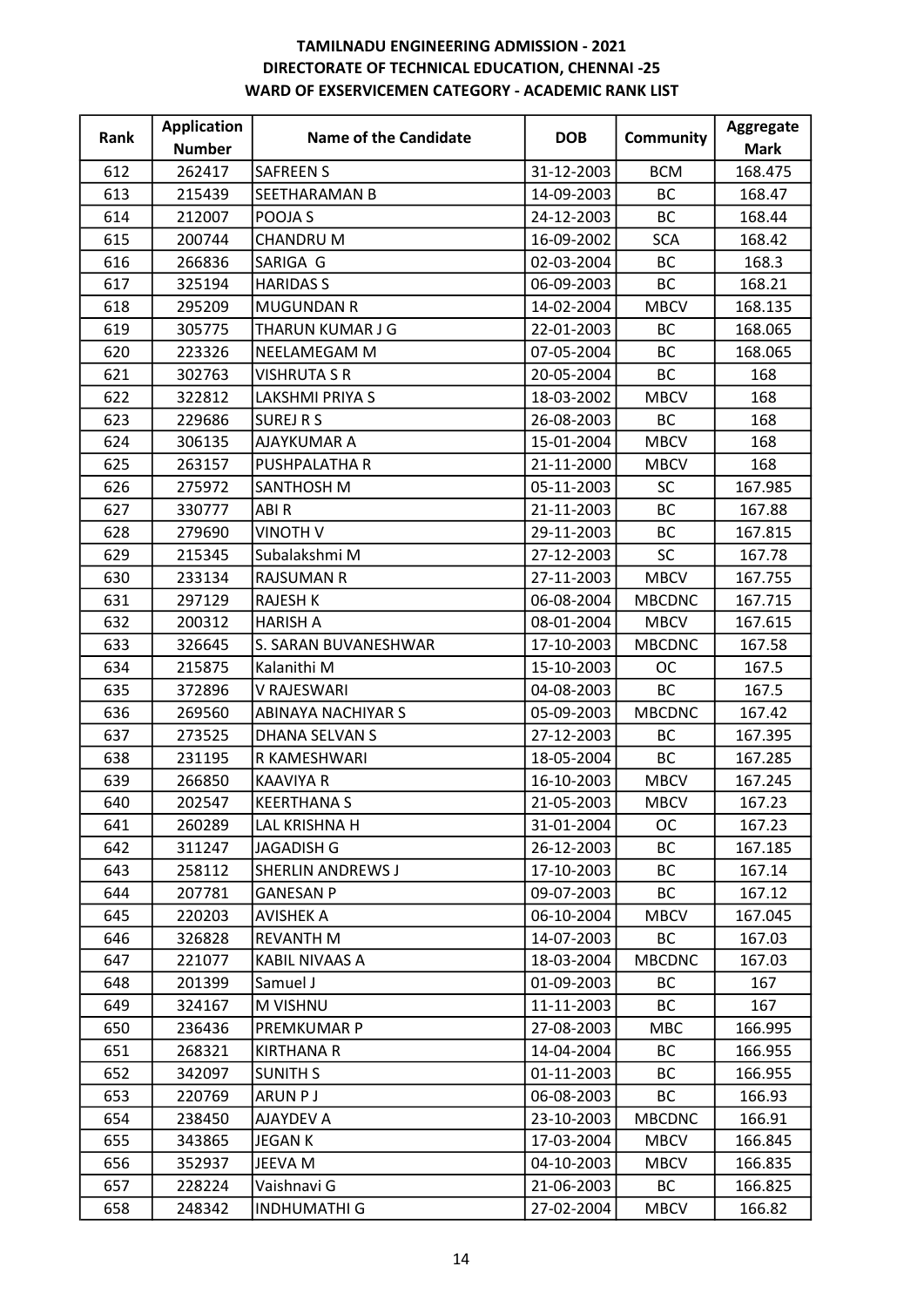| Rank | <b>Application</b> | Name of the Candidate  | <b>DOB</b> | <b>Community</b> | Aggregate   |
|------|--------------------|------------------------|------------|------------------|-------------|
|      | <b>Number</b>      |                        |            |                  | <b>Mark</b> |
| 659  | 244606             | <b>SHADHANA S</b>      | 14-08-2004 | <b>MBCV</b>      | 166.725     |
| 660  | 220721             | <b>TARUNK</b>          | 07-04-2004 | <b>BC</b>        | 166.71      |
| 661  | 270148             | <b>ARSHEK R K</b>      | 05-06-2003 | BC               | 166.67      |
| 662  | 305223             | <b>PRANAAV S</b>       | 29-08-2003 | <b>BC</b>        | 166.67      |
| 663  | 301819             | <b>EBI JOSHINI E</b>   | 22-06-2003 | <b>BC</b>        | 166.615     |
| 664  | 243354             | DHANEESKRISHNA U       | 06-11-2003 | <b>MBCDNC</b>    | 166.6       |
| 665  | 311625             | <b>DINESH V</b>        | 09-07-2003 | <b>BC</b>        | 166.585     |
| 666  | 283536             | M KEERTHI              | 01-02-2003 | <b>BC</b>        | 166.58      |
| 667  | 213355             | <b>KARTHIK P</b>       | 27-04-2004 | <b>BC</b>        | 166.505     |
| 668  | 336340             | <b>JEBIL R SHARON</b>  | 11-07-2003 | BC               | 166.5       |
| 669  | 271962             | AGALYADHARANI A        | 17-08-2003 | <b>MBCV</b>      | 166.5       |
| 670  | 369517             | M J LOGA PRIYA         | 26-02-2004 | <b>BC</b>        | 166.5       |
| 671  | 255283             | M VIDHYAPRIYADHARSHINI | 24-10-2002 | <b>BC</b>        | 166.5       |
| 672  | 326049             | S SRI SUVETHA MEENAA   | 02-12-2003 | <b>BC</b>        | 166.5       |
| 673  | 301067             | Dipesh NV              | 11-09-2003 | BC               | 166.5       |
| 674  | 314665             | <b>G P SHRI KUMAR</b>  | 06-06-2003 | <b>MBCV</b>      | 166.5       |
| 675  | 249263             | Gokul Ashwin M         | 27-07-2003 | <b>BC</b>        | 166.5       |
| 676  | 276713             | <b>FREDRIKSA</b>       | 10-01-2004 | BC               | 166.435     |
| 677  | 337030             | <b>VIGNESHWARAN S</b>  | 16-04-2004 | <b>MBCV</b>      | 166.395     |
| 678  | 236325             | <b>NAVEEN A</b>        | 19-01-2004 | <b>MBCV</b>      | 166.33      |
| 679  | 302486             | YASHWANTHRAJ D         | 07-11-2003 | <b>MBCDNC</b>    | 166.175     |
| 680  | 202864             | <b>BHARATH SHIVA S</b> | 15-03-2004 | <b>BC</b>        | 166.145     |
| 681  | 281584             | NITHIYASHINI G         | 13-03-2004 | <b>BC</b>        | 166.14      |
| 682  | 244531             | <b>JANANI S</b>        | 07-09-2003 | BC               | 166.03      |
| 683  | 340012             | SUBBULAKSHMI S         | 14-10-2003 | BC               | 166         |
| 684  | 243809             | PRIYANKA P             | 15-06-2003 | <b>BC</b>        | 165.98      |
| 685  | 262450             | PRIYA DHARSINI G       | 03-06-2003 | BC               | 165.975     |
| 686  | 226713             | Karthikeyan K          | 25-11-2002 | BC               | 165.955     |
| 687  | 235571             | <b>CROSINI P</b>       | 08-06-2004 | <b>BC</b>        | 165.955     |
| 688  | 296205             | <b>SIVAKUMAR R</b>     | 15-06-2004 | <b>OC</b>        | 165.955     |
| 689  | 200828             | Kabil Avinash P        | 16-07-2003 | <b>BC</b>        | 165.885     |
| 690  | 217376             | <b>VEDABHISHEKH T</b>  | 04-05-2003 | <b>MBCV</b>      | 165.715     |
| 691  | 243666             | R Dhurai Raja          | 15-08-2002 | <b>MBC</b>       | 165.666667  |
| 692  | 211712             | Lakshitha S            | 25-02-2004 | <b>BC</b>        | 165.605     |
| 693  | 271820             | SANJAY KUMAR S         | 09-10-2003 | ВC               | 165.59      |
| 694  | 322168             | SANDHYA K              | 04-12-2003 | <b>MBCV</b>      | 165.52      |
| 695  | 281647             | U HARSHITHA            | 05-02-2004 | <b>BC</b>        | 165.5       |
| 696  | 301687             | T ADITYA               | 03-02-2004 | <b>MBC</b>       | 165.5       |
| 697  | 261307             | Abhigyan Arth          | 14-05-2004 | <b>OC</b>        | 165.5       |
| 698  | 372523             | SOWMIYA G              | 09-11-2003 | <b>MBCDNC</b>    | 165.495     |
| 699  | 242878             | R Sarathi krishna      | 03-12-2003 | ВC               | 165.24      |
| 700  | 323077             | <b>NAVEENRAJ V</b>     | 06-08-2003 | <b>BC</b>        | 165.2       |
| 701  | 288562             | THIRUMANIMARAN K       | 26-07-2004 | <b>MBCV</b>      | 165.185     |
| 702  | 279686             | <b>SUJINITHA R</b>     | 17-05-2004 | <b>SC</b>        | 165.145     |
| 703  | 296235             | AKIL VARMAN AK         | 25-03-2004 | <b>BC</b>        | 165.045     |
| 704  | 240735             | V Dhanushka            | 30-10-2003 | SC               | 165.01      |
| 705  | 208956             | <b>RISHI B</b>         | 28-09-2003 | ВC               | 165         |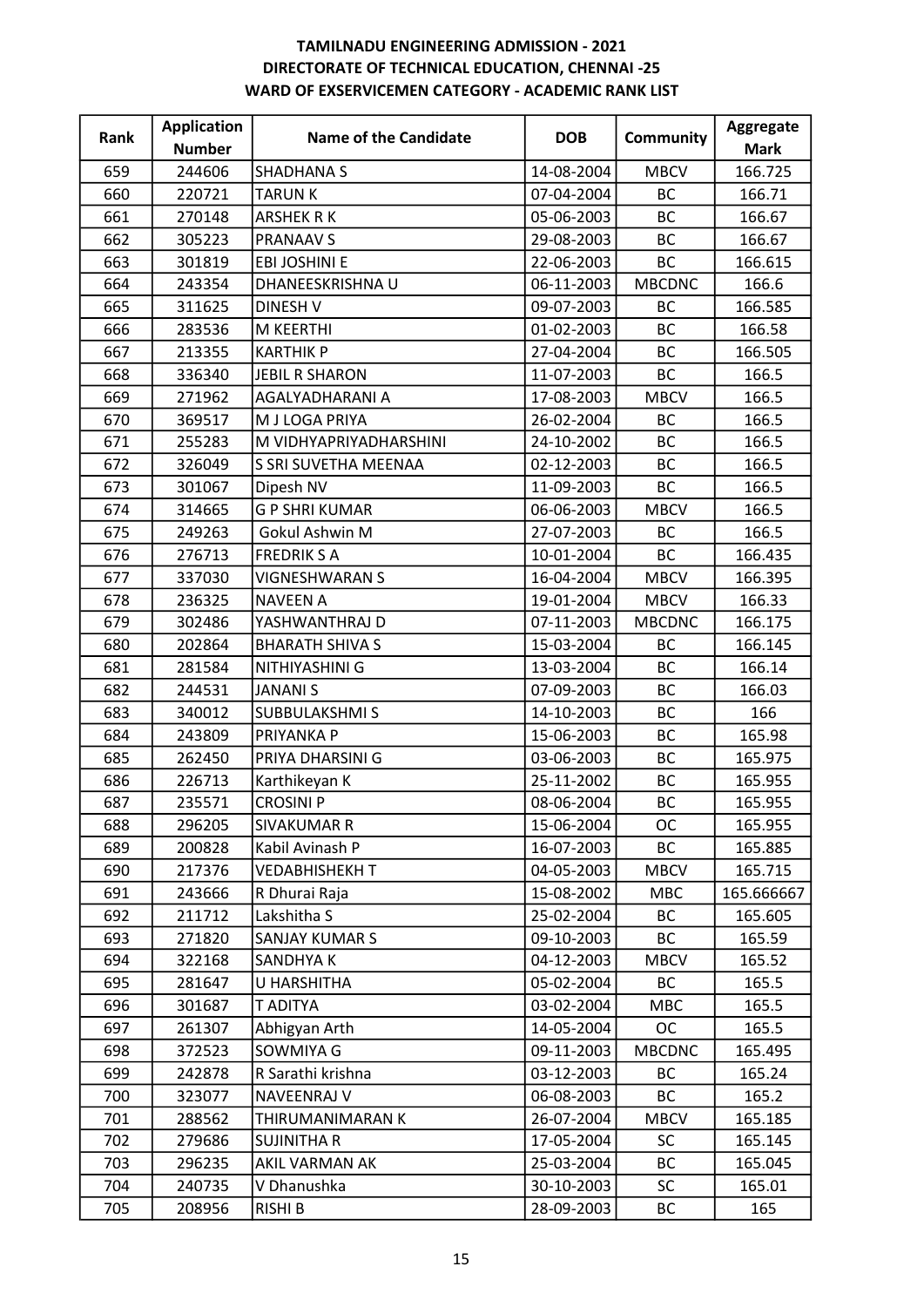| Rank | <b>Application</b> | Name of the Candidate   | <b>DOB</b> | <b>Community</b> | Aggregate   |
|------|--------------------|-------------------------|------------|------------------|-------------|
|      | <b>Number</b>      |                         |            |                  | <b>Mark</b> |
| 706  | 278863             | S DHANUSH KUMAR         | 28-06-2003 | <b>MBC</b>       | 165         |
| 707  | 213091             | NAVADHARSHINI M S       | 25-02-2004 | <b>MBCV</b>      | 164.92      |
| 708  | 290745             | <b>SURIYA KUMAR R</b>   | 19-04-2004 | ВC               | 164.92      |
| 709  | 304358             | NAVEENKUMAR M           | 09-04-2004 | <b>MBCV</b>      | 164.865     |
| 710  | 263837             | <b>LOKESH S</b>         | 02-01-2004 | <b>MBCV</b>      | 164.835     |
| 711  | 359624             | <b>ROHINI D</b>         | 15-10-2004 | <b>MBCV</b>      | 164.81      |
| 712  | 356943             | <b>NAVEEN M N</b>       | 09-04-2003 | <b>MBCDNC</b>    | 164.68      |
| 713  | 217442             | LUCKYMALATHI L          | 27-11-2003 | <b>MBCDNC</b>    | 164.64      |
| 714  | 293091             | ANESH JAYA SURIYA D     | 14-06-2003 | SC               | 164.605     |
| 715  | 222941             | SATHISH KUMAR R         | 19-03-2004 | <b>BC</b>        | 164.5       |
| 716  | 228017             | <b>ABISHEK V</b>        | 21-04-2004 | <b>BC</b>        | 164.365     |
| 717  | 238468             | <b>GOWSIKK KUMAR K</b>  | 29-07-2003 | <b>MBCV</b>      | 164.255     |
| 718  | 316389             | <b>JASHILA J C</b>      | 30-07-2003 | BC               | 164.255     |
| 719  | 355417             | <b>VIGNESH T</b>        | 21-09-2002 | <b>MBC</b>       | 164.19      |
| 720  | 250966             | Abhitha R               | 16-12-2002 | <b>BC</b>        | 164.185     |
| 721  | 206362             | AJAY KUMAR G            | 18-10-2003 | <b>SC</b>        | 164.14      |
| 722  | 305289             | <b>MOHAN RAJ M</b>      | 07-03-2004 | <b>MBC</b>       | 164.13      |
| 723  | 345313             | <b>GOWRISANKAR M</b>    | 14-08-2004 | <b>MBCV</b>      | 164.12      |
| 724  | 288600             | <b>PRAVEEN S</b>        | 22-06-2004 | <b>MBCV</b>      | 164.11      |
| 725  | 204339             | Denis Abishek P         | 03-10-2003 | <b>BC</b>        | 164.095     |
| 726  | 371185             | HARISHWARAN C           | 31-08-2003 | <b>MBCV</b>      | 164         |
| 727  | 292757             | S HEMANTH KUMAR         | 25-08-2003 | <b>BC</b>        | 164         |
| 728  | 269781             | <b>HARSHATH KUMAR S</b> | 01-07-2003 | SC               | 164         |
| 729  | 285219             | N JAYADARSHINI          | 07-01-2004 | <b>BC</b>        | 164         |
| 730  | 282209             | <b>THARINI</b>          | 19-06-2004 | ВC               | 164         |
| 731  | 232072             | <b>HARIROHITH T</b>     | 03-06-2003 | <b>BC</b>        | 164         |
| 732  | 333612             | <b>DHINESH KUMAR P</b>  | 02-12-2003 | <b>MBCV</b>      | 163.965     |
| 733  | 260230             | AJITH NARAYAN V         | 31-01-2004 | BC               | 163.965     |
| 734  | 233052             | Vidhya A                | 26-03-2004 | <b>BC</b>        | 163.925     |
| 735  | 256538             | SHYAM RAJESHWAR I       | 03-05-2004 | BC               | 163.91      |
| 736  | 215655             | DIVAGAR S               | 16-12-2003 | <b>BC</b>        | 163.9       |
| 737  | 278869             | <b>KADHIRAVAN T</b>     | 09-09-2003 | <b>MBCV</b>      | 163.825     |
| 738  | 226150             | <b>S S SURYAH</b>       | 15-12-2003 | <b>BC</b>        | 163.5       |
| 739  | 207451             | Praveen Kumar M         | 08-08-2003 | ВC               | 163.395     |
| 740  | 253186             | <b>HARIKARAN R</b>      | 12-12-2003 | <b>MBCV</b>      | 163.32      |
| 741  | 273771             | <b>KIRAN S</b>          | 02-02-2004 | ВC               | 163.255     |
| 742  | 284384             | <b>KAILASH S</b>        | 11-12-2003 | ВC               | 163.145     |
| 743  | 264438             | Thrisha K               | 25-05-2004 | <b>MBCV</b>      | 163.01      |
| 744  | 209729             | <b>KAVIKUMAR M</b>      | 07-02-2004 | <b>MBCDNC</b>    | 163         |
| 745  | 203219             | M MUKESH KUMAR          | 13-08-2003 | <b>MBCV</b>      | 163         |
| 746  | 295342             | HARIRAMAN A             | 26-12-2003 | ВC               | 163         |
| 747  | 336584             | Barath K V              | 15-03-2004 | <b>BC</b>        | 163         |
| 748  | 296020             | SUMISHA D               | 29-11-2003 | <b>MBCV</b>      | 162.99      |
| 749  | 279919             | MAHA BAGYA LAKSHMI M R  | 05-08-2003 | <b>SC</b>        | 162.99      |
| 750  | 333742             | <b>VENU AKASH R</b>     | 22-08-2003 | <b>MBCDNC</b>    | 162.965     |
| 751  | 283656             | PAVITHKUMAR M           | 03-04-2004 | <b>SC</b>        | 162.925     |
| 752  | 366954             | YUVAPRABHA V            | 22-12-2003 | <b>MBCV</b>      | 162.755     |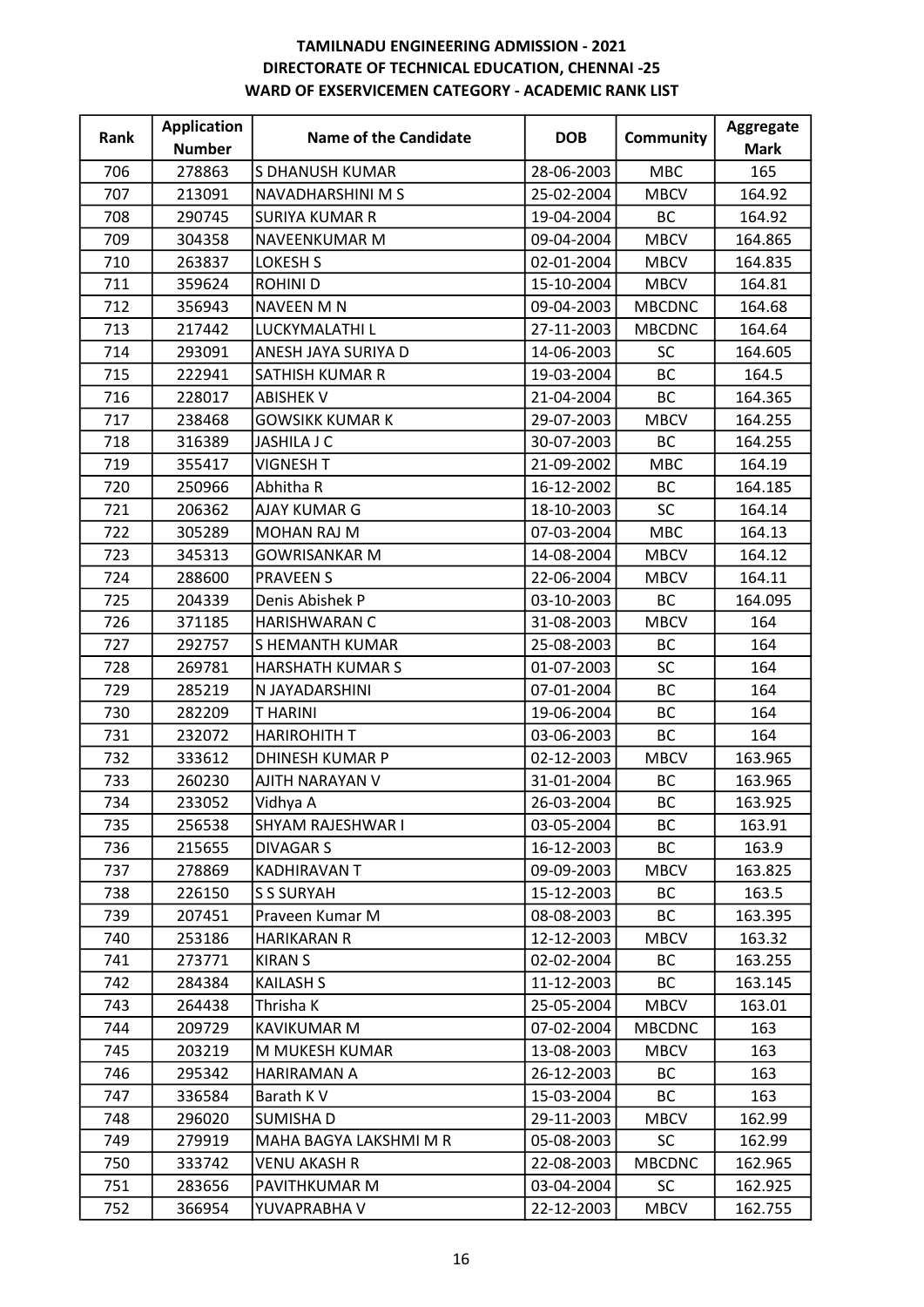| Rank | <b>Application</b> | Name of the Candidate   | <b>DOB</b> | <b>Community</b> | Aggregate   |
|------|--------------------|-------------------------|------------|------------------|-------------|
|      | <b>Number</b>      |                         |            |                  | <b>Mark</b> |
| 753  | 258197             | KEERTHANA.M             | 16-01-2003 | <b>MBCV</b>      | 162.615     |
| 754  | 333717             | <b>MEGANATHAN A</b>     | 27-05-2004 | <b>MBCV</b>      | 162.58      |
| 755  | 208822             | <b>SHAMKUMAR P</b>      | 18-12-2003 | SC               | 162.58      |
| 756  | 283373             | s ananth                | 01-08-2003 | <b>OC</b>        | 162.5       |
| 757  | 362516             | J DANAV                 | 15-05-2003 | <b>OC</b>        | 162.5       |
| 758  | 303631             | P RICKSHI FEMINA        | 25-10-2003 | <b>BC</b>        | 162.5       |
| 759  | 292208             | <b>K R KAVINRAJ</b>     | 23-05-2003 | <b>MBC</b>       | 162.5       |
| 760  | 291862             | J Pragadeesh            | 09-02-2004 | <b>BC</b>        | 162.5       |
| 761  | 281914             | SABARINATHAN P          | 19-09-2003 | <b>BC</b>        | 162.5       |
| 762  | 285985             | <b>BALAJIR</b>          | 15-03-2004 | <b>MBCV</b>      | 162.485     |
| 763  | 323927             | POOJITHA S              | 17-01-2004 | <b>BC</b>        | 162.475     |
| 764  | 275785             | <b>M SURAJ</b>          | 29-03-2003 | SC               | 162.47      |
| 765  | 238075             | <b>ABITH THOMAS R A</b> | 18-05-2003 | <b>BC</b>        | 162.46      |
| 766  | 211838             | <b>SUBRAJA R</b>        | 15-04-2004 | <b>BC</b>        | 162.44      |
| 767  | 310578             | <b>DHANYASRI R</b>      | 10-03-2004 | <b>BC</b>        | 162.395     |
| 768  | 335992             | <b>MAHIZHAMUDHAN S</b>  | 18-11-2003 | <b>MBCDNC</b>    | 162.285     |
| 769  | 366295             | <b>HRITHIK ROSHAN S</b> | 08-09-2003 | <b>SC</b>        | 162.275     |
| 770  | 213230             | PONMANI SANKAR.V        | 22-07-2004 | <b>BC</b>        | 162.255     |
| 771  | 272463             | NAVEEN KUMAR A          | 18-01-2004 | <b>BC</b>        | 162.24      |
| 772  | 207582             | <b>LISALINI C</b>       | 12-10-2003 | SC               | 162.21      |
| 773  | 253885             | <b>MANISH KUMAR S</b>   | 14-01-2004 | <b>BC</b>        | 162.175     |
| 774  | 247987             | <b>RATHEESH K</b>       | 26-03-2003 | <b>BC</b>        | 162.02      |
| 775  | 252014             | <b>BALAMURUGAN S</b>    | 16-12-2003 | SC               | 162.02      |
| 776  | 329146             | MUTHUKUMARAN N          | 16-07-2002 | <b>MBCV</b>      | 162         |
| 777  | 365799             | M.Mahesh Kumar          | 20-01-2003 | BC               | 162         |
| 778  | 264114             | <b>VENKAT PRABU M</b>   | 14-06-2003 | <b>BC</b>        | 162         |
| 779  | 249918             | R Aruna                 | 13-01-2003 | <b>MBCV</b>      | 161.975     |
| 780  | 200956             | <b>GOKUL P</b>          | 17-07-2004 | <b>MBCV</b>      | 161.8       |
| 781  | 224070             | <b>ABENEYA R R</b>      | 07-12-2003 | <b>BC</b>        | 161.795     |
| 782  | 259725             | <b>MELWIN RUFUS V</b>   | 26-08-2003 | ВC               | 161.64      |
| 783  | 231085             | <b>NISHAU</b>           | 13-03-2004 | <b>MBC</b>       | 161.59      |
| 784  | 270266             | PRIYANKA E              | 16-03-2004 | ВC               | 161.58      |
| 785  | 206931             | NAVEEN KUMAR V          | 21-12-2003 | <b>BC</b>        | 161.54      |
| 786  | 272493             | K YUVA SHANKAR          | 07-01-2004 | ВC               | 161.5       |
| 787  | 202925             | <b>DEVESH B</b>         | 29-06-2004 | <b>MBCV</b>      | 161.5       |
| 788  | 295899             | MARIA ANDREA L          | 15-05-2004 | <b>MBCDNC</b>    | 161.385     |
| 789  | 203968             | <b>G.KAVIARASAN</b>     | 21-05-2003 | <b>SC</b>        | 161.28      |
| 790  | 222175             | SIVARAMAN G             | 16-10-2003 | <b>SC</b>        | 161.22      |
| 791  | 243199             | <b>HARIKARAN R</b>      | 18-01-2004 | <b>SC</b>        | 161.145     |
| 792  | 266302             | <b>KARTHIKEYAN S M</b>  | 20-09-2002 | <b>SCA</b>       | 161         |
| 793  | 297786             | DHANA SAKTHI M          | 09-08-2003 | ВC               | 161         |
| 794  | 318272             | S LALITH ADITHYA        | 15-09-2003 | <b>BC</b>        | 161         |
| 795  | 313998             | <b>HARISHMAKJ</b>       | 09-09-2003 | <b>OC</b>        | 161         |
| 796  | 256965             | MOGHAN G                | 22-10-2003 | <b>MBCDNC</b>    | 160.97      |
| 797  | 226627             | SOMANTH J               | 08-10-2003 | <b>MBCV</b>      | 160.77      |
| 798  | 289009             | <b>GEERTHIKA R</b>      | 16-10-2002 | <b>MBCDNC</b>    | 160.695     |
| 799  | 217559             | Thamaraiselvan S        | 11-03-2004 | BC               | 160.68      |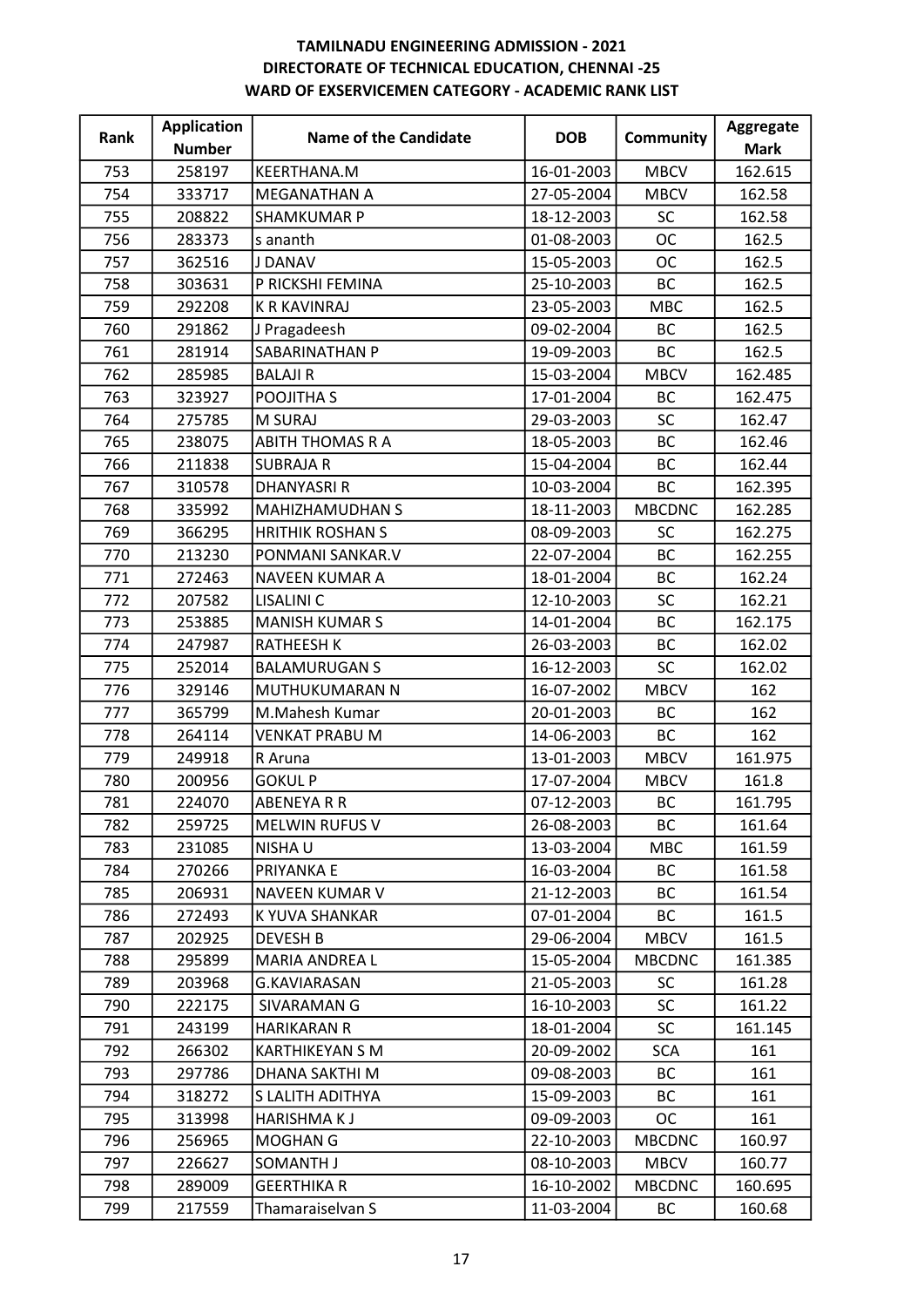| Rank | <b>Application</b> | <b>Name of the Candidate</b> | <b>DOB</b> | Community     | Aggregate   |
|------|--------------------|------------------------------|------------|---------------|-------------|
|      | <b>Number</b>      |                              |            |               | <b>Mark</b> |
| 800  | 249690             | M.Aswin Rajan                | 12-10-2003 | <b>BC</b>     | 160.57      |
| 801  | 252564             | <b>ABINASH R</b>             | 01-03-2004 | <b>BC</b>     | 160.56      |
| 802  | 254207             | chandhru u                   | 06-11-2003 | <b>MBCV</b>   | 160.505     |
| 803  | 299608             | <b>ANUSHAR</b>               | 17-01-2004 | <b>BC</b>     | 160.5       |
| 804  | 289659             | T VASANTHA KUMAR             | 01-02-2004 | <b>MBCDNC</b> | 160.5       |
| 805  | 293134             | DHIYANESH RAGAVENDER A S     | 05-11-2003 | <b>BC</b>     | 160.5       |
| 806  | 329068             | KARTHIKEYAN D.P              | 30-01-2004 | <b>OC</b>     | 160.5       |
| 807  | 261459             | <b>VAISHNAVIE A</b>          | 07-11-2002 | ВC            | 160.485     |
| 808  | 264425             | <b>VISHAL V</b>              | 04-01-2004 | <b>OC</b>     | 160.33      |
| 809  | 220587             | <b>MANTHEES RAJA V</b>       | 07-10-2003 | <b>BC</b>     | 160.22      |
| 810  | 269286             | M.lokesh                     | 20-04-2004 | <b>OC</b>     | 160.205     |
| 811  | 308036             | A C HARISH                   | 04-09-2003 | <b>OC</b>     | 160.1       |
| 812  | 313567             | <b>ANISHA SHARON D</b>       | 11-04-2003 | <b>BC</b>     | 160.075     |
| 813  | 219723             | Roshan V S                   | 12-02-2004 | <b>BC</b>     | 160.01      |
| 814  | 300859             | <b>JAYA ROSHAN S</b>         | 03-05-2002 | <b>MBCDNC</b> | 160         |
| 815  | 353096             | M SAKTHIVEL                  | 15-04-2003 | <b>MBCDNC</b> | 160         |
| 816  | 210757             | A VEDHA VARSHINI             | 15-10-2003 | <b>SC</b>     | 160         |
| 817  | 286739             | NILA SHREE V                 | 28-10-2003 | <b>MBCDNC</b> | 160         |
| 818  | 328946             | <b>DEEPAKP</b>               | 11-12-2003 | <b>SC</b>     | 160         |
| 819  | 342040             | N SUBHIKSHA                  | 13-04-2002 | <b>SC</b>     | 160         |
| 820  | 244112             | <b>SUBIN RAJA R</b>          | 30-01-2004 | SC            | 159.905     |
| 821  | 250328             | YOGA VISHNU S                | 07-05-2004 | <b>BC</b>     | 159.865     |
| 822  | 223099             | Arvindh R K                  | 16-03-2003 | <b>BC</b>     | 159.845     |
| 823  | 259526             | BHARATHI PRIYADHARSHINI T    | 21-10-2003 | BC            | 159.83      |
| 824  | 227805             | <b>SASIDHAR L</b>            | 03-12-2003 | BC            | 159.64      |
| 825  | 292591             | <b>VISHNUPRAKASH R</b>       | 30-11-2002 | <b>MBCV</b>   | 159.5       |
| 826  | 285951             | V Lijesh Karthik             | 30-01-2004 | BC            | 159.5       |
| 827  | 277013             | P JEYA BALAN                 | 18-08-2003 | <b>MBCDNC</b> | 159.5       |
| 828  | 294349             | <b>VAISHNAVI S</b>           | 09-07-2004 | <b>MBCV</b>   | 159.415     |
| 829  | 297025             | Anish J                      | 22-08-2003 | ВC            | 159.21      |
| 830  | 321797             | <b>BHARATH KUMAR K</b>       | 08-12-2003 | SC            | 159.205     |
| 831  | 307753             | SRIKANTH M                   | 15-05-2004 | <b>MBCV</b>   | 159.1       |
| 832  | 320726             | <b>VAISHALI M</b>            | 14-04-2004 | <b>MBCDNC</b> | 159.055     |
| 833  | 349148             | SHIVIKSAN C                  | 17-10-2003 | <b>MBCDNC</b> | 159         |
| 834  | 289221             | V Suvetha                    | 06-06-2003 | <b>MBCDNC</b> | 159         |
| 835  | 253513             | SHENBAGARAJ K                | 30-05-2004 | <b>MBCDNC</b> | 158.9       |
| 836  | 260235             | <b>KEVINS CALLISTA N</b>     | 20-09-2003 | <b>BC</b>     | 158.89      |
| 837  | 204706             | Jagan K                      | 31-10-2003 | <b>MBCV</b>   | 158.785     |
| 838  | 315473             | PAVITHRAN M                  | 26-09-2003 | ВC            | 158.5       |
| 839  | 281718             | DANUSHYA V                   | 29-09-2003 | <b>BC</b>     | 158.5       |
| 840  | 212791             | ANAMIKA M                    | 07-12-2003 | ВC            | 158.475     |
| 841  | 340878             | ARUNKUMAR M                  | 07-12-2003 | <b>MBCV</b>   | 158.435     |
| 842  | 242523             | SOUNDARYA K                  | 27-10-2003 | <b>MBCDNC</b> | 158.01      |
| 843  | 292183             | <b>KAAMESH KJ</b>            | 17-06-2004 | <b>BC</b>     | 158         |
| 844  | 372278             | <b>KISHORE R</b>             | 02-02-2004 | <b>BC</b>     | 157.935     |
| 845  | 297683             | <b>K KARTHIK</b>             | 01-03-2004 | BC            | 157.9       |
| 846  | 216810             | NITHISH KUMAR N              | 14-09-2003 | <b>MBCV</b>   | 157.87      |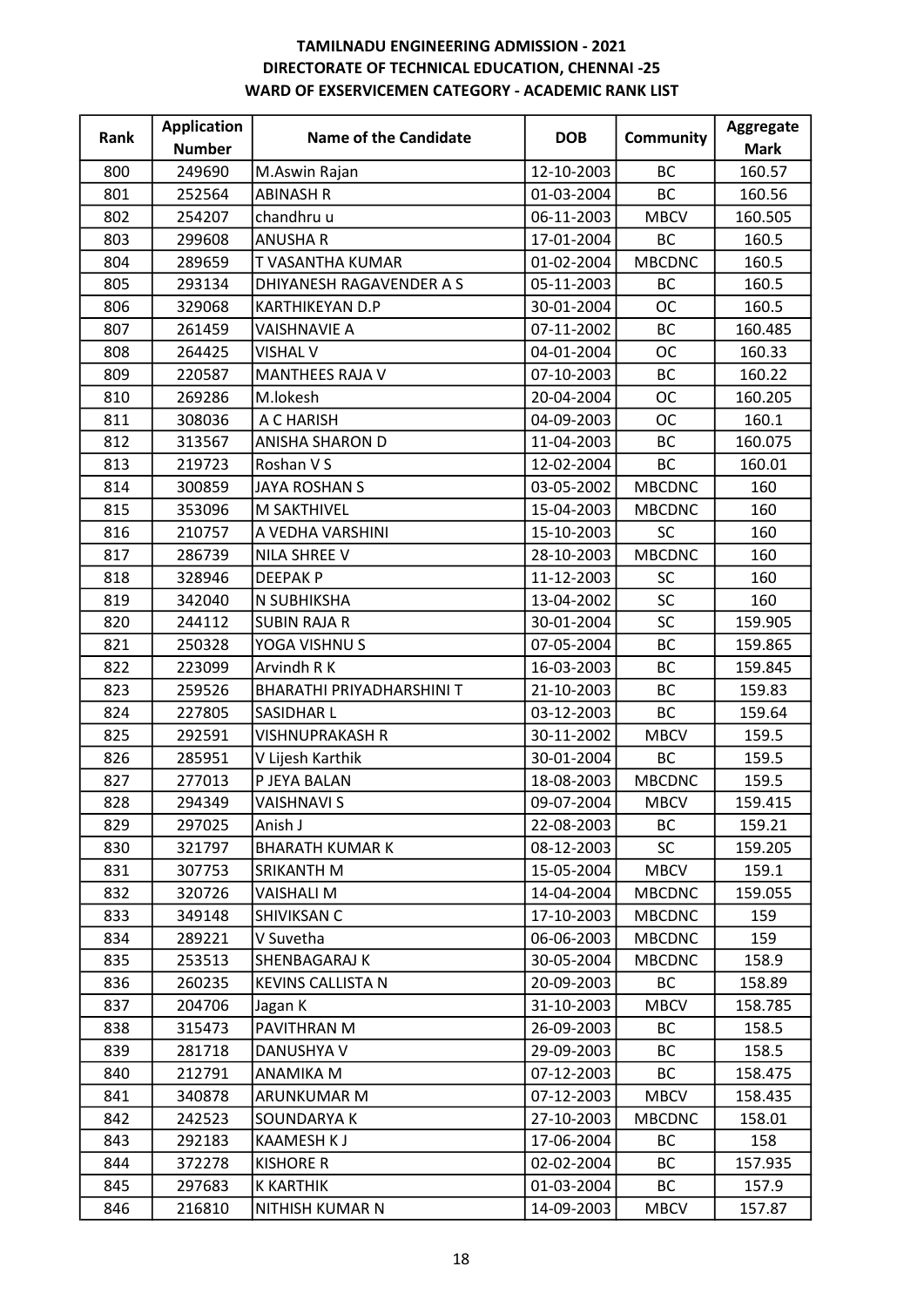| Rank | <b>Application</b> | Name of the Candidate   | <b>DOB</b> | <b>Community</b> | Aggregate   |
|------|--------------------|-------------------------|------------|------------------|-------------|
|      | <b>Number</b>      |                         |            |                  | <b>Mark</b> |
| 847  | 216974             | <b>LOKESH T</b>         | 09-11-2003 | <b>MBCDNC</b>    | 157.865     |
| 848  | 363865             | <b>THAARINEE G</b>      | 31-03-2003 | <b>BC</b>        | 157.655     |
| 849  | 324613             | <b>AJAYKUMAR K</b>      | 12-08-2003 | <b>MBCDNC</b>    | 157.56      |
| 850  | 221337             | PRAVEEN RAAJ V          | 19-05-2003 | <b>BC</b>        | 157.55      |
| 851  | 271456             | R.Deenadhayal           | 28-04-2003 | BC               | 157.5       |
| 852  | 333702             | A RAKESH KUMAR          | 10-09-2003 | <b>BC</b>        | 157.5       |
| 853  | 315603             | <b>HARSHINI V</b>       | 22-12-2002 | <b>MBCDNC</b>    | 157.5       |
| 854  | 210515             | <b>NIRANJAN S K</b>     | 06-08-2003 | <b>SC</b>        | 157.46      |
| 855  | 247047             | SHIVA SURIYA P          | 07-09-2003 | <b>MBCDNC</b>    | 157.405     |
| 856  | 316233             | THOMAS STARIN J         | 20-03-2004 | BC               | 157.385     |
| 857  | 213435             | <b>SUNILKUMAR K</b>     | 13-06-2004 | <b>BC</b>        | 157.37      |
| 858  | 294351             | THIODER EUGINE L        | 09-10-2003 | <b>BC</b>        | 157.1       |
| 859  | 296644             | P Tharani Priya         | 12-02-2004 | <b>BC</b>        | 157         |
| 860  | 240947             | K.Jothilingam           | 11-11-2002 | <b>MBCV</b>      | 157         |
| 861  | 286668             | S Madhumitha            | 24-03-2004 | BC               | 157         |
| 862  | 321360             | <b>SHRIYA RAJESH</b>    | 01-07-2003 | <b>BC</b>        | 157         |
| 863  | 308969             | <b>MUKASRIM</b>         | 27-08-2003 | <b>MBCDNC</b>    | 156.965     |
| 864  | 294828             | <b>VINOTH S</b>         | 06-04-2003 | <b>MBCDNC</b>    | 156.955     |
| 865  | 214673             | <b>VIGNESH G</b>        | 22-11-2002 | <b>MBCV</b>      | 156.86      |
| 866  | 210550             | THARA N                 | 19-07-2004 | <b>BC</b>        | 156.81      |
| 867  | 261356             | SIVASHANKAR P           | 08-11-2004 | <b>MBCV</b>      | 156.77      |
| 868  | 303139             | E.Bharathi              | 15-09-2003 | <b>BC</b>        | 156.615     |
| 869  | 357745             | <b>VICHITRA S</b>       | 11-02-2004 | <b>BC</b>        | 156.505     |
| 870  | 258187             | SNEHA V                 | 27-08-2002 | BC               | 156.5       |
| 871  | 280155             | Divino Alexander        | 09-08-2003 | <b>BC</b>        | 156.5       |
| 872  | 374141             | <b>CLATSON J</b>        | 25-07-2004 | BC               | 156.5       |
| 873  | 229050             | ELAKKIYA PRIYA E        | 29-04-2004 | <b>BC</b>        | 156.395     |
| 874  | 296947             | M CHAKRAVARTHIEN SEEMAN | 30-09-2003 | ВC               | 156         |
| 875  | 314225             | EZHILARASAN A           | 18-05-2004 | <b>BC</b>        | 156         |
| 876  | 209384             | ALWIN DONALD S          | 23-03-2004 | ВC               | 155.98      |
| 877  | 261435             | N U SANJANA             | 29-03-2004 | ВC               | 155.815     |
| 878  | 213107             | PRIYANKA T              | 03-12-2002 | <b>MBCDNC</b>    | 155.81      |
| 879  | 322954             | AJAY R                  | 28-08-2003 | <b>MBCV</b>      | 155.67      |
| 880  | 203733             | ROOPIKA A               | 21-08-2004 | <b>MBCV</b>      | 155.615     |
| 881  | 349480             | PREMAPRIYA M            | 11-02-2001 | <b>MBCDNC</b>    | 155.5       |
| 882  | 283320             | L NANDINI               | 27-09-2003 | ВC               | 155.5       |
| 883  | 295014             | M SHIVANANTH            | 05-12-2003 | ВC               | 155.5       |
| 884  | 367432             | CHIDAMBARAM C           | 31-12-2003 | <b>SC</b>        | 155.425     |
| 885  | 343179             | <b>SURYA S</b>          | 22-12-2003 | <b>MBCDNC</b>    | 155.395     |
| 886  | 327418             | SIVASANGARI S           | 20-07-2003 | <b>MBCDNC</b>    | 155.15      |
| 887  | 209352             | <b>MONICA R</b>         | 07-06-2003 | <b>MBCV</b>      | 155.035     |
| 888  | 278637             | PRAVEENKUMAR S          | 05-09-2003 | <b>MBC</b>       | 155         |
| 889  | 204736             | E SELSHIYA              | 26-03-2004 | <b>MBCV</b>      | 155         |
| 890  | 241069             | KABILAN K               | 07-01-2004 | <b>SC</b>        | 154.91      |
| 891  | 201939             | Narasimma.R             | 03-06-2004 | <b>MBCV</b>      | 154.89      |
| 892  | 273403             | Prince Deepak JK        | 28-07-2003 | ВC               | 154.85      |
| 893  | 238088             | <b>SUBHASHREE S</b>     | 25-02-2004 | <b>SCA</b>       | 154.815     |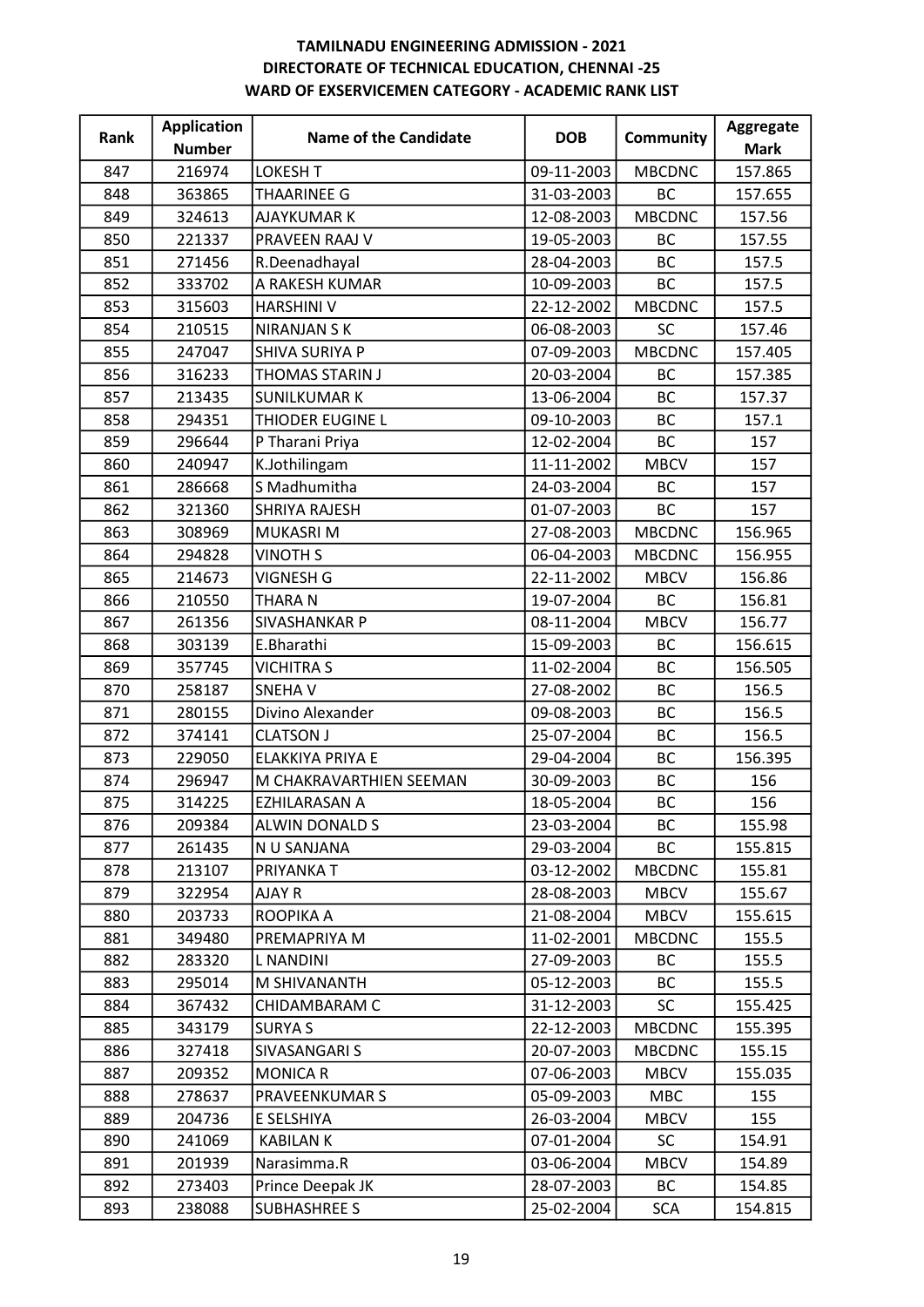| Rank | <b>Application</b> | Name of the Candidate   | <b>DOB</b> | <b>Community</b> | Aggregate   |
|------|--------------------|-------------------------|------------|------------------|-------------|
|      | <b>Number</b>      |                         |            |                  | <b>Mark</b> |
| 894  | 257214             | M.karthick              | 26-03-2004 | <b>BC</b>        | 154.79      |
| 895  | 303336             | <b>KARTHIK P</b>        | 26-12-2003 | <b>MBC</b>       | 154.5       |
| 896  | 362429             | M PERUMAL               | 19-11-2003 | BC               | 154.5       |
| 897  | 226453             | DHANUSH KANNAN R        | 06-11-2003 | <b>BC</b>        | 154.475     |
| 898  | 362080             | <b>SARAN A</b>          | 03-12-2003 | BC               | 154.255     |
| 899  | 342327             | <b>LOGAPRIYAN P B</b>   | 06-12-2003 | SC               | 154.23      |
| 900  | 274383             | <b>KIRUTHICK S</b>      | 12-05-2004 | <b>MBCDNC</b>    | 154.205     |
| 901  | 279017             | <b>ABINAYA S</b>        | 12-11-2003 | <b>SC</b>        | 154.015     |
| 902  | 285344             | S Anish                 | 03-02-2004 | <b>BC</b>        | 154         |
| 903  | 357676             | <b>JAI BHARATH B</b>    | 01-02-2003 | BC               | 154         |
| 904  | 282261             | THARUN KUMAR K S        | 01-09-2003 | <b>BC</b>        | 154         |
| 905  | 214733             | PRAVEENGIRIESAN V       | 08-11-2003 | <b>MBCV</b>      | 153.81      |
| 906  | 303681             | <b>SANDHIYA T</b>       | 18-04-2004 | ВC               | 153.73      |
| 907  | 234716             | P JAGATH                | 07-09-2003 | SC               | 153.705     |
| 908  | 272038             | SHARMILA.A              | 26-09-2003 | <b>MBCV</b>      | 153.635     |
| 909  | 306718             | <b>U GIRISH</b>         | 07-05-2003 | <b>MBC</b>       | 153.5       |
| 910  | 265785             | AL IMAAN .J             | 02-02-2003 | <b>BCM</b>       | 153.5       |
| 911  | 281979             | <b>B KARTHIK</b>        | 24-02-2004 | <b>MBCV</b>      | 153.5       |
| 912  | 285114             | R VASANTH KUMAR         | 08-04-2003 | <b>MBCDNC</b>    | 153.5       |
| 913  | 202240             | <b>ANDREAD</b>          | 04-03-2003 | <b>BC</b>        | 153.5       |
| 914  | 277624             | SOUMIYA D S             | 15-06-2004 | BC               | 153.5       |
| 915  | 203439             | <b>RATHISH R</b>        | 02-07-2004 | <b>MBCV</b>      | 153.44      |
| 916  | 275982             | JEVANANDAN K            | 04-10-2003 | <b>MBCV</b>      | 153.34      |
| 917  | 245634             | <b>R SRIJAN</b>         | 15-08-2003 | <b>MBCDNC</b>    | 153         |
| 918  | 202414             | P HEMAVATHI             | 05-02-2004 | <b>MBCV</b>      | 153         |
| 919  | 299446             | <b>VIGNESH V</b>        | 20-10-2003 | <b>BC</b>        | 153         |
| 920  | 224889             | <b>GUHAN S</b>          | 12-05-2004 | BC               | 152.89      |
| 921  | 250256             | Abinesh P               | 21-11-2003 | BC               | 152.745     |
| 922  | 254848             | <b>JANA S</b>           | 04-07-2004 | <b>BC</b>        | 152.745     |
| 923  | 208072             | SANGEETHA K             | 08-06-2004 | <b>MBC</b>       | 152.67      |
| 924  | 277193             | <b>VENGATESHWARAN A</b> | 15-10-2003 | <b>BC</b>        | 152.585     |
| 925  | 322557             | THIRUSELVAN R           | 16-01-2004 | ВC               | 152.55      |
| 926  | 202288             | <b>BALAJI V</b>         | 08-02-2004 | <b>MBC</b>       | 152.54      |
| 927  | 211064             | S NAMBHIDHARAN          | 14-02-2004 | <b>SC</b>        | 152.505     |
| 928  | 272751             | Herschel Raj.R          | 13-12-2003 | OC               | 152.5       |
| 929  | 318288             | <b>KOBI KRISHNA S</b>   | 27-12-2003 | BC               | 152.5       |
| 930  | 288817             | PRITVIRAJAN SV          | 02-08-2003 | <b>BC</b>        | 152.495     |
| 931  | 232191             | SANJAYKUMAR.S           | 03-02-2004 | <b>BC</b>        | 152.355     |
| 932  | 224215             | <b>ASHWIN K A</b>       | 25-02-2004 | ВC               | 152.1       |
| 933  | 252625             | <b>DEEPIKA J</b>        | 20-11-2003 | <b>MBCDNC</b>    | 152.01      |
| 934  | 210089             | NIKITHA A               | 05-03-2002 | <b>MBCV</b>      | 152         |
| 935  | 280232             | <b>RAMKUMAR B</b>       | 24-07-2004 | <b>BC</b>        | 152         |
| 936  | 348444             | A.vijayakumar           | 06-03-2002 | <b>MBCDNC</b>    | 152         |
| 937  | 254318             | MUKESH KUMAR PANDIAN M  | 18-12-2003 | <b>MBCDNC</b>    | 151.955     |
| 938  | 272925             | SHRISANJAY R            | 11-09-2003 | <b>MBCV</b>      | 151.915     |
| 939  | 237624             | <b>K.THARUN</b>         | 21-04-2003 | ВC               | 151.635     |
| 940  | 295073             | <b>JERLIN A</b>         | 01-11-2003 | ВC               | 151.615     |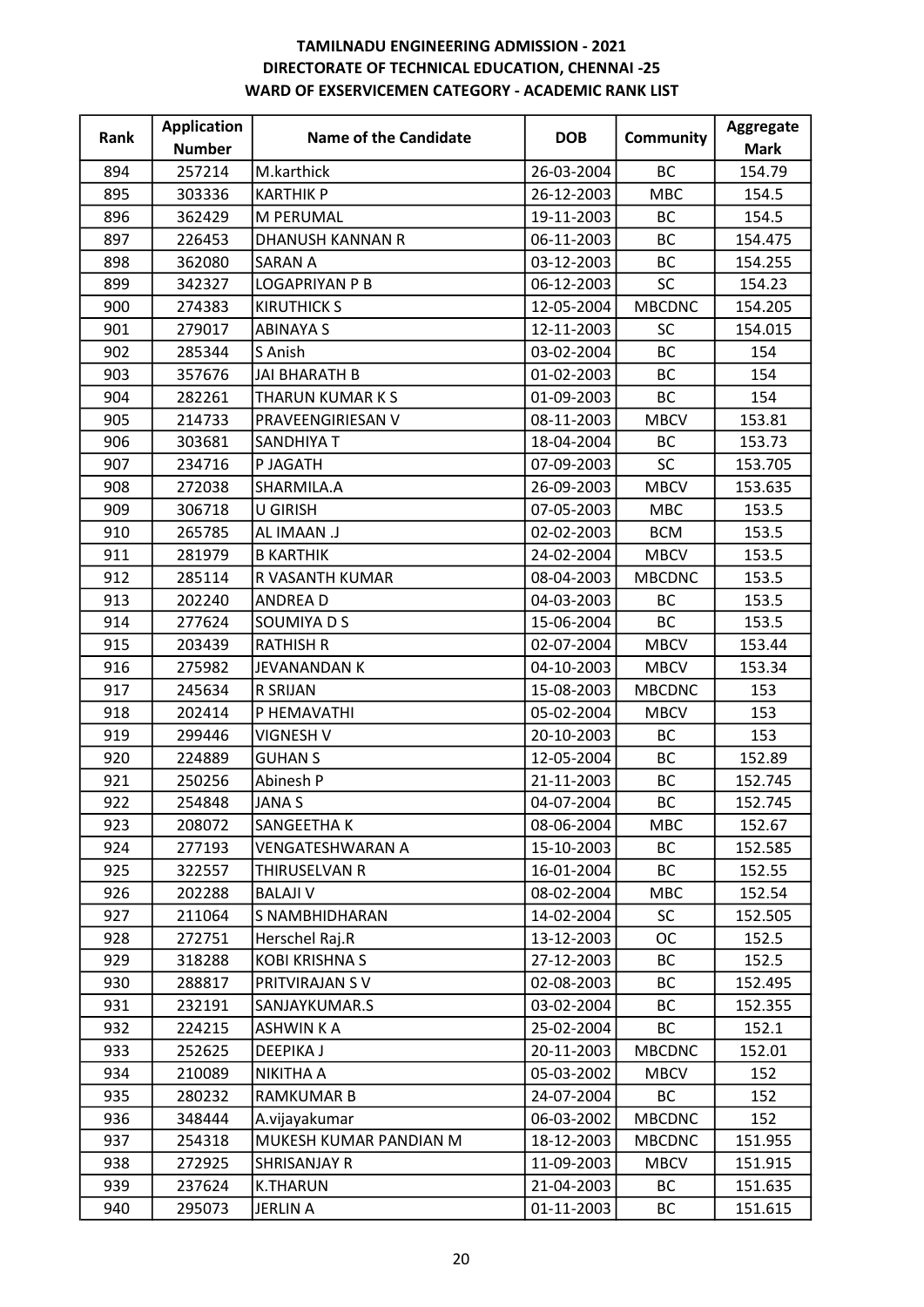| Rank | <b>Application</b> | Name of the Candidate  | <b>DOB</b> | <b>Community</b> | Aggregate   |
|------|--------------------|------------------------|------------|------------------|-------------|
|      | <b>Number</b>      |                        |            |                  | <b>Mark</b> |
| 941  | 315138             | V P SOUNDHAR KARTHIK   | 19-11-2002 | <b>SCA</b>       | 151.5       |
| 942  | 235135             | <b>ARAVIND C</b>       | 23-02-2004 | <b>BC</b>        | 151.185     |
| 943  | 308486             | A DINESH VIKASH        | 26-05-2003 | BC               | 151         |
| 944  | 290706             | A .MONIKA              | 20-05-2002 | <b>MBCV</b>      | 151         |
| 945  | 217997             | <b>GURUS</b>           | 12-05-2004 | BC               | 150.955     |
| 946  | 243099             | <b>ABINESH T</b>       | 27-06-2003 | <b>BC</b>        | 150.83      |
| 947  | 349971             | <b>AAKASH V</b>        | 26-01-2004 | <b>MBCDNC</b>    | 150.825     |
| 948  | 249456             | Arunmozhivarman J      | 05-06-2003 | BC               | 150.615     |
| 949  | 363385             | SELLADURAI C           | 26-12-2001 | <b>MBCV</b>      | 150.48      |
| 950  | 218804             | LINGESHWER J           | 12-10-2003 | <b>BC</b>        | 150.1       |
| 951  | 303633             | <b>SP PAVITHRA</b>     | 29-10-2003 | SC               | 150         |
| 952  | 291136             | <b>KAVIYA B</b>        | 22-08-2003 | <b>BC</b>        | 150         |
| 953  | 308102             | <b>HARIHARAN P</b>     | 03-06-2003 | <b>BC</b>        | 150         |
| 954  | 323222             | <b>B Lekhasri</b>      | 14-06-2004 | SC               | 150         |
| 955  | 368862             | ALBERT JOE T. J.       | 18-12-2002 | ОC               | 150         |
| 956  | 357741             | <b>KISHORE K</b>       | 12-08-2003 | <b>BC</b>        | 150         |
| 957  | 374877             | <b>VARUN KARTHIK T</b> | 13-07-2004 | <b>BC</b>        | 149.68      |
| 958  | 312027             | <b>VINITHA V</b>       | 26-10-2004 | <b>MBCV</b>      | 149.55      |
| 959  | 216117             | <b>G DINESH KUMAR</b>  | 26-01-2003 | <b>SC</b>        | 149.5       |
| 960  | 202104             | N Vignesh              | 08-02-2004 | <b>BC</b>        | 149.5       |
| 961  | 270374             | P MOHAN KUMAR          | 22-01-2003 | <b>MBCV</b>      | 149.5       |
| 962  | 281910             | V ELAMPARUTHI          | 23-07-2003 | <b>SC</b>        | 149.5       |
| 963  | 211861             | MANIKANDAN M           | 21-05-2004 | BC               | 149.43      |
| 964  | 308686             | <b>VIGNESHRAJ P</b>    | 01-04-2004 | BC               | 149.42      |
| 965  | 330871             | PRAVEENA K             | 13-01-2004 | SC               | 149.385     |
| 966  | 288396             | Sutheesh Guru P G      | 09-09-2003 | BC               | 149.275     |
| 967  | 214069             | <b>JHANIKIRAMAN T</b>  | 16-03-2004 | <b>BC</b>        | 149.065     |
| 968  | 257452             | <b>RAGHULS</b>         | 31-08-2003 | <b>MBCV</b>      | 149.055     |
| 969  | 363748             | D Arthi                | 05-06-2003 | <b>BC</b>        | 149         |
| 970  | 275305             | <b>B BRUCELEE</b>      | 24-08-2002 | <b>MBCV</b>      | 149         |
| 971  | 308603             | NANDHAGOPAL P          | 09-04-2004 | <b>MBCV</b>      | 148.835     |
| 972  | 271707             | <b>DONISHA G</b>       | 26-08-2003 | <b>MBCV</b>      | 148.825     |
| 973  | 303293             | <b>ADHITHYAN R</b>     | 27-12-2003 | <b>MBCDNC</b>    | 148.55      |
| 974  | 346077             | Paaul Antony P         | 06-09-2003 | ВC               | 148.525     |
| 975  | 313441             | M CHRISHA MAGDALIN     | 27-11-2003 | <b>BC</b>        | 148.5       |
| 976  | 245336             | PRASANNA S             | 07-03-2004 | <b>SC</b>        | 148.475     |
| 977  | 273129             | SANTHOSH D             | 10-09-2003 | <b>MBCV</b>      | 148.405     |
| 978  | 266545             | <b>VEERASOZHAN K</b>   | 11-09-2004 | <b>MBCV</b>      | 148.185     |
| 979  | 205265             | <b>HARINITE</b>        | 02-03-2004 | <b>SC</b>        | 148.175     |
| 980  | 222349             | <b>GODSON M</b>        | 14-07-2004 | <b>BC</b>        | 148.1       |
| 981  | 288511             | S Deepak               | 02-12-2003 | BC               | 148         |
| 982  | 275090             | JAYASHREE M            | 04-10-2003 | <b>MBCV</b>      | 148         |
| 983  | 202514             | MANAV JYOTI SAIKIA     | 29-03-2004 | ОC               | 148         |
| 984  | 290138             | M.Kiruthika            | 29-03-2003 | ВC               | 148         |
| 985  | 217876             | AKILESH BAABU A        | 25-08-2003 | <b>MBCDNC</b>    | 147.8       |
| 986  | 294577             | JACULIN ROSE R J       | 28-12-2002 | BC               | 147.625     |
| 987  | 308799             | C BENOPHER JEYA BEHAS  | 09-10-2003 | ВC               | 147.5       |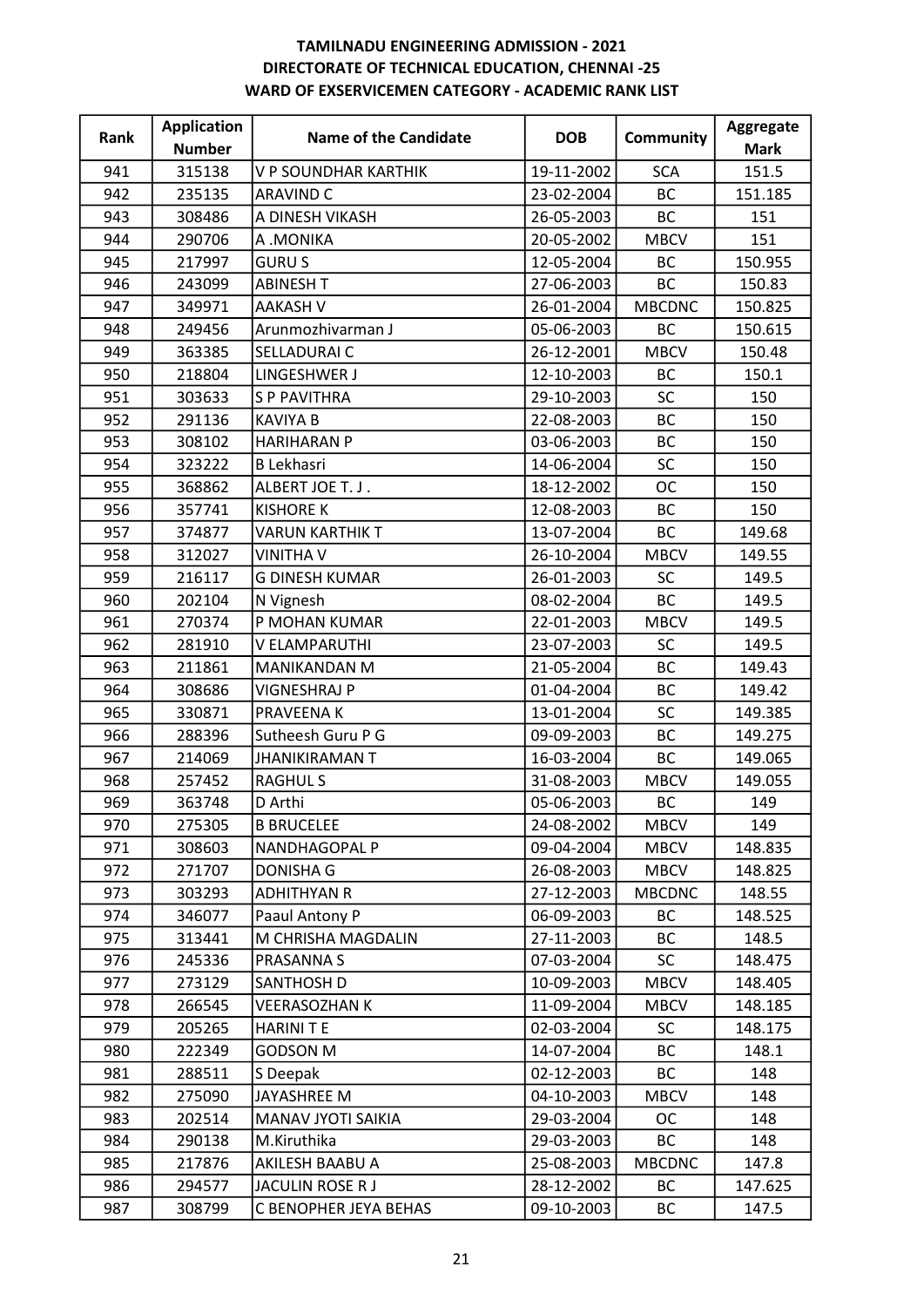| Rank | <b>Application</b> | Name of the Candidate  | <b>DOB</b> | <b>Community</b> | Aggregate   |
|------|--------------------|------------------------|------------|------------------|-------------|
|      | <b>Number</b>      |                        |            |                  | <b>Mark</b> |
| 988  | 312934             | hariharan v            | 11-12-2003 | <b>BC</b>        | 147.5       |
| 989  | 252837             | <b>GOKULA RAJAN R</b>  | 12-06-2004 | <b>MBCV</b>      | 147.295     |
| 990  | 201659             | BHUVANESHWARAN M       | 02-05-2004 | ВC               | 147.185     |
| 991  | 202541             | Vivek.k                | 20-10-2003 | <b>BC</b>        | 147.12      |
| 992  | 209368             | <b>BALAJIR</b>         | 23-03-2004 | <b>MBCV</b>      | 147.1       |
| 993  | 259853             | <b>VENKATESH R</b>     | 14-12-2003 | ВC               | 147.065     |
| 994  | 241770             | PRADEEP.M              | 30-10-2003 | <b>MBCV</b>      | 147.045     |
| 995  | 309718             | POOVIZHI M             | 17-02-2004 | <b>MBCV</b>      | 147         |
| 996  | 324999             | ANURADHA M             | 27-10-2003 | <b>BC</b>        | 147         |
| 997  | 363807             | Mishma.M               | 19-11-2003 | BC               | 147         |
| 998  | 318529             | <b>HEMANTH K</b>       | 22-12-2002 | <b>BC</b>        | 146.5       |
| 999  | 231103             | <b>DHIVYA SAKTHI K</b> | 12-07-2003 | <b>MBCV</b>      | 146.48      |
| 1000 | 293667             | <b>GUNASEKAR M</b>     | 16-10-2003 | <b>MBCV</b>      | 146.21      |
| 1001 | 269779             | <b>NAVEEN JN</b>       | 24-11-2003 | <b>BC</b>        | 146.1       |
| 1002 | 350633             | <b>SHYAM SUNDAR K</b>  | 01-12-2003 | BC               | 146.075     |
| 1003 | 324043             | THUSITA S              | 05-11-2003 | BC               | 146         |
| 1004 | 210593             | K S KIRUBA SHANKAR     | 22-02-2004 | <b>MBCV</b>      | 145.85      |
| 1005 | 210818             | <b>OVIYA R</b>         | 17-06-2004 | <b>BC</b>        | 145.52      |
| 1006 | 357380             | Ritivan S              | 18-12-2003 | <b>BC</b>        | 145.475     |
| 1007 | 273995             | <b>ANUSRIP</b>         | 17-09-2003 | <b>MBCDNC</b>    | 145.475     |
| 1008 | 360318             | PREETHI <sub>S</sub>   | 05-03-2003 | <b>MBCV</b>      | 145.33      |
| 1009 | 372408             | <b>RITHISH M</b>       | 06-04-2004 | <b>MBCV</b>      | 145.135     |
| 1010 | 213252             | <b>VINOTHAN S</b>      | 29-11-2003 | <b>BC</b>        | 145.045     |
| 1011 | 366048             | P CHARU PRABHA         | 29-03-2004 | <b>BC</b>        | 145         |
| 1012 | 238275             | SIVA S                 | 24-01-2004 | <b>OC</b>        | 144.7       |
| 1013 | 292429             | Anjana S               | 05-01-2004 | <b>OC</b>        | 144.5       |
| 1014 | 201916             | PRADEEP RAGHAV J       | 26-09-2003 | BC               | 144.41      |
| 1015 | 285955             | KALAIVANAN M S         | 01-11-2003 | <b>MBCV</b>      | 144.135     |
| 1016 | 332180             | VISHAL RANJAN M        | 02-07-2003 | SC               | 144         |
| 1017 | 325336             | RITHISHKUMAR M         | 11-06-2003 | <b>MBCV</b>      | 144         |
| 1018 | 348425             | SANJEY.R               | 09-10-2003 | <b>BC</b>        | 144         |
| 1019 | 362087             | VISHNU DEVI R          | 03-06-2004 | <b>MBCDNC</b>    | 144         |
| 1020 | 314834             | Vishaal M              | 08-12-2003 | <b>BC</b>        | 144         |
| 1021 | 224566             | <b>ARUN A</b>          | 16-10-2003 | <b>MBC</b>       | 143.505     |
| 1022 | 215268             | Harish R               | 20-09-2003 | BC               | 143.5       |
| 1023 | 286448             | <b>NEKAS</b>           | 07-01-2003 | BC               | 143.5       |
| 1024 | 345560             | <b>VETRI NAMBI A</b>   | 27-04-2004 | <b>MBCV</b>      | 143.5       |
| 1025 | 325530             | ELAMARAN A             | 13-03-2004 | <b>BC</b>        | 143.475     |
| 1026 | 324698             | SANTHIYA P             | 04-08-2004 | <b>MBCV</b>      | 143.25      |
| 1027 | 290866             | LAKSHMI NARAYANAN C    | 01-01-2004 | <b>SC</b>        | 143.19      |
| 1028 | 224887             | <b>RENJITH R</b>       | 23-09-2003 | ВC               | 143.13      |
| 1029 | 231339             | LAXMANA ESWARAN S      | 18-01-2004 | <b>BC</b>        | 143.065     |
| 1030 | 261160             | Paul Raj S             | 27-02-2002 | <b>BC</b>        | 143         |
| 1031 | 267729             | ASWIN P S              | 25-12-2003 | ВC               | 142.955     |
| 1032 | 284598             | PRAVEEN KUMAR K        | 18-03-2003 | <b>SC</b>        | 142.845     |
| 1033 | 214496             | <b>GIRIPRASATH V</b>   | 07-06-2004 | <b>MBCV</b>      | 142.835     |
| 1034 | 202159             | A ATHIDHI MADHAV       | 16-01-2002 | ВC               | 142.5       |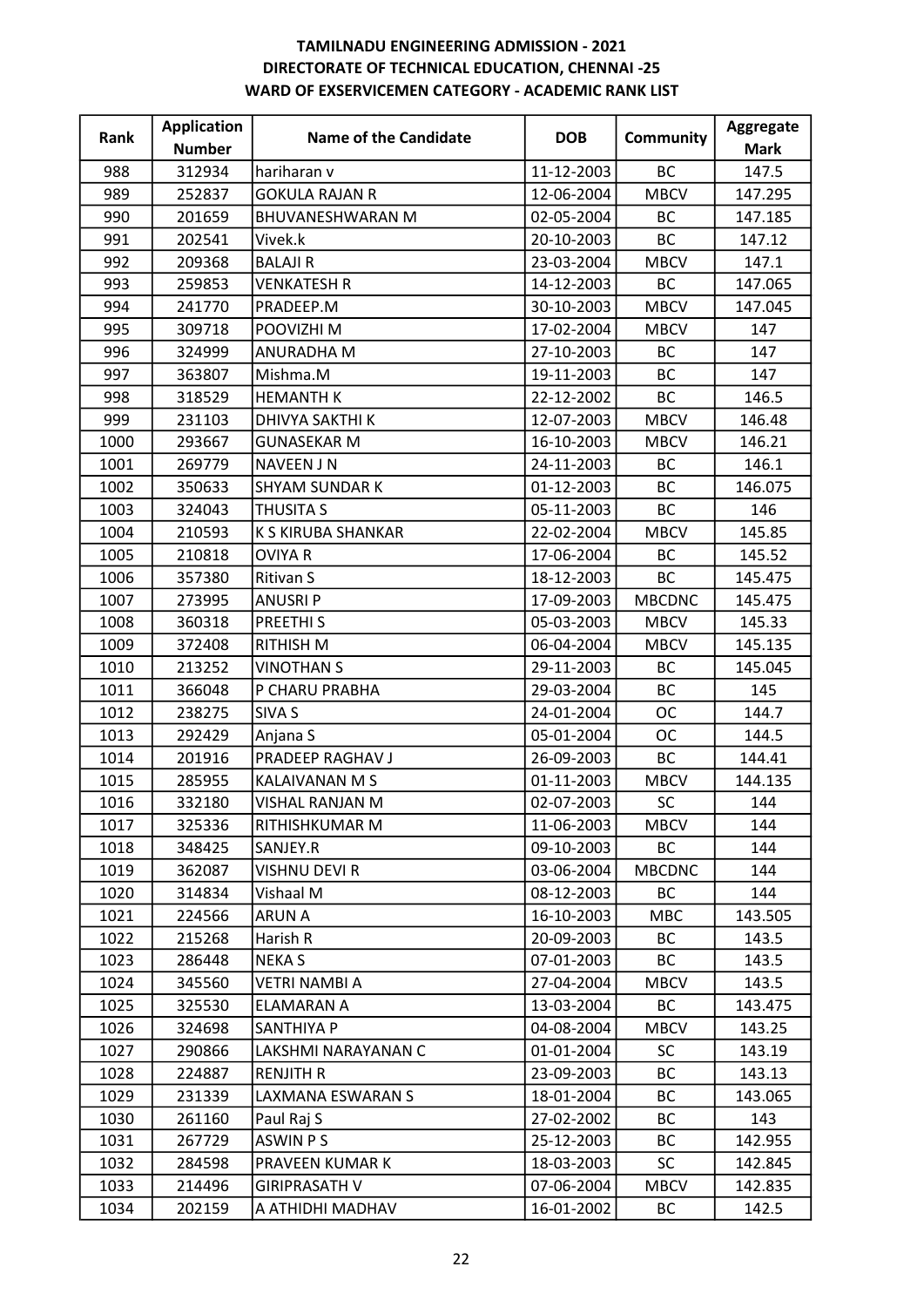| Rank | <b>Application</b> | <b>Name of the Candidate</b> | <b>DOB</b> | <b>Community</b> | Aggregate   |
|------|--------------------|------------------------------|------------|------------------|-------------|
|      | <b>Number</b>      |                              |            |                  | <b>Mark</b> |
| 1035 | 291976             | <b>S GAUTHAM</b>             | 18-03-2004 | BC               | 142.5       |
| 1036 | 205476             | SAI JEET K                   | 06-09-2003 | <b>SC</b>        | 142.33      |
| 1037 | 200588             | NEDUNSEZHIAN K               | 27-10-2003 | SC               | 142.33      |
| 1038 | 315697             | <b>AILAN R</b>               | 11-09-2003 | <b>BC</b>        | 142.175     |
| 1039 | 245556             | <b>ABHIJITH K B</b>          | 11-02-2004 | BC               | 142.045     |
| 1040 | 317397             | <b>J VISHAL</b>              | 15-10-2003 | <b>MBCDNC</b>    | 142         |
| 1041 | 351774             | <b>VAISHNAVI S</b>           | 29-02-2004 | <b>BC</b>        | 141.955     |
| 1042 | 285406             | <b>KABILAN P</b>             | 14-04-2004 | <b>BC</b>        | 141.745     |
| 1043 | 260174             | <b>NIRANJAN R</b>            | 18-01-2004 | <b>BC</b>        | 141.5       |
| 1044 | 279292             | <b>Barath S</b>              | 02-08-2003 | <b>MBCV</b>      | 141.5       |
| 1045 | 288176             | VIGNESH KUMAR C              | 10-03-2003 | <b>MBCV</b>      | 141.475     |
| 1046 | 253182             | THUTHESH KUMAR R             | 20-06-2002 | <b>SC</b>        | 141.405     |
| 1047 | 283860             | <b>ISSAC RAJ J</b>           | 29-08-2004 | <b>BC</b>        | 141.355     |
| 1048 | 274295             | R S JAI SREE                 | 06-10-2003 | <b>BC</b>        | 141         |
| 1049 | 290591             | <b>KISHORE C</b>             | 02-12-2000 | <b>BC</b>        | 141         |
| 1050 | 308470             | <b>CROSSWIN VETHARAJ P G</b> | 17-05-2003 | BC               | 140.67      |
| 1051 | 292929             | Drisha S                     | 28-04-2004 | BC               | 140.64      |
| 1052 | 286141             | DHANAVARSHINI K              | 15-02-2004 | <b>MBCDNC</b>    | 140.5       |
| 1053 | 357619             | <b>KIRANKUMAR K</b>          | 10-12-2003 | <b>MBCV</b>      | 140.285     |
| 1054 | 260545             | A GOKUL                      | 11-07-2003 | BC               | 140.175     |
| 1055 | 348641             | <b>B ADITHYA</b>             | 11-10-2003 | <b>OC</b>        | 140         |
| 1056 | 260027             | <b>PRABUNESH R</b>           | 30-06-2004 | <b>MBC</b>       | 139.76      |
| 1057 | 281656             | <b>CHARAN V</b>              | 15-08-2003 | <b>MBCV</b>      | 139.5       |
| 1058 | 279711             | TITAS NESAN A                | 16-12-2003 | BC               | 139.46      |
| 1059 | 317026             | <b>KISHON K</b>              | 13-12-2003 | BC               | 139.275     |
| 1060 | 213821             | NIRUPAMA PRIYADARSHINI       | 15-09-2003 | <b>MBCDNC</b>    | 139         |
| 1061 | 242153             | <b>MITHUN MAIL M</b>         | 07-02-2004 | <b>MBCV</b>      | 138.92      |
| 1062 | 297818             | <b>KAMESH M</b>              | 12-08-2003 | <b>MBCV</b>      | 138.155     |
| 1063 | 286190             | <b>GOWTHAM V</b>             | 21-01-2003 | <b>MBCDNC</b>    | 138         |
| 1064 | 216065             | Vignesh M S                  | 20-05-2004 | <b>BC</b>        | 136.87      |
| 1065 | 280376             | R PRABHAVATHI                | 23-12-2003 | <b>MBCV</b>      | 136.5       |
| 1066 | 327719             | <b>C BARATH</b>              | 04-09-2003 | <b>MBCV</b>      | 136.5       |
| 1067 | 208190             | POOVARASAN.P                 | 20-02-2003 | <b>MBCV</b>      | 136.045     |
| 1068 | 337341             | SILAMBARASAN R               | 24-02-2004 | <b>MBCV</b>      | 136         |
| 1069 | 306126             | LOGESH V                     | 09-11-2003 | <b>MBCV</b>      | 136         |
| 1070 | 290115             | PRANAV J                     | 20-02-2004 | <b>OC</b>        | 135         |
| 1071 | 291140             | SANJAY KUMAR T               | 13-11-2003 | <b>SC</b>        | 134.725     |
| 1072 | 349556             | Vishnuvardhan R              | 23-07-2003 | SC               | 134.5       |
| 1073 | 338181             | <b>B FELIX MATTHEW</b>       | 24-05-2003 | OC               | 134.055     |
| 1074 | 374366             | SARU NIVEDITHA M             | 16-12-2002 | <b>BC</b>        | 134         |
| 1075 | 354896             | AbilashEG                    | 01-06-2003 | ВC               | 134         |
| 1076 | 252696             | ARUL MOZHI G                 | 07-12-2003 | <b>MBCV</b>      | 133.53      |
| 1077 | 217770             | D HARICHARAN                 | 14-11-2003 | <b>OC</b>        | 133         |
| 1078 | 284125             | Shanthipriya R               | 04-08-2001 | <b>MBCV</b>      | 133         |
| 1079 | 280971             | V CALVIN                     | 23-12-2003 | <b>BC</b>        | 132.7       |
| 1080 | 202489             | MONISH ST                    | 23-06-2004 | <b>SC</b>        | 132.5       |
| 1081 | 212548             | N CHEZHIAN                   | 24-06-2003 | <b>MBCV</b>      | 132.5       |